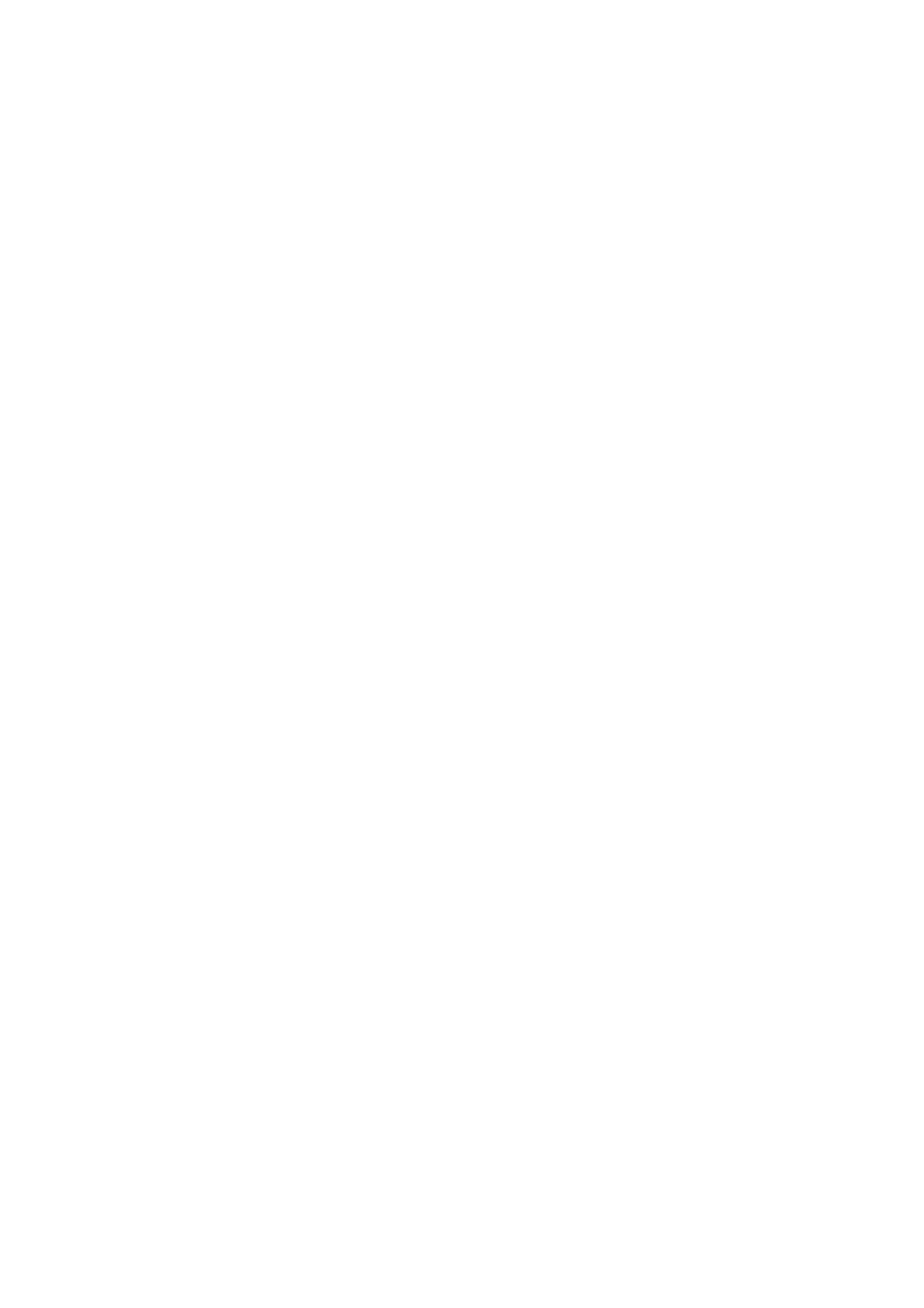#### **LIST OF RESOLUTIONS**

- No. I Approval of the Annual Report of the Director General on the Activities of the OIE in 2004 and the Report on the Animal Disease Status World-wide in 2004 and the Beginning of 2005
- No. II Approval of the Report of the Director General on the Management, Activities and Administrative Work of the OIE in 2004
- No. III Approval of the Financial Report for the 78th Financial Year of the OIE (1 January – 31 December 2004)
- No. IV Budgetary Income and Expenses for the 80th Financial Year of the OIE (1 January – 31 December 2006)
- No. V Financial Contributions from OIE Member Countries for 2006
- No. VI Authorisation to affect part of the surplus of the 78th Financial Year of the OIE to the 2005 budget
- No. VII Renewal of the appointment of the External Auditor
- No. VIII Acknowledgements to the Governments and Regional Organisations of Member Countries that made Voluntary Contributions or Subsidies to the OIE, or participated in the Organisation of OIE Meetings
- No. IX Work Programme for 2006
- No. X Fourth Strategic Plan
- No. XI Appointment of the Director General
- No. XII Agreement between the World Organisation for Animal Health (OIE) and the Permanent Veterinary Committee of the Southern Cone (CVP)
- No. XIII Agreement between the World Organisation for Animal Health (OIE) and the Southeast Asian Fisheries Development Centre (SEAFDEC)
- No. XIV Agreement between the World Organisation for Animal Health (OIE) and the South Asian Association for Regional Cooperation (SAARC)
- No. XV Agreement between the World Organisation for Animal Health (OIE) and the Association of Southeast Asian Nations (ASEAN)
- No. XVI Agreement between the World Organisation for Animal Health (OIE) and the International Federation of Agricultural Producers (IFAP)
- No. XVII Resolution authorising the Director General of the OIE to propose, in May 2006, a New Mechanism, in order to allow the Central bureau and the Regional Representations to implement the Global and Regional Activities planned by the Fourth Strategic Plan of the OIE
- No. XVIII Amendments to the Aquatic Animal Health Code
- No. XIX Adoption of seven draft chapters for the *Manual of Diagnostic Tests and Vaccines* for Terrestrial Animals
- No. XX Recognition of the Foot and Mouth Disease Status of Member Countries
- No. XXI Recognition of the Bovine Spongiform Encephalopathy Status of Member Countries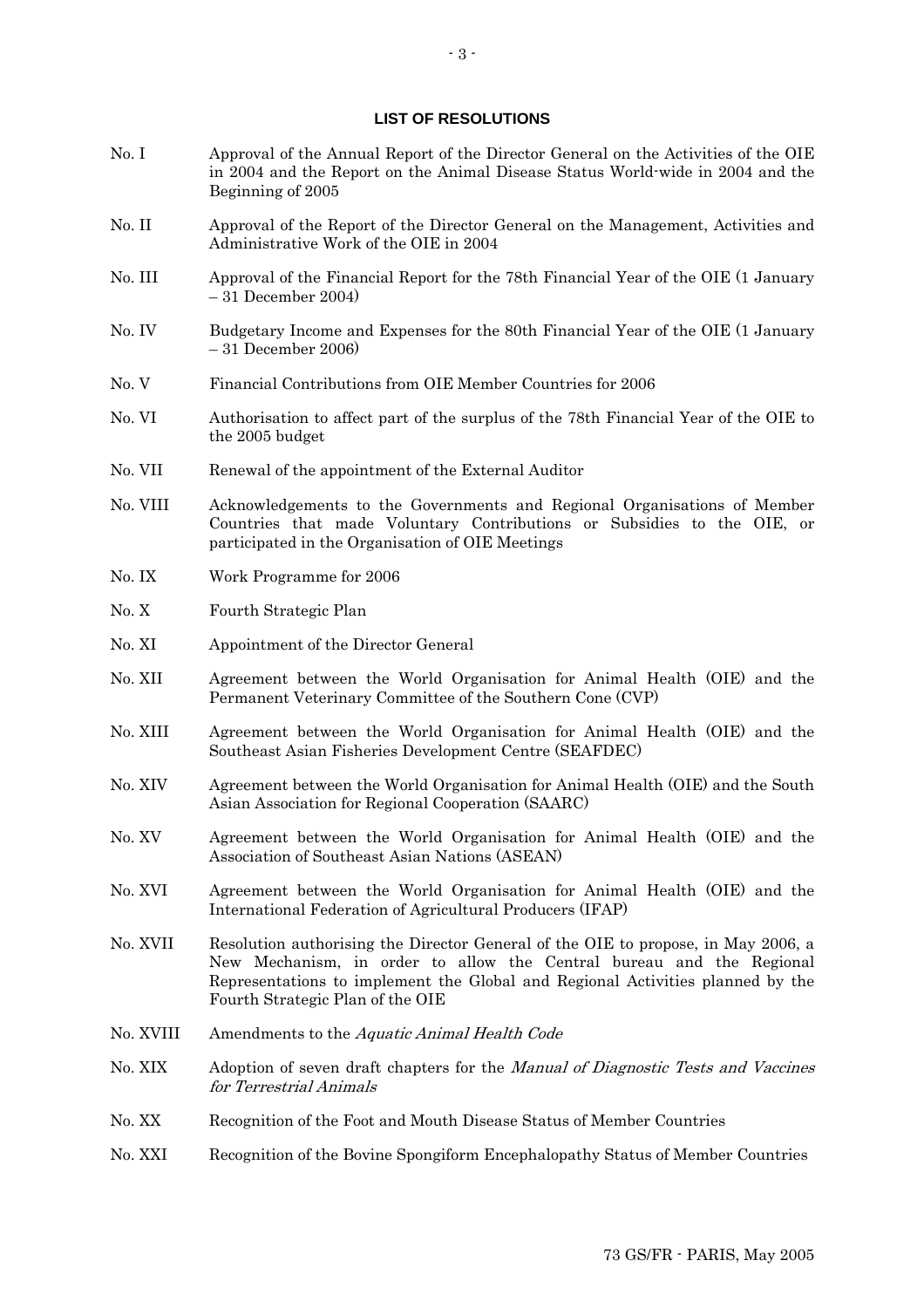- No. XXII Recognition of Member Countries Free Status from Rinderpest Infection and Rinderpest Disease
- No. XXIII Recognition of the Contagious Bovine Pleuropneumonia Status of Member Countries
- No. XXIV Animal Production Food Safety
- No. XXV Animal Welfare
- No. XXVI Amendments to the Terrestrial Animal Health Code
- No. XXVII Implementation of OIE Standards in the Framework of the SPS Agreement
- No. XXVIII Applications of Genetic Engineering for Livestock and Biotechnology Products

**\_\_\_\_\_\_\_\_\_\_\_\_\_\_** 

No. XXIX Date for the implementation of the modified OIE list of animal diseases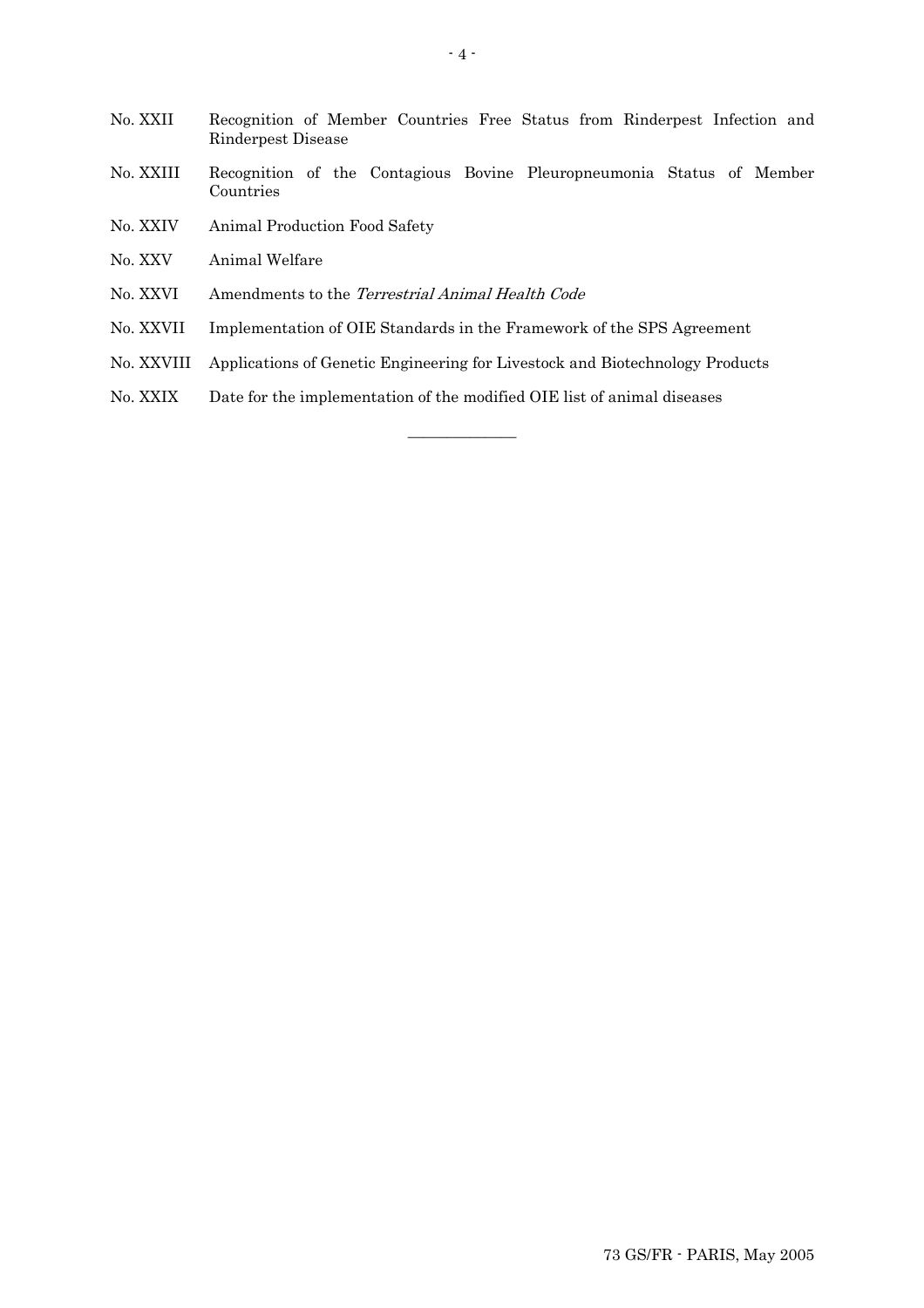### RESOLUTION No. I

### **Approval of the Annual Report of the Director General on the Activities of the OIE in 2004 and the Report on the Animal Disease Status World-wide in 2004 and the Beginning of 2005**

In accordance with Article 6 of the Organic Rules of the OIE,

#### THE COMMITTEE

#### RESOLVES

to approve the Annual Report of the Director General on the Activities of the OIE in 2004 (73 SG/1) and the Report on the Animal Disease Status World-wide in 2004 and the beginning of 2005 (73 SG/2).

 $\overline{\phantom{a}}$   $\overline{\phantom{a}}$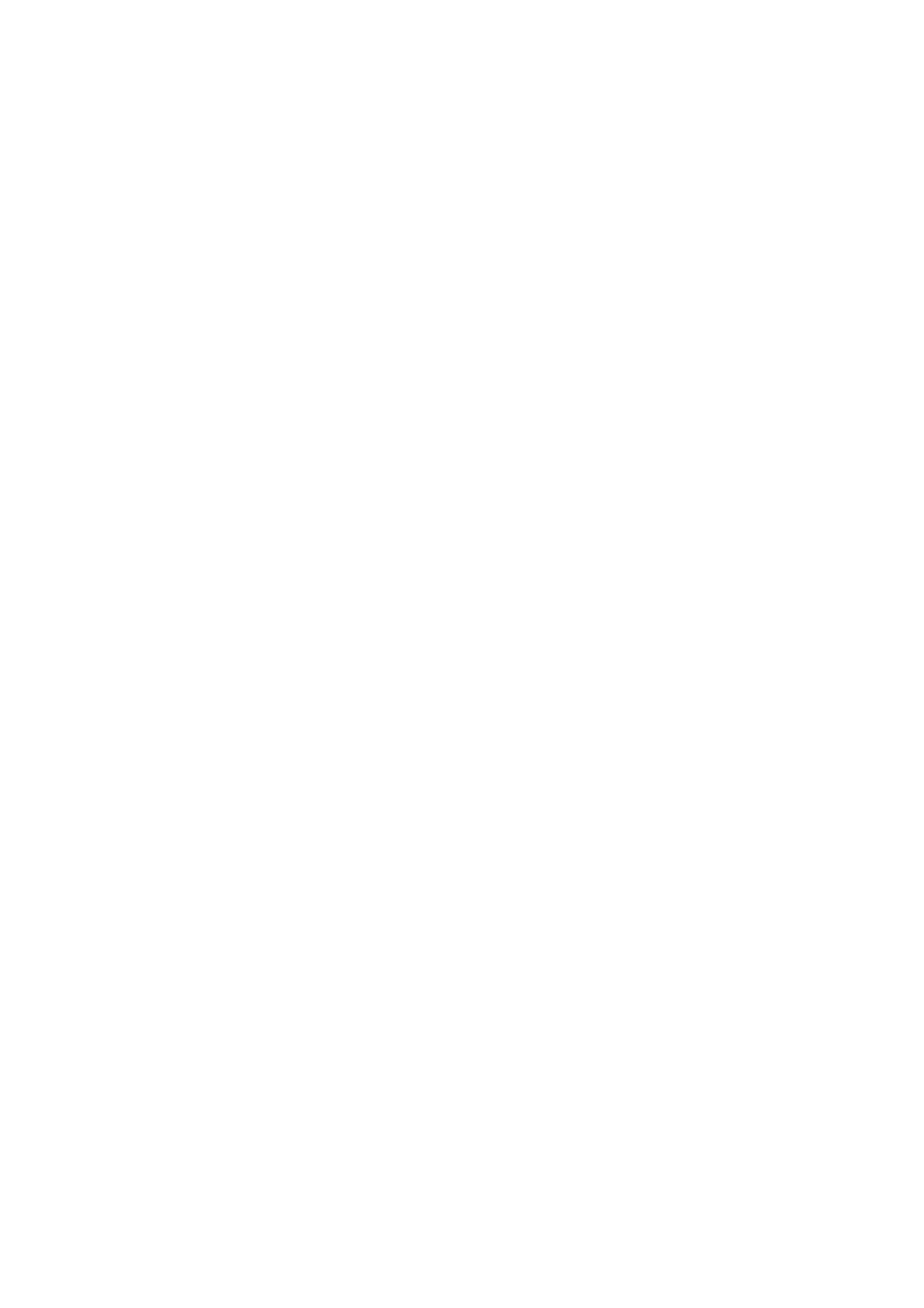### RESOLUTION No. II

### **Approval of the Report of the Director General on the Management, Activities and Administrative Work of the OIE in 2004**

In accordance with Article 6 of the Organic Rules of the OIE,

THE COMMITTEE

RESOLVES

to approve the Report of the Director General on the Management, Activities and Administrative Work of the OIE during the 78th Financial Year (1 January – 31 December 2004) (73 SG/3).

 $\overline{\phantom{a}}$   $\overline{\phantom{a}}$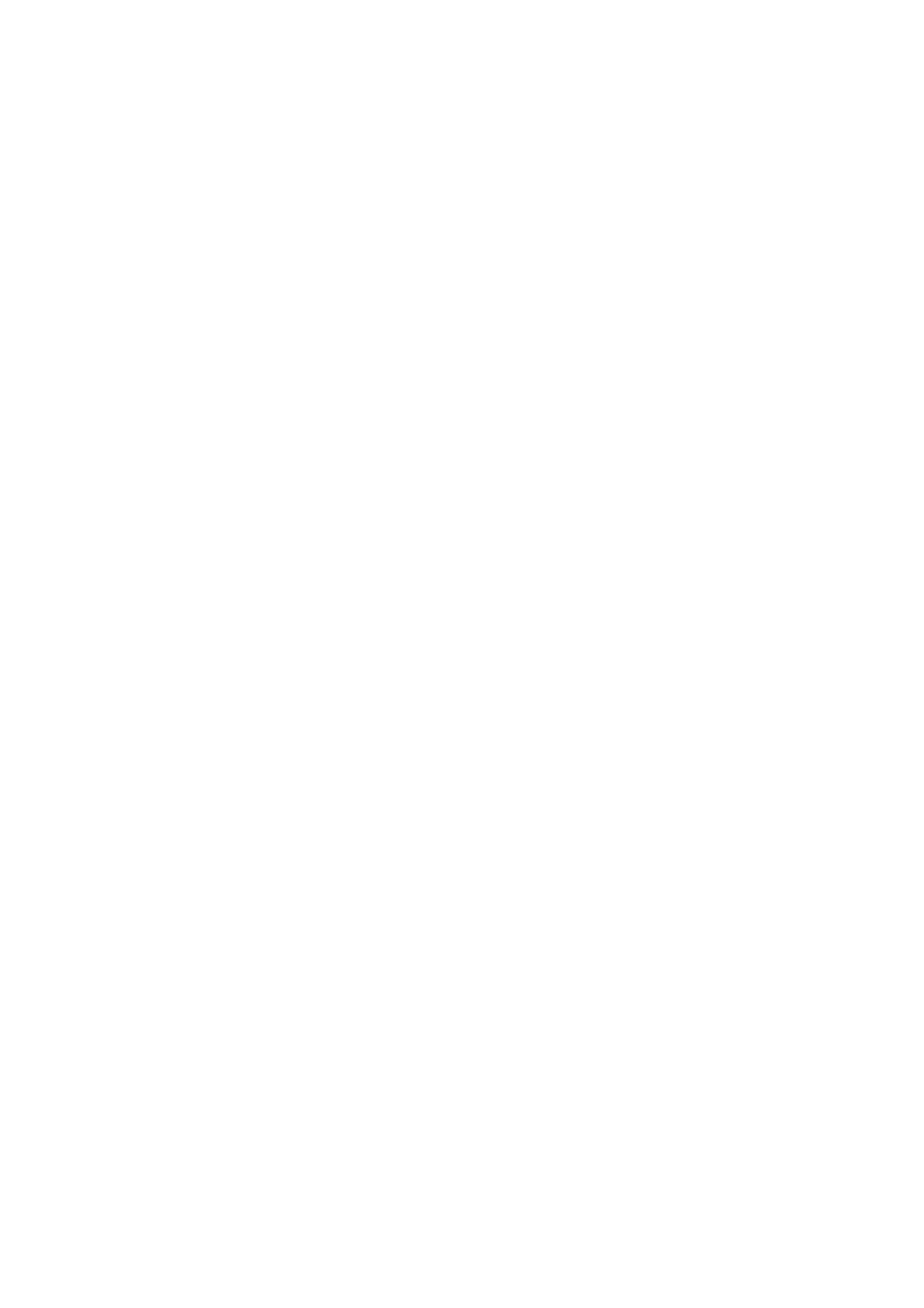# RESOLUTION No. III

### **Approval of the Financial Report for the 78th Financial Year of the OIE (1 January – 31 December 2004)**

In application of Article 15 of the Internal Statutes and Article 6 of the Organic Rules of the OIE,

THE COMMITTEE

RESOLVES

to approve the Financial Report for the 78th Financial Year of the OIE (1 January – 31 December 2004) (73 SG/4).

 $\overline{\phantom{a}}$   $\overline{\phantom{a}}$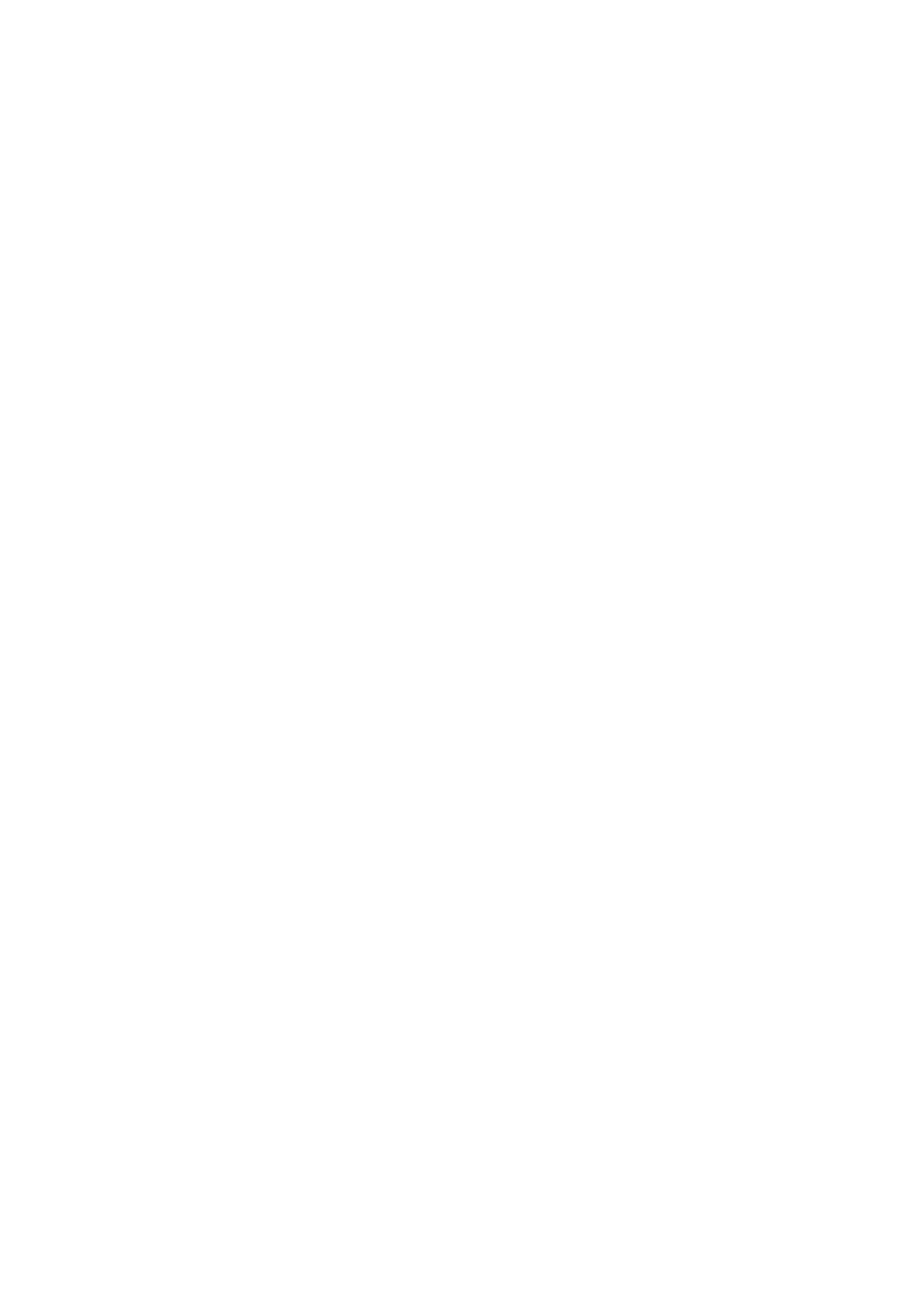### RESOLUTION No. IV

# **Budgetary Income and Expenses for the 80th Financial Year of the OIE (1 January – 31 December 2006)**

Reserved on Delegates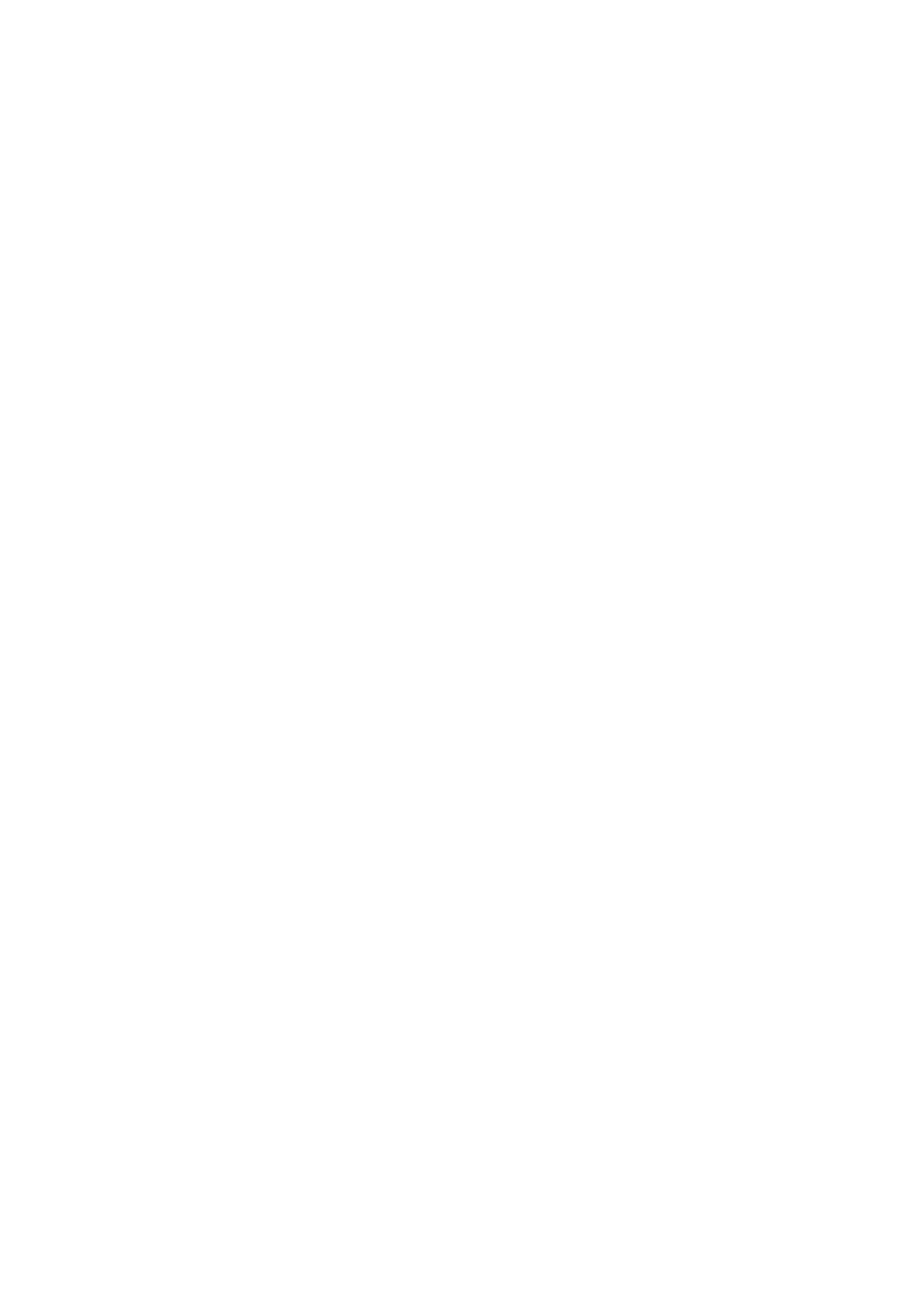# RESOLUTION No. V

# **Financial Contributions from OIE Member Countries for 2006**

Reserved on Delegates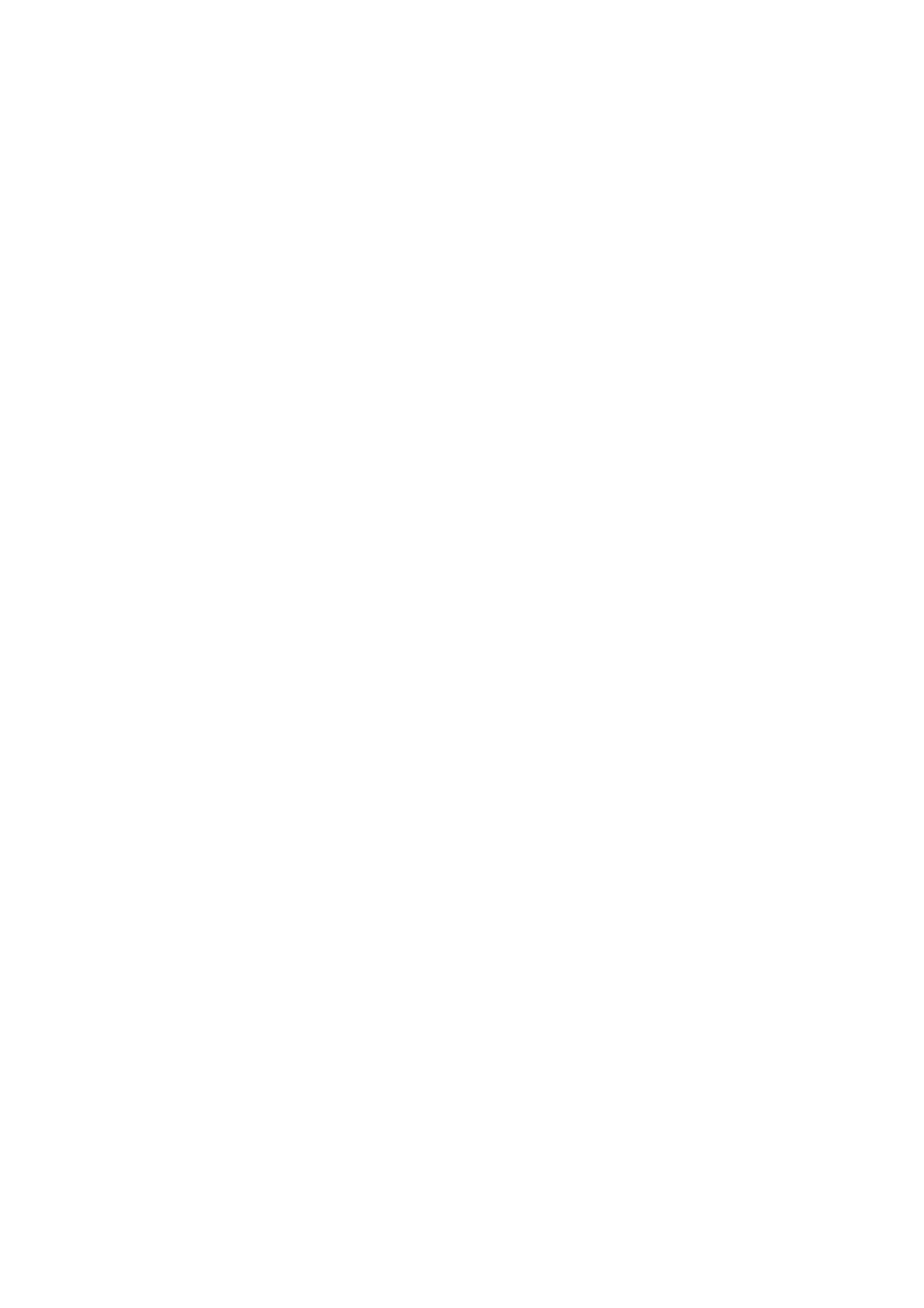### RESOLUTION No. VI

### **Authorisation to transfer part of the surplus of the 78th Financial Year of the OIE to the 2005 budget**

Reserved on Delegates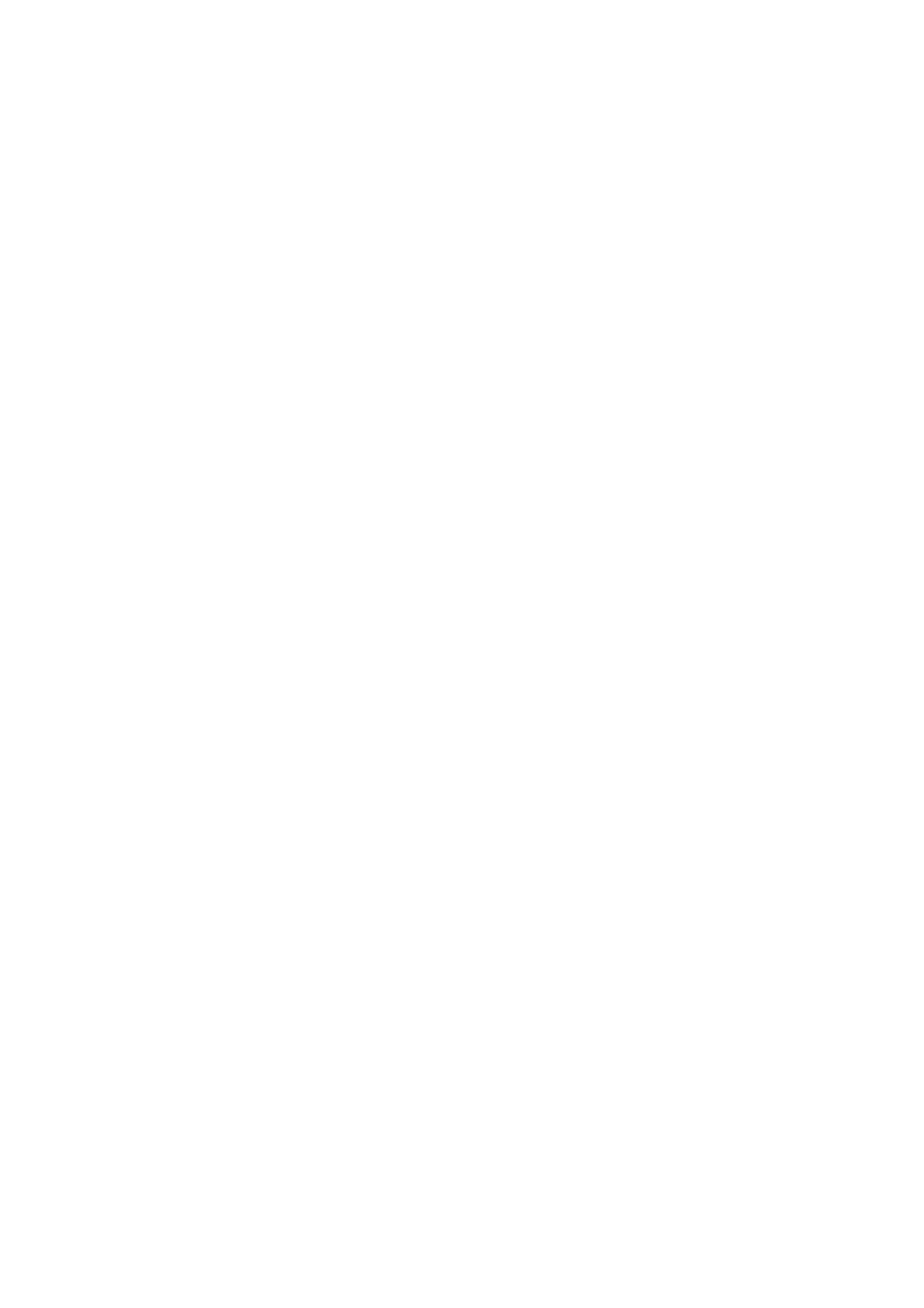# RESOLUTION No. VII

### **Renewal of the Appointment of the External Auditor**

In accordance with Article 12.1. of the Financial Regulations concerning the appointment of the External Auditor and the renewal of her mandate,

THE COMMITTEE

RESOLVES

To renew for a period of one year (2005) the mandate of Ms Marie-Pierre Cordier as OIE External Auditor.

 $\overline{\phantom{a}}$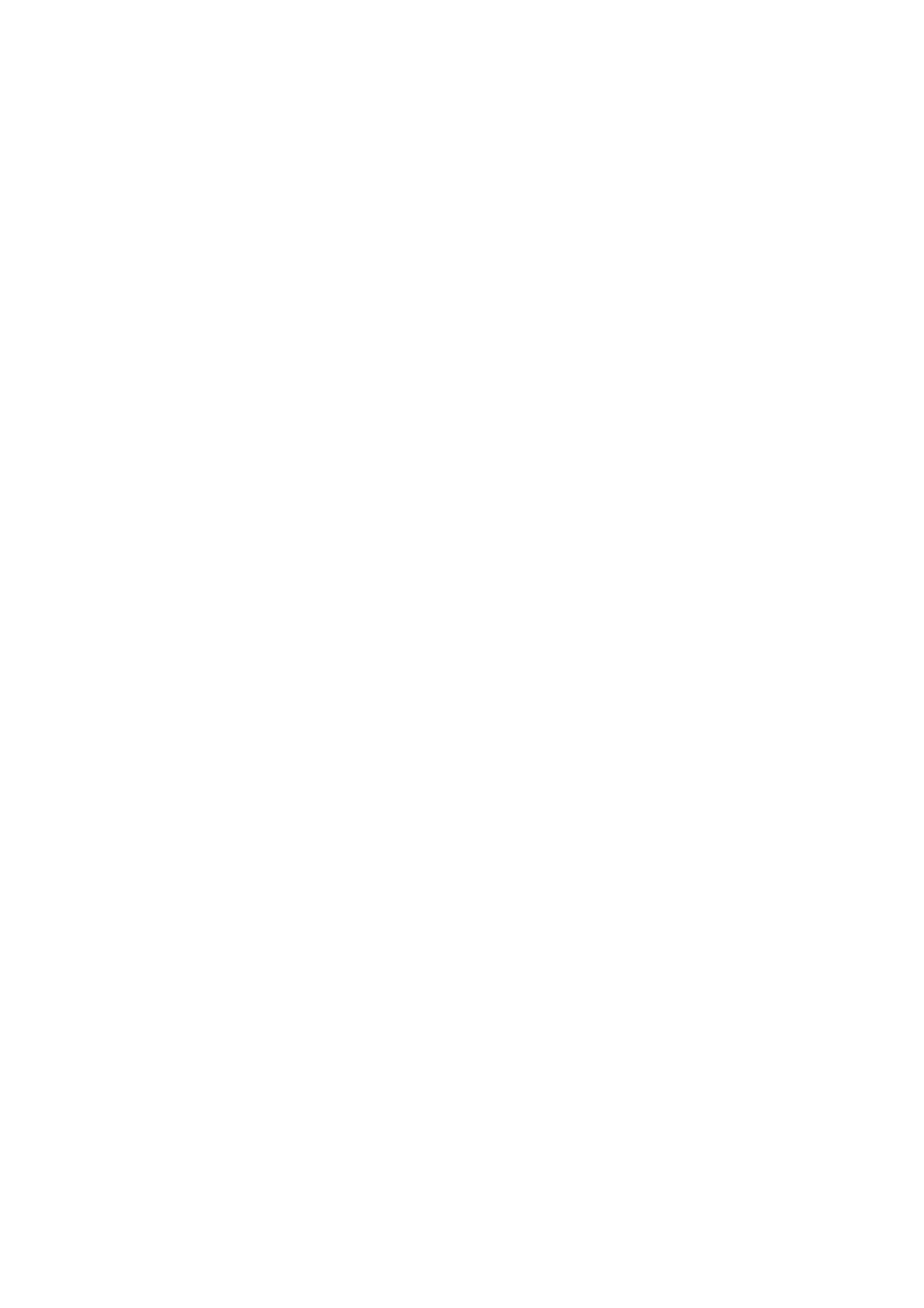### RESOLUTION No. VIII

### **Acknowledgements to the Governments and Regional Organisations of Member Countries that made Voluntary Contributions or Subsidies to the OIE, or participated in the Organisation of OIE Meetings**

Having noted the voluntary contributions or subsidies received by the OIE in 2004,

#### THE COMMITTEE

#### REQUESTS

The Director General to sincerely thank the Governments of:

- 1. Argentina, Australia, Bahrain, Canada, Cyprus, France, Indonesia, Ireland, Italy, Japan, Lebanon, Lithuania, New Zealand, Qatar, Saudi Arabia, Thailand, United Arab Emirates, United States of America, Vietnam and the European Commission for their voluntary contributions or subsidies to the execution of the programmes of the OIE in 2004.
- 2. Brazil, Cambodia, Egypt, Honduras, Japan, Laos, the Lebanon, Nepal, Panama, Poland, Serbia and Montenegro, Spain, Taipei China, Thailand and the United Arab Emirates for their participation in the organisation of OIE regional conferences, seminars and workshops that were held during 2004.

 $\overline{\phantom{a}}$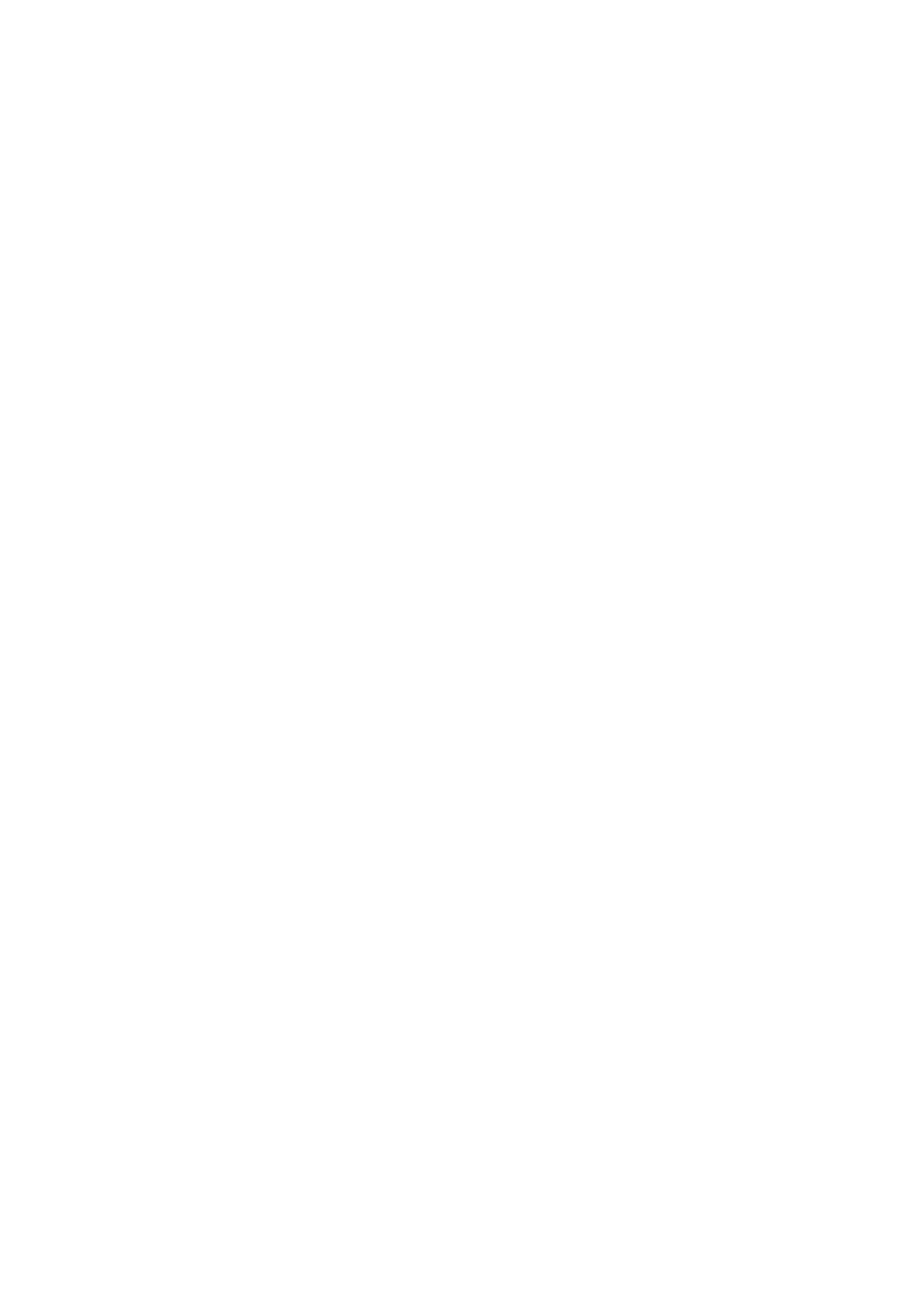## RESOLUTION No. IX

#### **Work Programme for 2006**

#### CONSIDERING

The examination and approval of the Third Strategic Plan by the International Committee during its 68th General Session in May 2000,

The OIE Draft Fourth Strategic Plan 2006-2010,

Resolution No. IX adopted by the International Committee during the 69th General Session in May 2001,

THE COMMITTEE, ON THE PROPOSAL OF THE ADMINISTRATIVE COMMISSION

#### 1. DECIDES

To approve the 2006 Work Programme prepared by the Director General and to revise this programme, if necessary, in May 2006, according to the orientations of the 2006-2010 Work Programme, in compliance with the Fourth Strategic Plan.

#### 2. RECOMMENDS THAT

 Member Countries provide the necessary support to allow the Work Programme to be carried out, in the form of payment of both regular contributions and voluntary contributions or subsidies when possible.

 $\overline{\phantom{a}}$   $\overline{\phantom{a}}$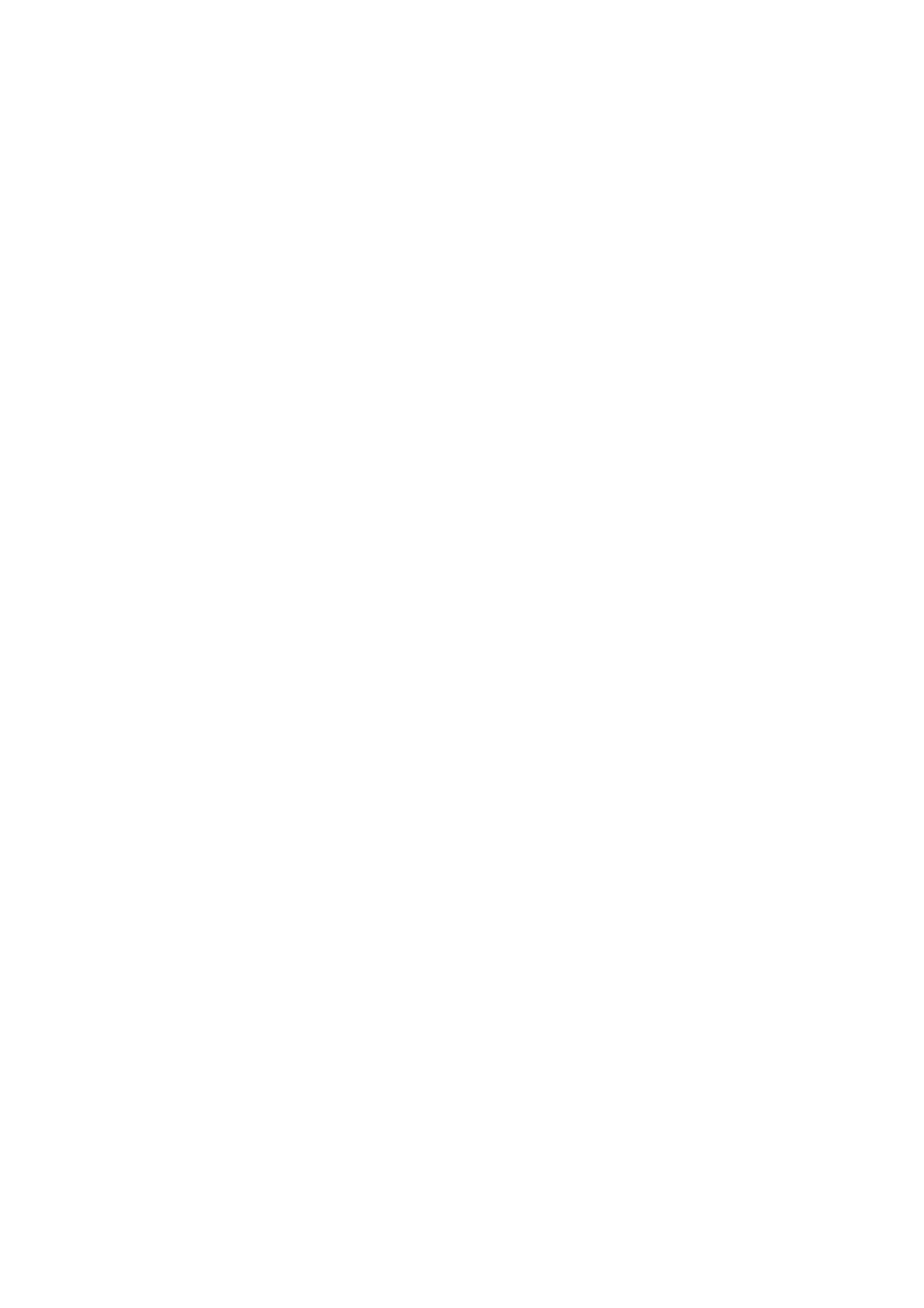### RESOLUTION No. X

### **Fourth Strategic Plan**

Considering the document 73 SG/24 that presents the draft Fourth Strategic Plan of the OIE, established for the 2006-2010 period

### THE COMMITTEE

### DECIDES

To approve the Fourth Strategic Plan of the OIE

### ASKS

The Director General to prepare:

- A Work Programme for the 2006-2010 period, in compliance with the Fourth Strategic Plan of the OIE, which will be submitted to the approval of the Committee in May 2006
- Annual work programmes, based on the guidelines of this Work Programme, with the corresponding budgets and contribution mechanisms, which will be submitted every year to the approval of the Committee

 $\overline{\phantom{a}}$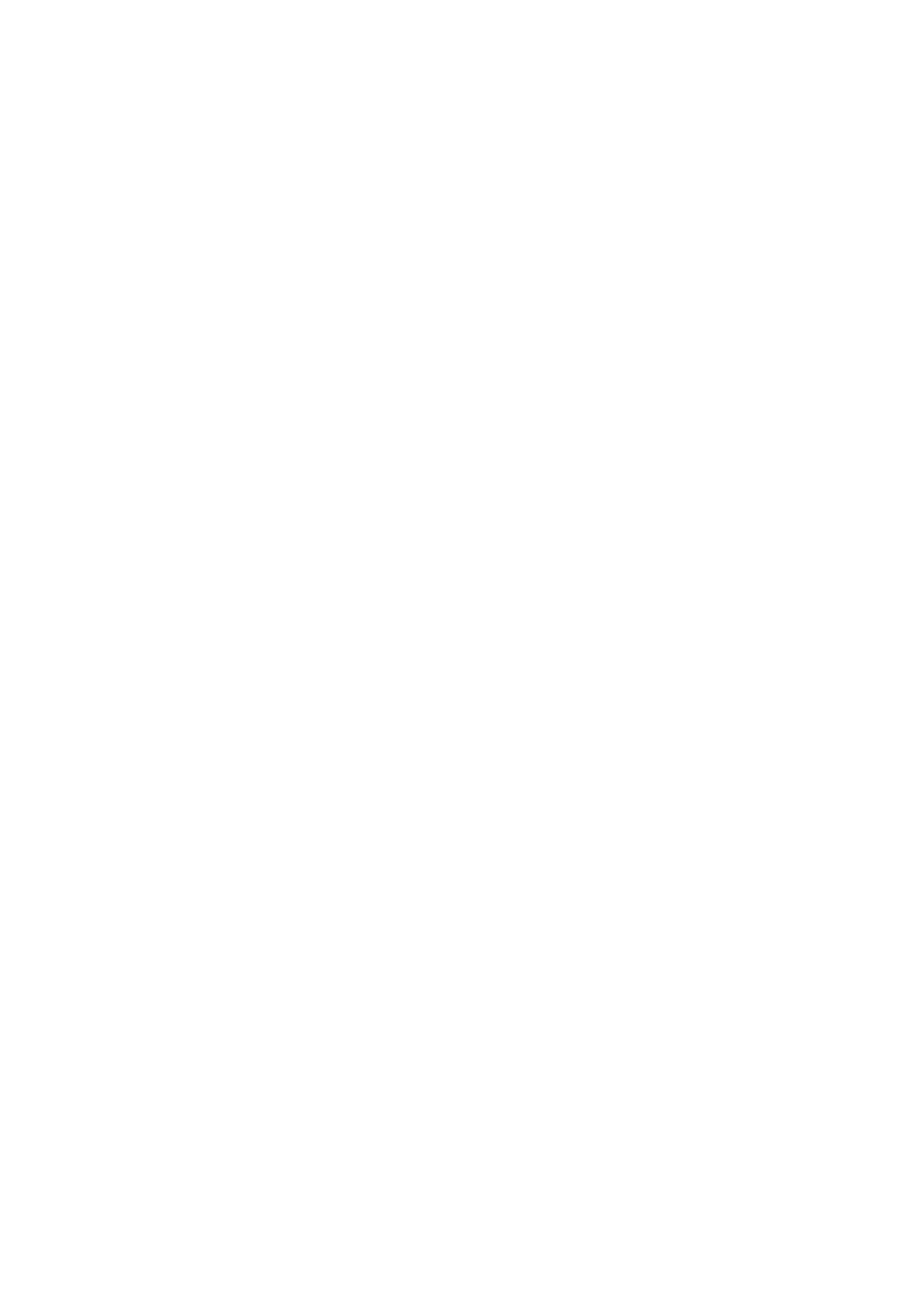### RESOLUTION No. XI

### **Appointment of the Director General**

Taking note of the Basic Texts of the OIE, particularly Article 8 of the Organic Statutes, and Article 29 of the General Rules

CONSIDERING

The result of the election that took place on 25 May 2005

THE COMMITTEE

DECIDES

To appoint Dr Bernard Vallat as Director General of the OIE for a period of five years, beginning on 1 January 2006.

 $\overline{\phantom{a}}$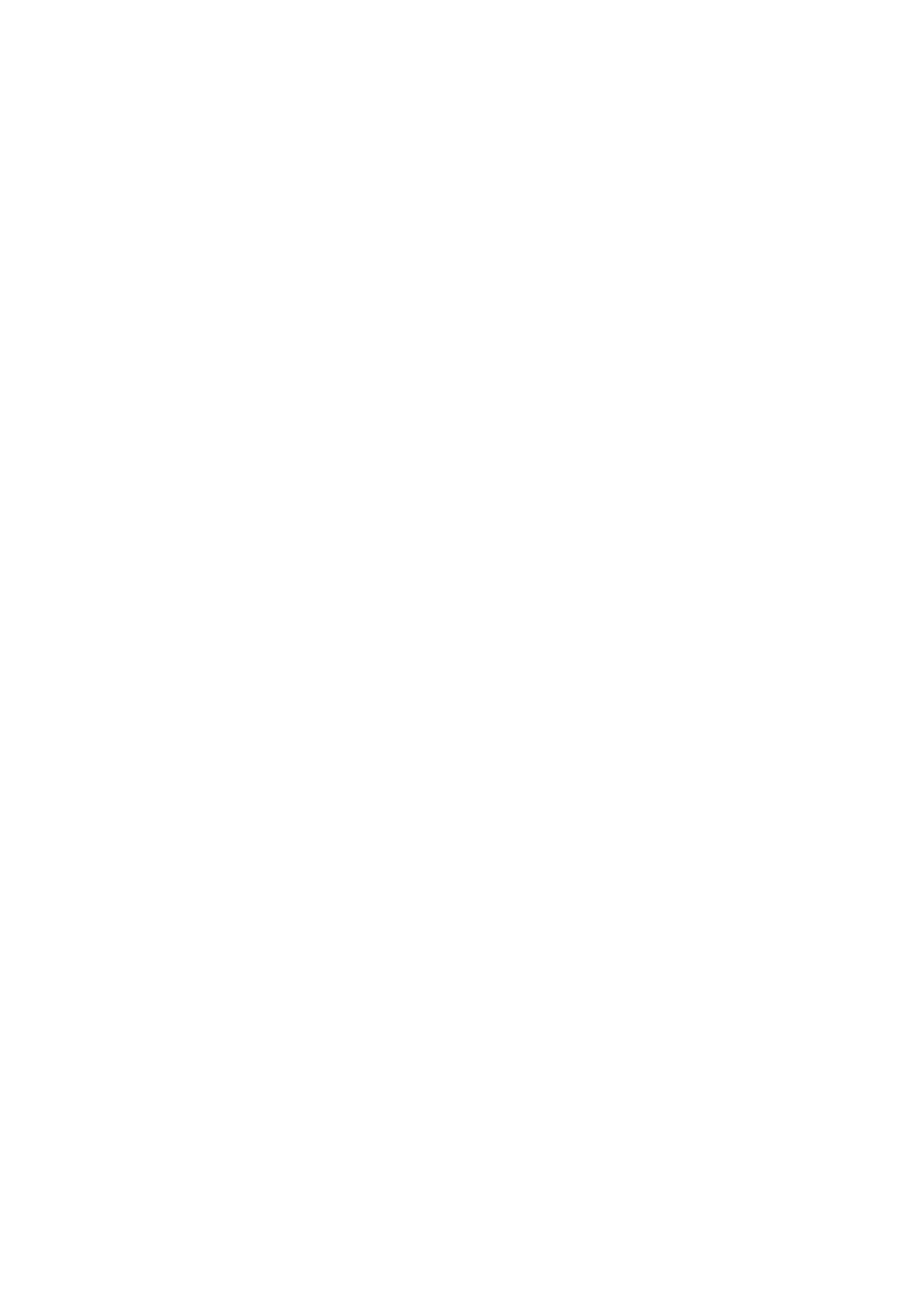### RESOLUTION No. XII

### **Agreement between the World Organisation for Animal Health (OIE) and the Permanent Veterinary Committee of the Southern Cone (CVP)**

#### CONSIDERING

That it is desirable, in the general interest of all concerned, that cooperation be established between the Office International des Epizooties and the Permanent Veterinary Committee of the Southern Cone

The Agreement between the two organisations approved following the deliberations of the Administrative Commission on 25 February 2005 and signed by the Director General (73 SG/19),

#### THE COMMITTEE

#### DECIDES

To approve the terms of this document and its signature by the Director General on behalf of the OIE.

 $\overline{\phantom{a}}$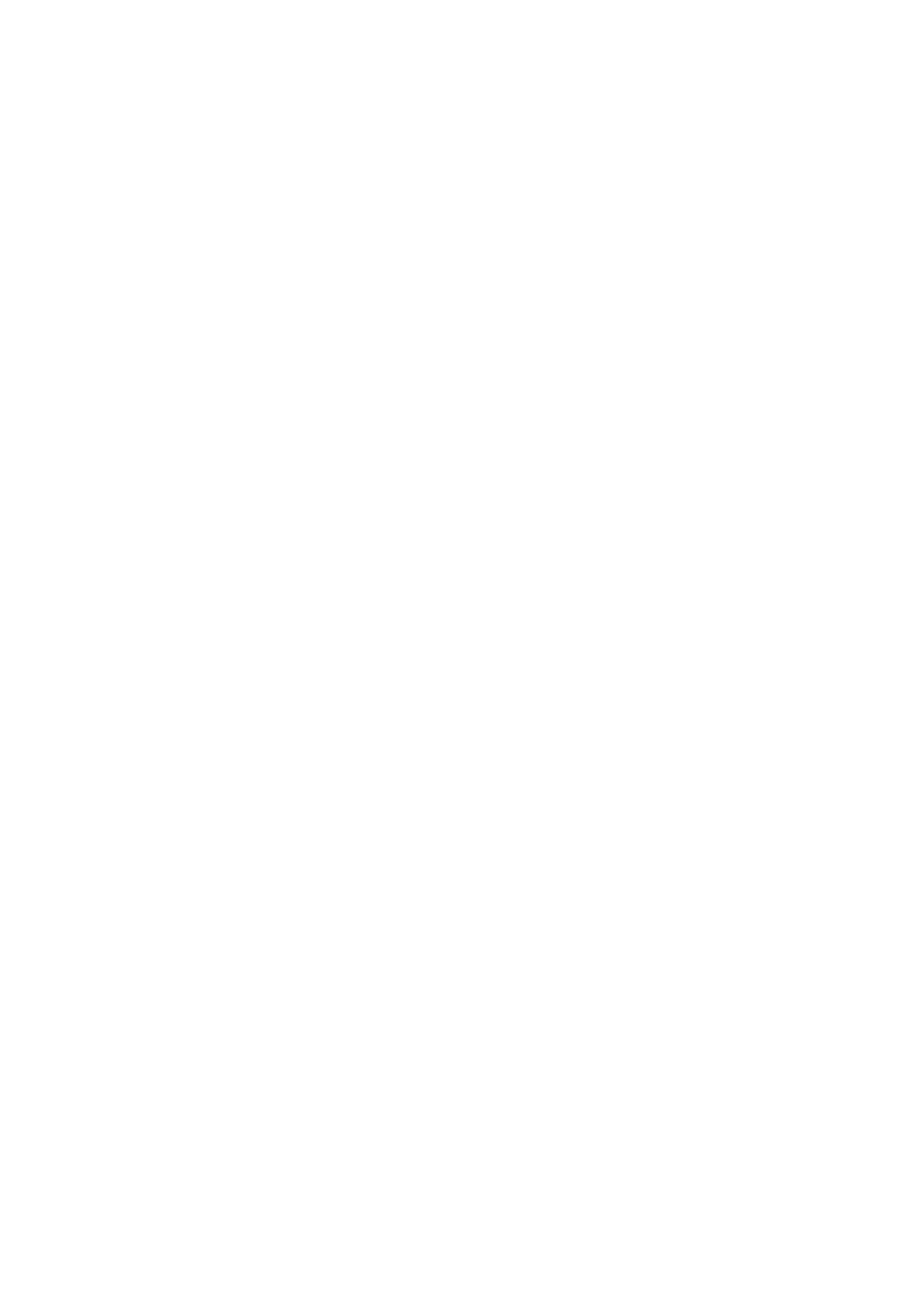### **Agreement between the World Organisation for Animal Health (OIE) and the Southeast Asian Fisheries Development Centre (SEAFDEC)**

#### CONSIDERING

That it is desirable, in the general interest of all concerned, that cooperation be established between the Office International des Epizooties and the Southeast Asian Fisheries Development Centre

The Agreement between the two organisations approved following the deliberations of the Administrative Commission on 25 February 2005 and signed by the Director General (73 SG/20),

#### THE COMMITTEE

#### DECIDES

To approve the terms of this document and its signature by the Director General on behalf of the OIE.

 $\overline{\phantom{a}}$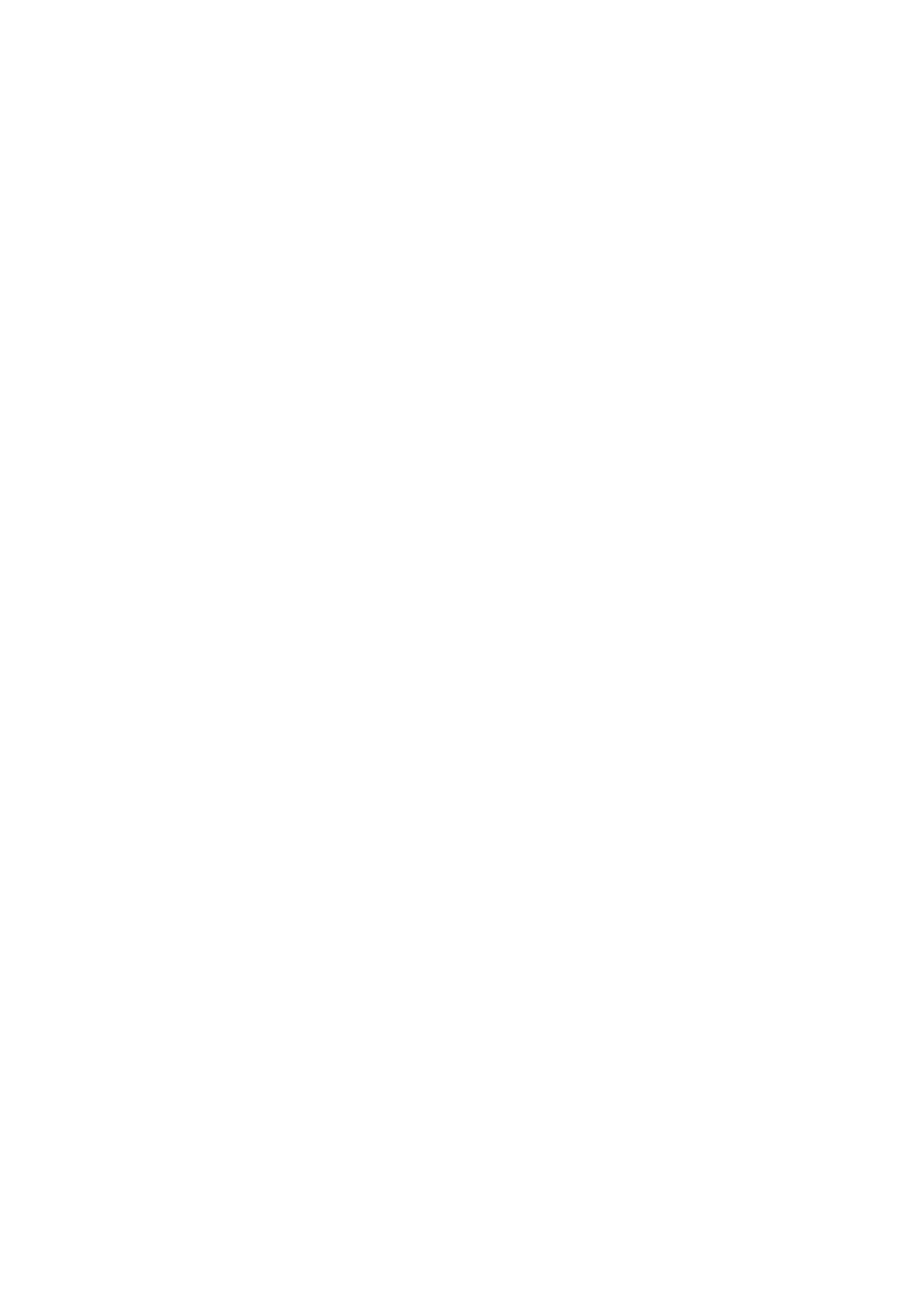### RESOLUTION No. XIV

#### **Agreement between the World Organisation for Animal Health (OIE) and the South Asian Association for Regional Cooperation (SAARC)**

#### CONSIDERING

That it is desirable, in the general interest of all concerned, that cooperation be established between the Office International des Epizooties and the South Asian Association for Regional Cooperation

The Agreement between the two organisations approved following the deliberations of the Administrative Commission on 25 February 2005 (73SG/21),

#### THE COMMITTEE

#### DECIDES

To approve the terms of this document and its signature by the Director General on behalf of the OIE.

 $\overline{\phantom{a}}$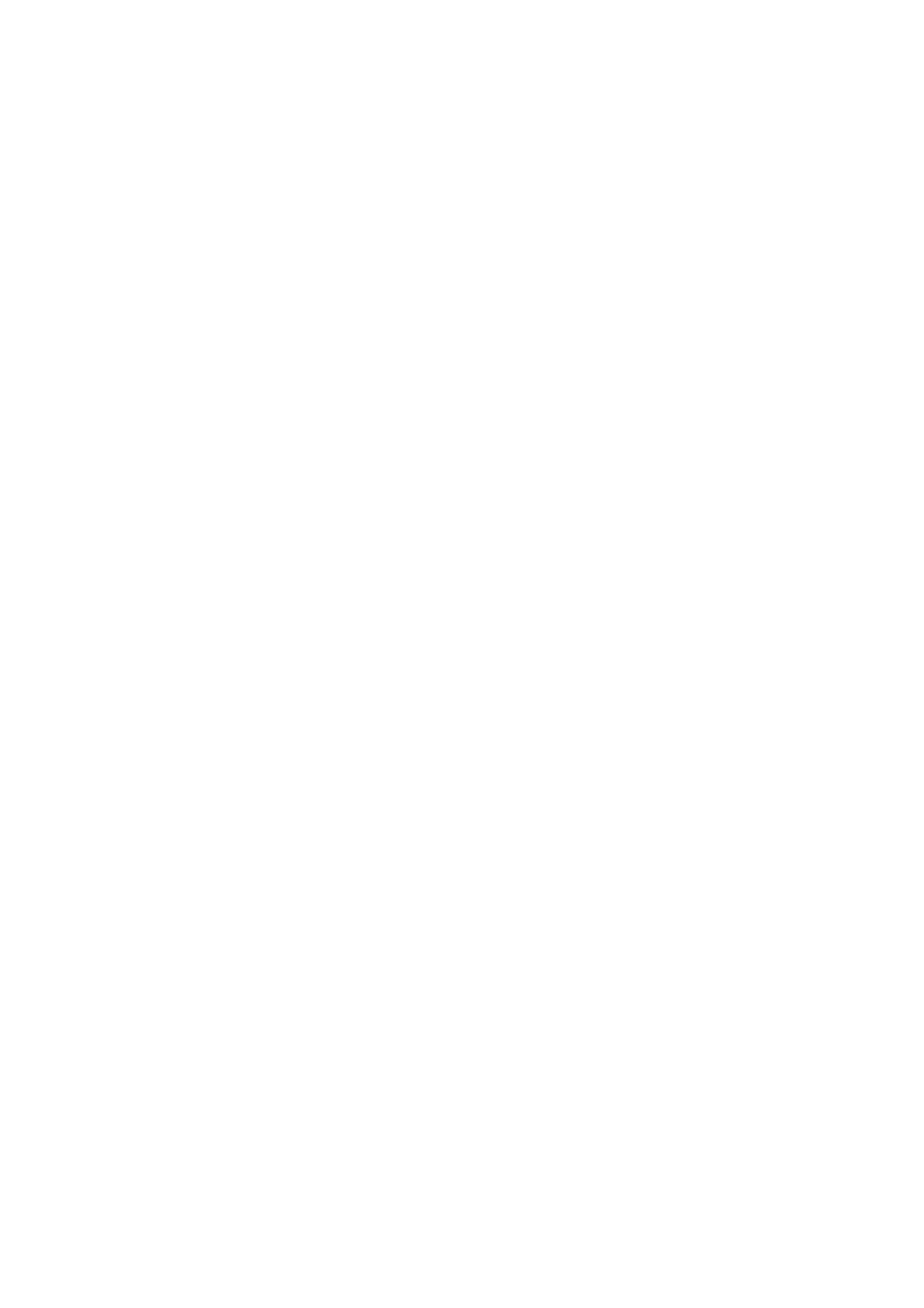### RESOLUTION No. XV

### **Agreement between the World Organisation for Animal Health (OIE) and the Association of Southeast Asian Nations (ASEAN)**

#### CONSIDERING

That it is desirable, in the general interest of all concerned, that cooperation be established between the Office International des Epizooties and the Association of Southeast Asian Nations

The Agreement between the two organisations approved following the deliberations of the Administrative Commission on 25 February 2005 (73 SG/22),

#### THE COMMITTEE

### DECIDES

To approve the terms of this document and its signature by the Director General on behalf of the OIE.

 $\overline{\phantom{a}}$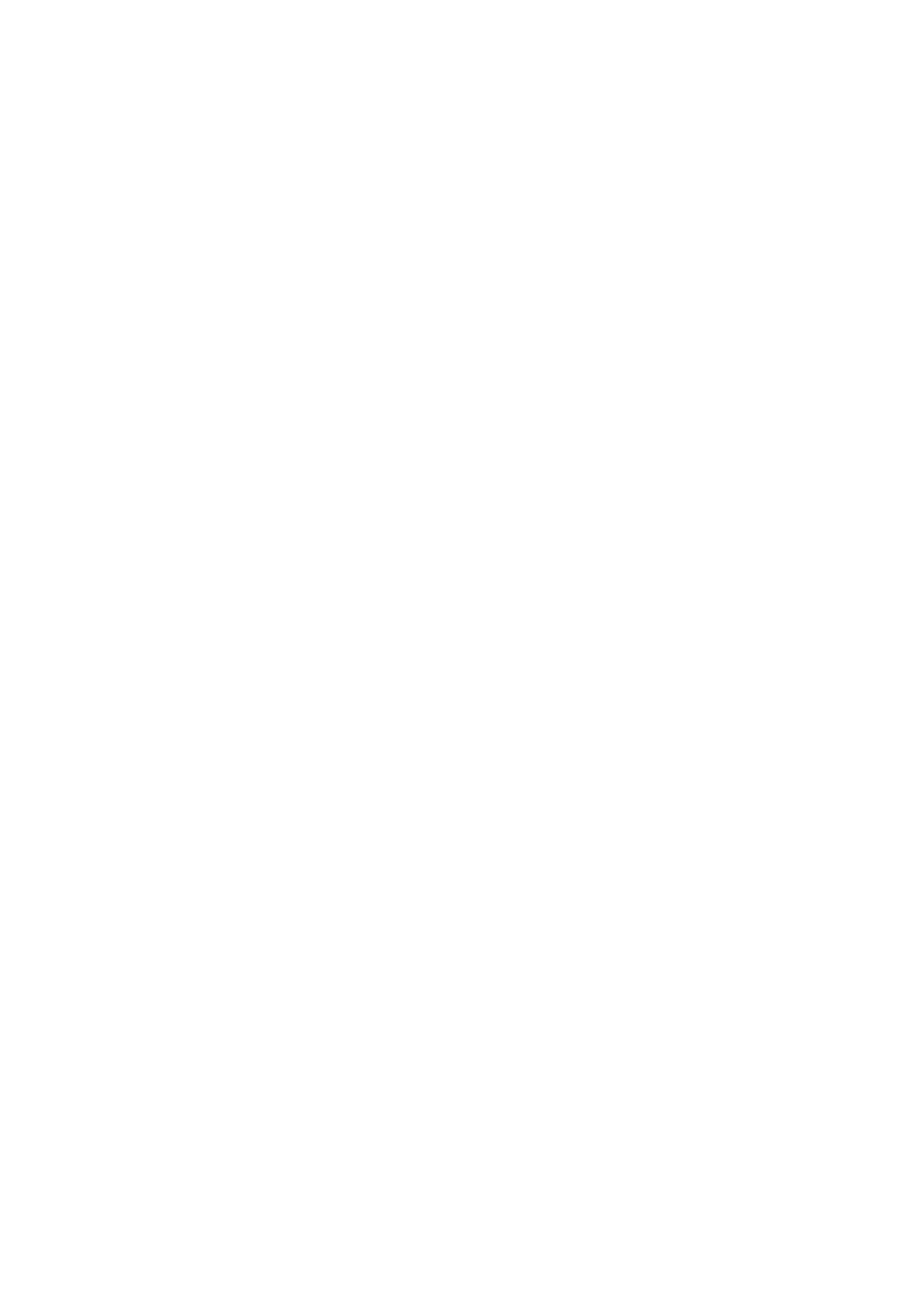### **Agreement between the World Organisation for Animal Health (OIE) and the International Federation of Agricultural Producers (IFAP)**

#### CONSIDERING

That it is desirable, in the general interest of all concerned, to extend the field of application of the agreement between the OIE and the IFAP,

The agreement between the two organisations approved following the deliberations of the Administrative Commission on 25 February 2005 (73 SG/23),

THE COMMITTEE

#### DECIDES

To approve the terms of this Appendix of Agreement and its signature by the Director General on behalf of the OIE.

 $\overline{\phantom{a}}$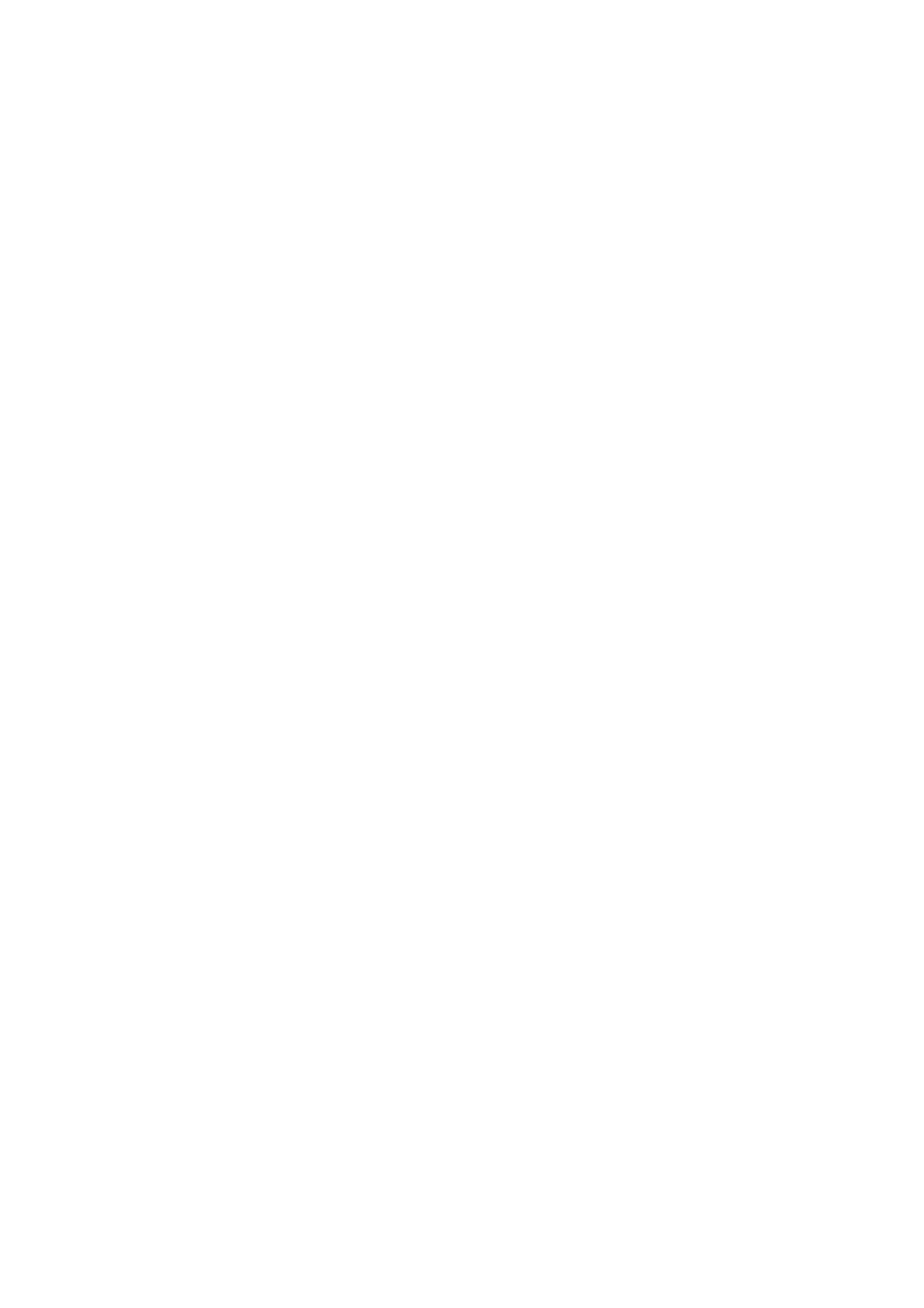# RESOLUTION No. XVII

# **Resolution authorising the Director General of the OIE to propose, in May 2006, a new mechanism, in order to allow the Central Bureau and the Regional Representations to implement the global and regional activities planned by the Fourth Strategic Plan of the OIE**

The International Committee of the World Organisation for Animal Health (OIE)

TAKING NOTE of the growing importance of the missions of the Central Bureau and of the Regional Representations, in particular regarding the Fourth Strategic Plan for 2006-2010;

TAKING INTO ACCOUNT the convenience of raising the contributions of the general budget of the OIE for the financing of the activities of the Central Bureau and of the Regional Representations, and the need to liberate resources for this purpose;

DESIRING TO ensure the coordination and facilitating the development of the activities of the Regional Representations of the OIE;

ESTIMATING, consequently, the convenience of inviting the Director General of the OIE, being in charge of implementing the OIE budget, to propose to the International Committee for the following budgetary year, an increase in the contributions of Member Countries as well as the principles and modalities of their allocation to the financing of the activities of the Central Bureau and of the Regional Representations, actually financed exclusively by the voluntary contributions of some countries, particularly the host countries;

CONSIDERING, that according to the estimates of the Fourth Strategic Plan the product of the increase in contributions should be assigned by halves to the operating expenses of the Central Bureau and of the Regional Representations, respectively;

CONSIDERING, that the convenience of taking into account that the part of the contributions assigned to the Regional Representations will only be based on the contributions effectively paid by the Member Countries;

GIVEN the Organic Rules of the OIE, and in particular articles 13 and 14;

GIVEN the General Rules of the OIE, and in particular chapter III and articles 31, 34, 46, 49 and 50;

GIVEN the Financial Regulations of the OIE, and in particular article 3

GIVEN the Fourth Strategic Plan

### REQUESTS MEMBER COUNTRIES

Including those already making voluntary contributions for the benefit of regional or global activities of the OIE, to apply the provisions of Article 14 of the Organic Rules, notably those relating to annual complementary contributions.

# REQUESTS THE DIRECTOR GENERAL OF THE OIE

1. To prepare the budgetary previsions, in accordance with article 3 of the Financial Regulations, so that additional resources are available for the financing of activities of the Central Bureau and of the Regional Representations, in the aim of allowing the implementation of the Fourth Strategic Plan of the OIE.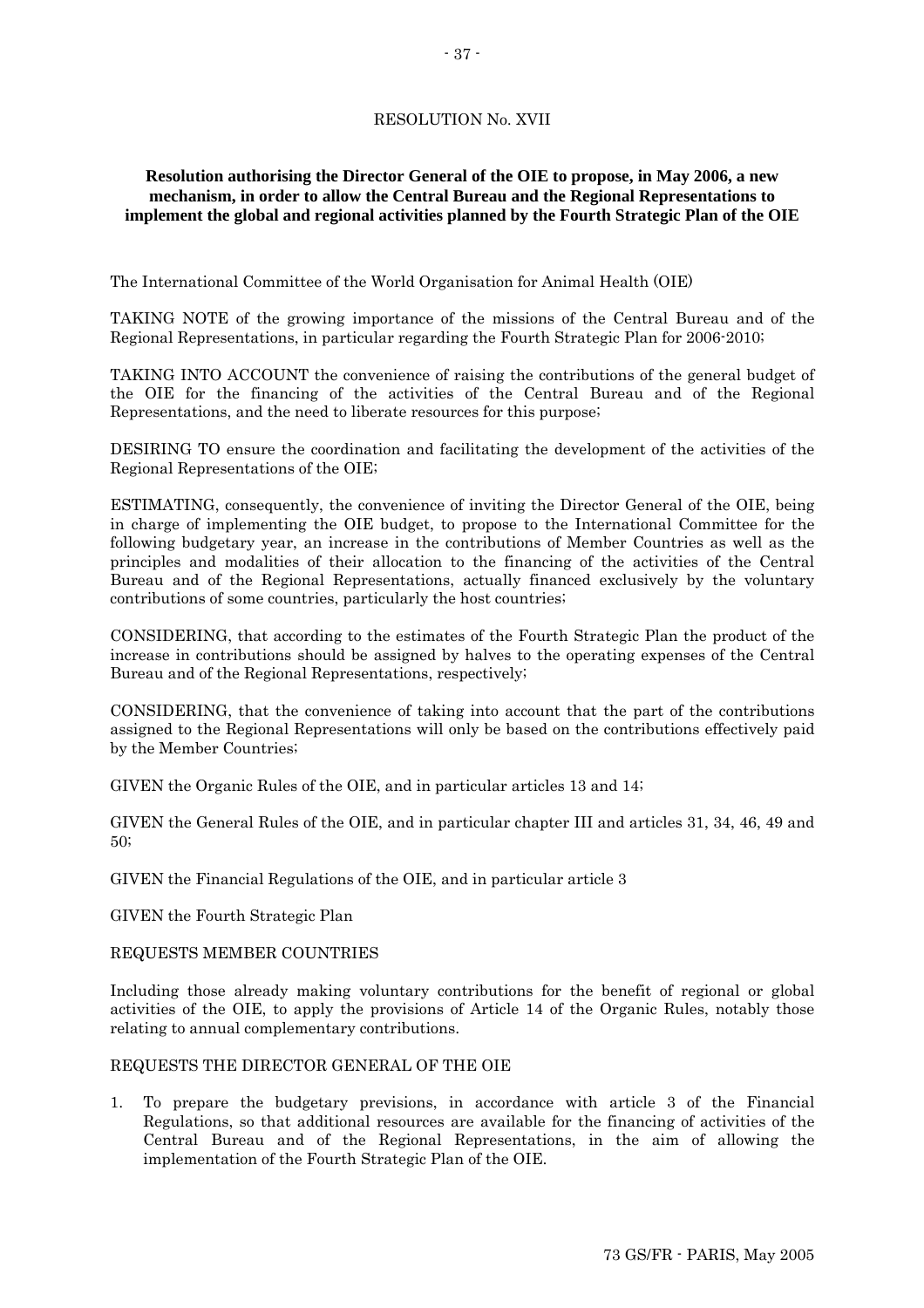- 2. For this purpose, to request and collect the financial contributions of Member States, in compliance with article 31 of the General Rules, including the complementary annual contribution established by the Committee, in compliance with article 14 of the Organic Rules, on the basis of the annual contribution of each Member State.
- 3. To submit to the International Committee the above propositions, for their examination and adoption, during the 74th General Session – May 2006.
- 4. To assign, in such case, the complementary resources, in equal proportion, for the financing of the activities of the Central Bureau and of the Regional Representations, taking note of article 5 below.
- 5. To assign the portion of these resources for the Regional Representations, only on the basis of the contributions effectively paid by the contributing countries of each Regional Commission.
- 6. That the Regional part of the contribution of countries linked to two or more Regional Commissions will be assigned to the Regional Representation to which the Member Country belonged at the time of its accession to the OIE.

 $\overline{\phantom{a}}$   $\overline{\phantom{a}}$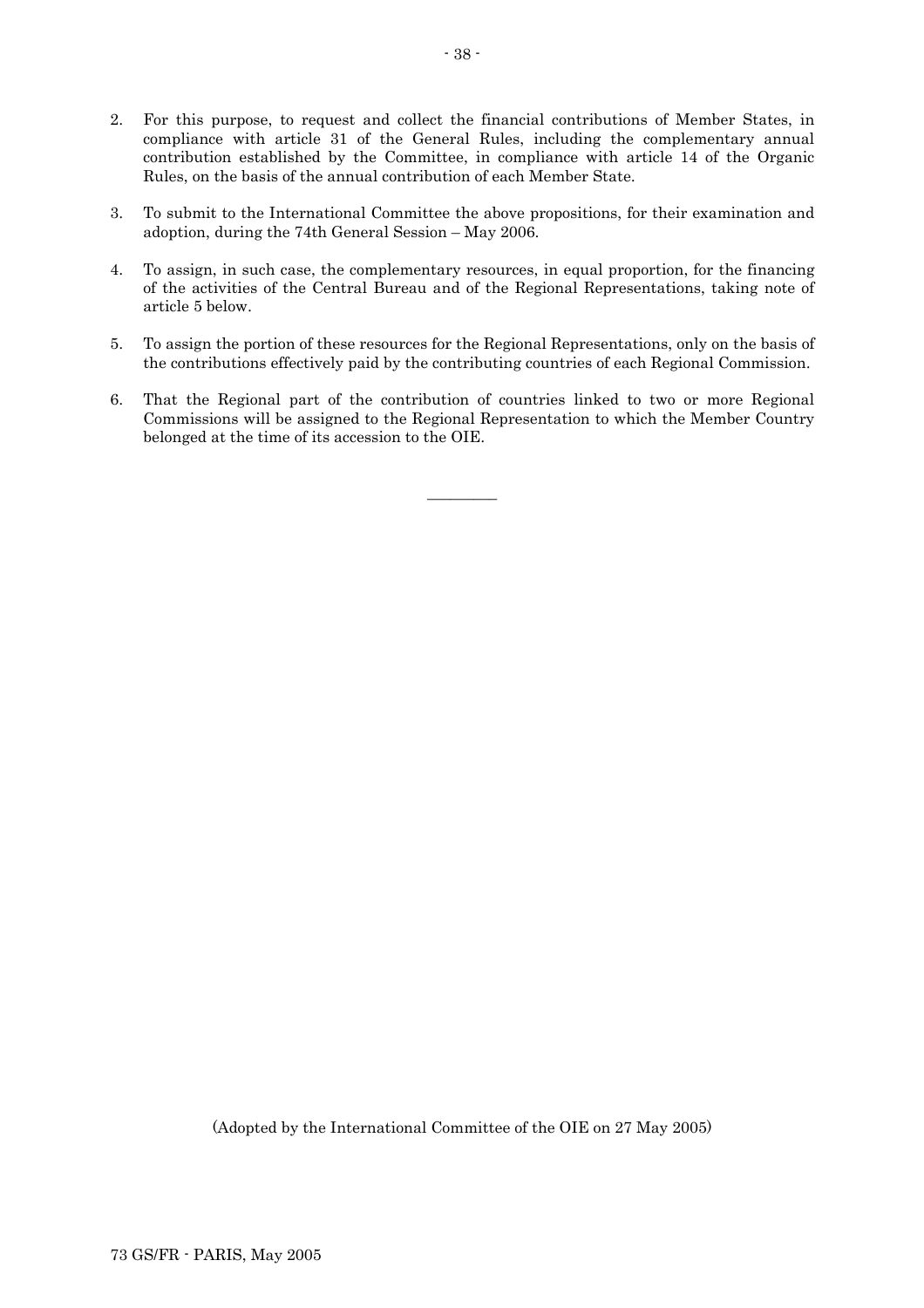### RESOLUTION No. XVIII

#### **Amendments to the** *Aquatic Animal Health Code*

#### CONSIDERING

- 1. The present content of the Aquatic Animal Health Code (the Aquatic Code), which is the result of modifications made by the International Committee during previous General Sessions,
- 2. The necessity to update the *Aquatic Code* in accordance with the recommendations in the January 2005 report of the Aquatic Animal Health Standards Commission (Appendices III, IV, V, VII, VIII, IX, X and XI of Document 73 SG/12/CS4 B), after consultation with the Delegates of the Member Countries,

### THE COMMITTEE

#### RESOLVES

- 1. To adopt the updates to the *Aquatic Code* proposed in Appendices III, IV, V, VII, VIII, IX, X and XI, of Document 73 SG/12/CS4 B in English, French and Spanish, each text being authentic, with the following modifications:
	- 1.1. In Appendix III (Chapter 1.1.1.)

in Article 1.1.1.1.

- a) replace the definition of "Aquaculture activities" with the definition of "Aquaculture". The definition of "Aquaculture" reads: "The farming of aquatic animals with some sort of intervention in the rearing process to enhance production, such as regular stocking, feeding, protection from predators, etc.".
- 1.2. In Appendix IV (Chapter 1.1.2.)

in Article 1.1.2.2.

- a) at the end of the 1<sup>st</sup> paragraph add the words " $(1 \text{ or } 2, \text{ and } 3 \text{ or } 4)$ ";
- b) at the end of criterion 4 add the words "of wild or cultured aquatic animals.";
- c) at the end of the explanatory notes for criterion 4 replace the words "national or multinational (zonal or regional) level." with "zone, compartment or country level. "Naïve" means animals previously unexposed either to a new disease or a new form of a known disease.";

in Article 1.1.2.3

a) delete the 4th criterion for immediate notification of aquatic animal diseases.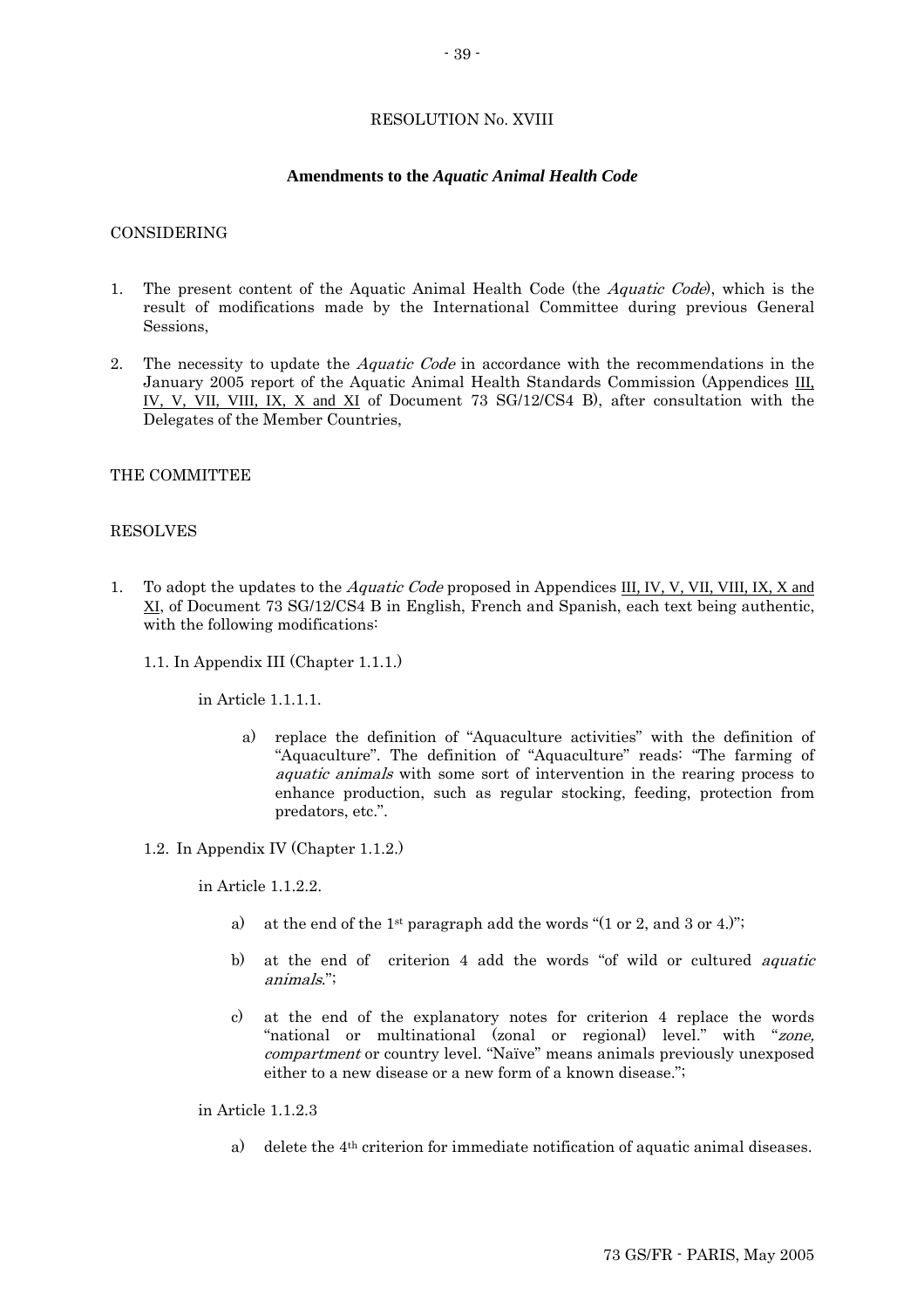1.3. In Appendix V (Chapter 1.1.3.)

in Article 1.1.3.2.

- a) add the words "[under study]" after "Infection with Mikrocytos mackini";
- b) add the words "[listing under study]" after "Infection with *Perkinsus* olseni";

in Article 1.1.3.3.

- a) add the words "[under study]" after "Necrotising hepatopancreatitis";
- b) add the words "[under study]" after "Infectious myonecrosis";
- 1.4. In Appendix VII (Chapter 1.2.1.)

in Article 1.2.1.3.

a) delete point 1-d);

in Article 1.2.1.4.

- a) in point 1) replace the word "*territory*" with the word "country";
- b) in point 2) delete the word "determined";
- c) in point 3) replace the words "A country may *declare itself free* again from a specific disease when it can show that all the conditions given in the corresponding chapters of Parts 2, 3 or 4 of this Aquatic Code have been implemented fulfilled." with the words "A country may again declare itself free (i.e. self declaration of freedom from disease) from a specific disease when it complies with all the conditions given in the corresponding chapters of Parts 2, 3 or 4 of this Aquatic Code. ";
- d) in point 4) replace the words "The Veterinary Administration of a country that sets up one or several free zones or compartments shall inform the OIE, giving necessary particulars of the zones or compartments and describing their location (e.g. by a map or other precise locators such as GPS co-ordinates)." with the words "The Veterinary Administration of a country in which one or more *free zones* or *compartments* have been established may wish to inform the Central Bureau, giving necessary particulars of the zones or compartments and describing their location (e.g. by a map or other precise locators such as GPS co-ordinates). The Central Bureau may publish this information.";
- 1.5. In Appendix VIII (Chapter 3.1.5.)

in Article 3.1.5.1.

a) at the beginning of the Article add the words "For the purposes of this Aquatic Code, infection with *Marteilia refringens* means infection only with Marteilia refringens.";

in Article 3.1.5.2.

a) in the first paragraph delete the words "Ostrea species, in particular the";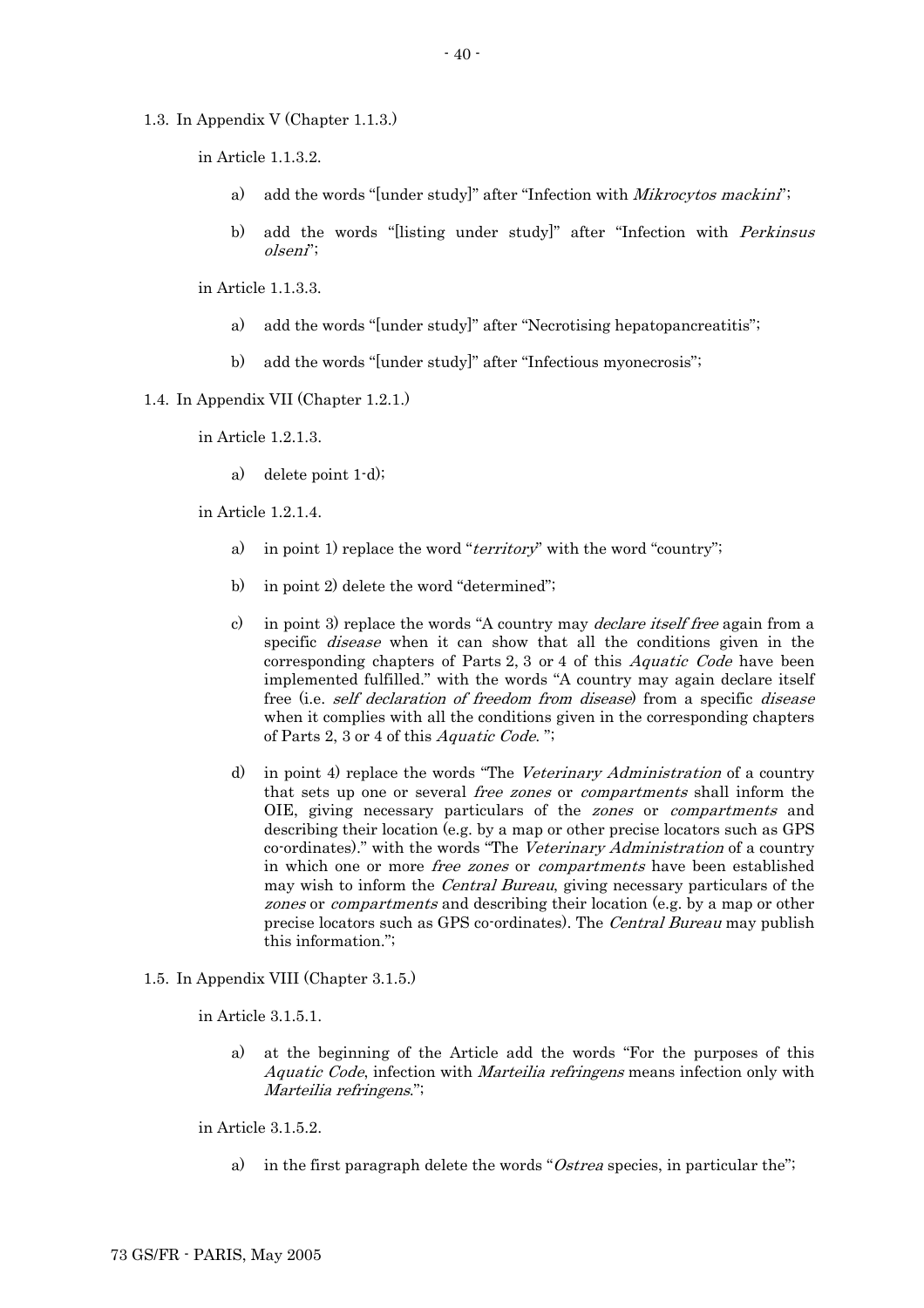in Article 3.1.5.4.

a) in point 4-b) replace the words "a stamping-out policy has been implemented in the infected zone" with the words "infected populations have been destroyed or removed from the infected zone by means that minimise the risk of further spread of the *disease*,";

in Article 3.1.5.5.

- a) in point 4-b) replace the words "a stamping-out policy has been implemented in the infected zone" with the words "infected populations have been destroyed or removed from the infected zone by means that minimise the risk of further spread of the disease,".
- 1.6. In Appendix IX (Chapter 4.1.2.)

in Article 4.1.2.4.

a) in point 4-b) replace the words "a stamping-out policy has been implemented in the infected zone" with the words "infected populations have been destroyed or removed from the *infected zone* by means that minimise the risk of further spread of the *disease*,";

in Article 4.1.2.5.

- a) in point 4-b) replace the words "a stamping-out policy has been implemented in the infected zone" with the words "infected populations have been destroyed or removed from the *infected zone* by means that minimise the risk of further spread of the disease,".
- 1.6. In Appendix X (Chapter 2.1.1.)

in Article 2.1.1.4.

a) in point 4-b) replace the words "a stamping-out policy has been implemented in the infected zone" with the words "infected populations have been destroyed or removed from the *infected zone* by means that minimise the risk of further spread of the *disease*,";

in Article 2.1.1.5.

a) in point 4-b) replace the words "a stamping-out policy has been implemented in the infected zone" with the words "infected populations have been destroyed or removed from the infected zone by means that minimise the risk of further spread of the disease,";

in Article 2.1.1.11.

- a) in the Spanish text only, in the 1st paragraph, 3rd line, after the word "compartimento" add the words "no declarado".
- 2. To ask the Director General to publish the adopted texts in a revised edition of the Aquatic Code.

 $\overline{\phantom{a}}$  , we can also the contract of  $\overline{\phantom{a}}$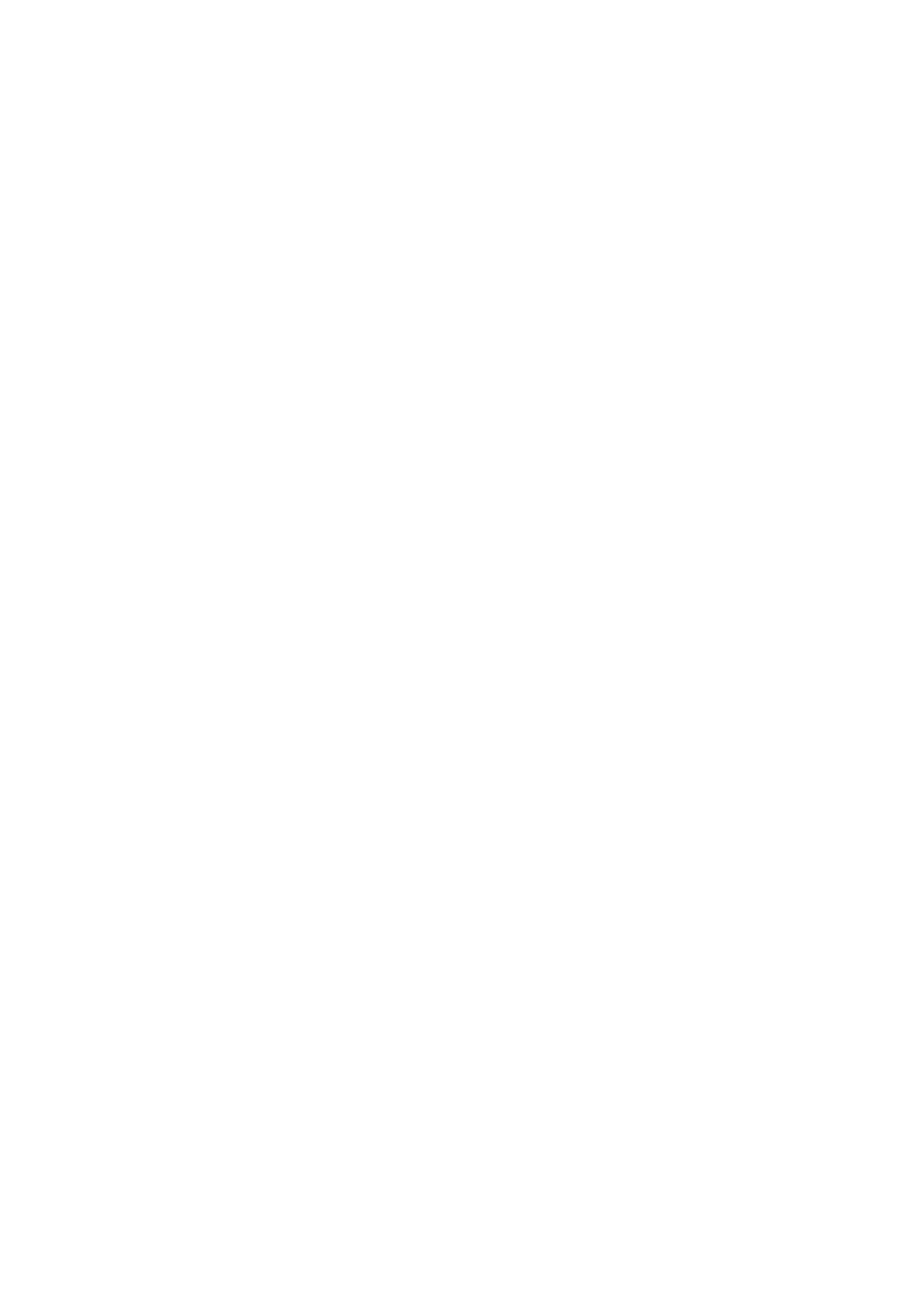## RESOLUTION No. XIX

## **Adoption of seven draft chapters for the**  *Manual of Diagnostic Tests and Vaccines for Terrestrial Animals*

## CONSIDERING THAT

- 1. The Manual of Diagnostic Tests and Vaccines for Terrestrial Animals, like the Terrestrial Animal Health Code, is an important contribution to the international harmonisation and promotion of trade in animals and animal products,
- 2. The Terrestrial Manual is entirely revised approximately every four years. It is the intention of the Biological Standards Commission that, following approval of changes by the International Committee, the Web version of the *Terrestrial Manual* will be updated on an annual basis,
- 3. Member Countries have been asked for the contributions of their specialists for the proposed seven new or revised chapters of the *Terrestrial Manual* before it is finalised by the Biological Standards Commission,
- 4. All chapters for the revised edition have been sent to Member Countries and the Biological Standards Commission will address any pending comments,

### THE COMMITTEE

### RESOLVES

To adopt the seven updated chapters of the Manual of Diagnostic Tests and Vaccines for Terrestrial Animals.

 $\overline{\phantom{a}}$  , we can also the contract of  $\overline{\phantom{a}}$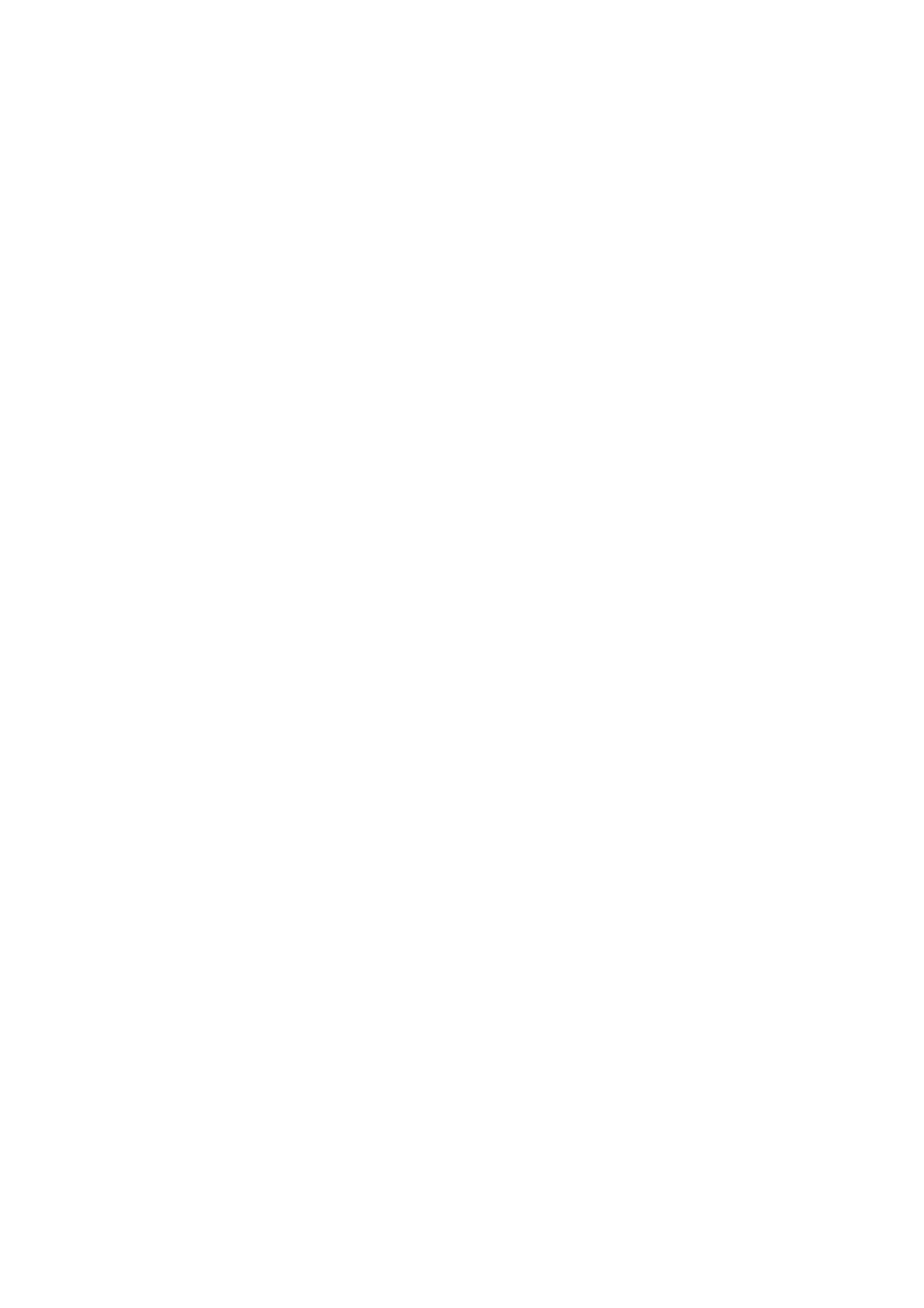### RESOLUTION No. XX

### **Recognition of the Foot and Mouth Disease Status of Member Countries**

### CONSIDERING THAT

- 1. During the 63rd General Session, the International Committee adopted Resolutions XI and XII, 'Establishment of a list of foot and mouth disease (FMD) free countries where vaccination is not practised', and 'Procedure for the recognition of the foot and mouth disease status of Member Countries', respectively,
- 2. During the 64th General Session, the International Committee adopted Resolution XII, which asks that the Director General publish a list of the countries or zones within national territories that fulfil the criteria of one of the FMD free categories described in Chapter 2.2.10 of the Terrestrial Animal Health Code (the Terrestrial Code),
- 3. The Scientific Commission for Animal Diseases (the Scientific Commission) has continued to apply the procedure approved by the International Committee, and has supported the recognition of the FMD free status of additional countries and zones within national territories for annual adoption of the list by the International Committee,
- 4. Recommendations of the Scientific Commission regarding the evaluation of countries as being free from foot and mouth disease have been submitted to Member Countries for comments as outlined in Resolution XVI ,which was adopted during the 67th General Session of the International Committee,
- 5. The Scientific Commission proposed that an updated list of countries and zones previously recognised as free from foot and mouth disease and those newly proposed by the Scientific Commission in consultation with Member Countries be annually adopted by resolution,
- 6. During the 65th General Session, the International Committee adopted Resolution XII, which stated that the Delegates of Member Countries where countries or zones within their national territories are recognised as FMD free, annually confirm by letter during the month of November that their FMD status and the criteria by which that status was recognised have remained unchanged,
- 7. During the 65th General Session, the International Committee adopted Resolution XVII delegating to the Scientific Commission the authority to recognise, without further International Committee consultation, that a Member Country or zone within its territory has regained its previously recognised FMD free status following outbreaks that are eradicated in accordance with the relevant provisions of Chapter 2.2.10. of the Terrestrial Code,
- 8. During the 71st General Session, the International Committee adopted Resolution XXI delegating to the Scientific Commission the authority to recognise, without further International Committee consultation, an FMD free zone created following outbreaks within a Member Country or its territory in accordance with the relevant provisions of Chapters 1.3.5. and 2.2.10. of the Terrestrial Code.
- 9. During the 70th General Session, the International Committee adopted Resolution XVIII asking Member Countries applying for evaluation for freedom from FMD to meet part of the costs sustained by the OIE Central Bureau in the evaluation process,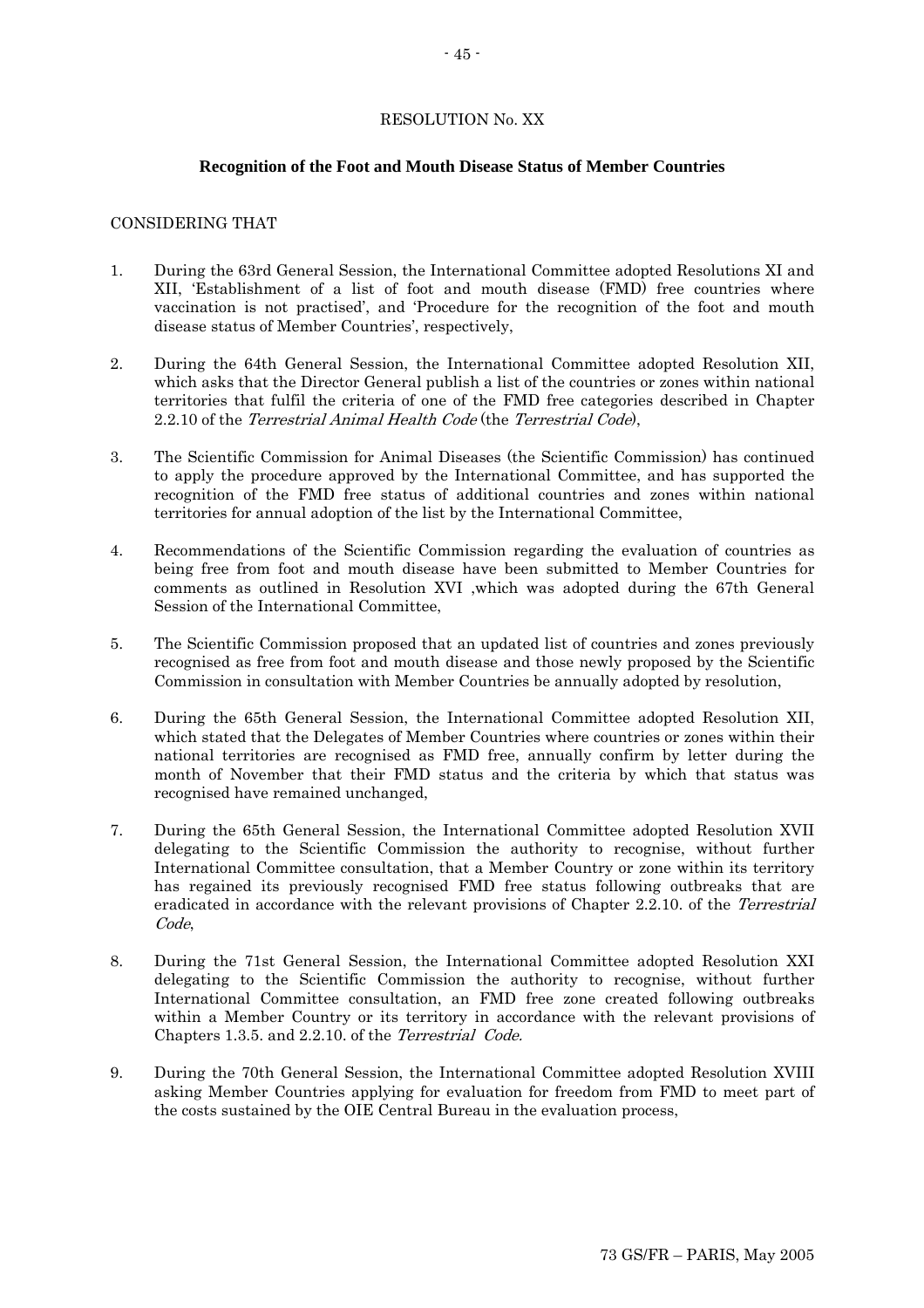10. Information published by the OIE is derived from declarations made by the official Veterinary Services of Member Countries. The OIE is not responsible for inaccurate publication of country disease status based on inaccurate information or changes in epidemiological status or other significant events that were not promptly reported to the Central Bureau subsequent to the time of declaration of freedom,

## THE COMMITTEE

## RESOLVES

That the Director General publish the following list of Member Countries recognised as FMD free countries where vaccination is not practised, according to the provisions of Chapter 2.2.10. of the Terrestrial Code 1:

| Albania                       | Germany         | Netherlands              |  |
|-------------------------------|-----------------|--------------------------|--|
| Australia                     | Greece          | New Caledonia            |  |
| Austria                       | Guatemala       | New Zealand              |  |
| Belgium                       | Guyana          | Nicaragua                |  |
| Bosnia and Herzegovina        | Honduras        | Norway                   |  |
| Bulgaria                      | Hungary         | Panama                   |  |
| Canada                        | Iceland         | Poland                   |  |
| Chile                         | Indonesia       | Portugal                 |  |
| Costa Rica                    | Ireland         | Romania                  |  |
| Croatia                       | Italy           | Singapore                |  |
| Cuba                          | Japan           | Slovakia                 |  |
| Cyprus                        | Korea (Rep. of) | Slovenia                 |  |
| Czech Rep.                    | Latvia          | Spain                    |  |
| Denmark                       | Lithuania       | Sweden                   |  |
| El Salvador                   | Luxembourg      | Switzerland              |  |
| Estonia                       | Madagascar      | Ukraine                  |  |
| Finland                       | Malta           | United Kingdom           |  |
| Former Yug. Rep. of Macedonia | Mauritius       | United States of America |  |
| France                        | Mexico          | Vanuatu                  |  |

### AND

That the Director General publish the following list of Member Countries recognised as FMD free countries where vaccination is practised, according to the provisions of Chapter 2.2.10. of the Terrestrial Code1:

Taipei China Paraguay and Uruguay

### AND

That the Director General publish the following list of Member Countries as having an FMD free zone where vaccination is not practised, according to the provisions of Chapter 2.1.1. of the Terrestrial Code:

Argentina: zone situated south of the 42° parallel;

Botswana: zone designated by the Delegate of Botswana in documents addressed to the Director General on 24 July 2003;

 $\overline{1}$ <sup>1</sup> For information on the status of non-contiguous territories of Member Countries recognised as FMD free, please address enquiries to that country's Delegate or to the Director General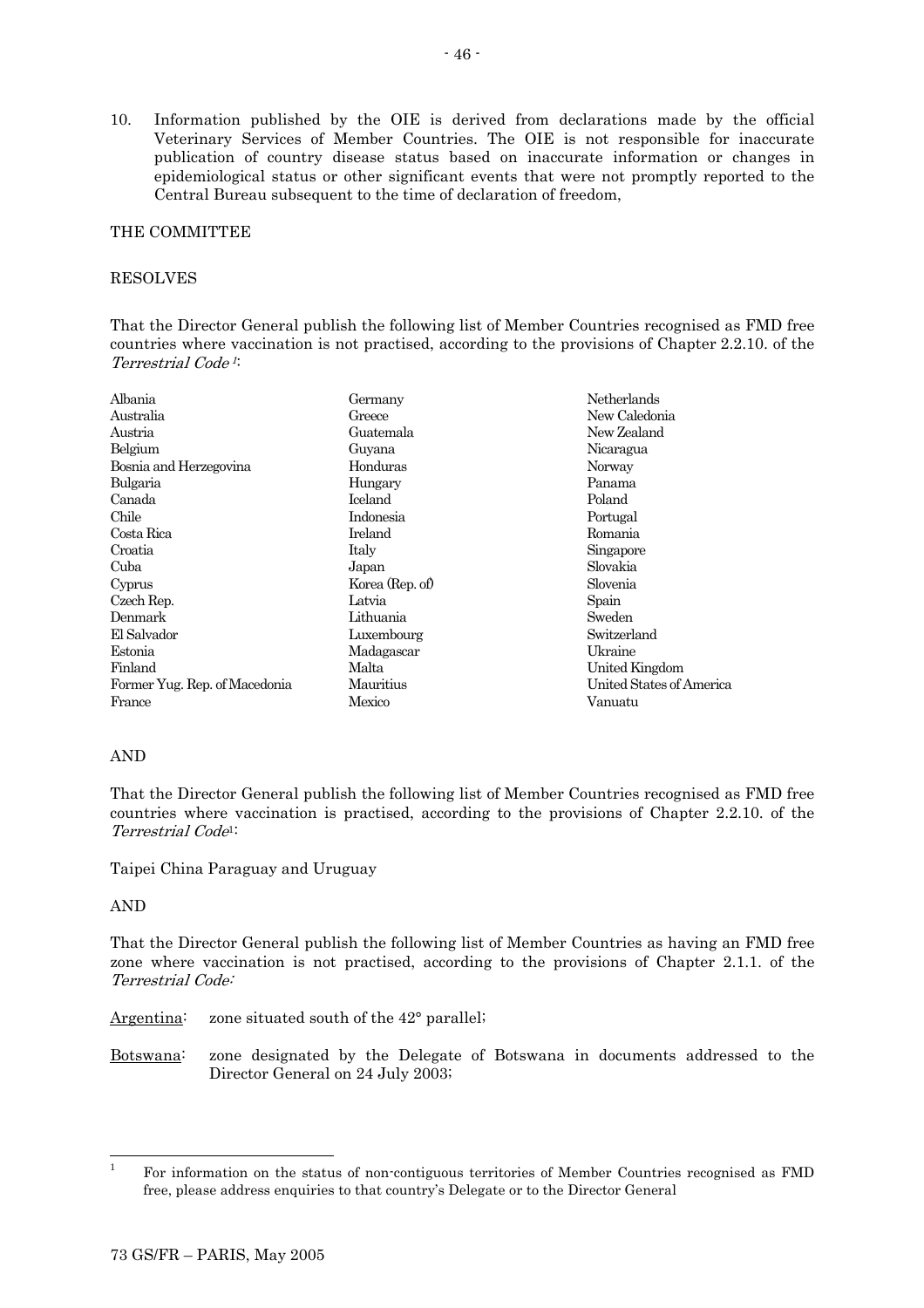| Colombia:       | Northwest region of Choco Department.                                                                                                     |
|-----------------|-------------------------------------------------------------------------------------------------------------------------------------------|
| Malaysia:       | zones of Sabah and Sarawak designated by the Delegate of Malaysia in a document<br>addressed to the Director General on 15 December 2003; |
| <u>Namibia:</u> | zone designated by the Delegate of Namibia in a document addressed to the<br>Director General on 6 February 1997;                         |
| Peru:           | one zone as designated by the Delegate of Peru in a document addressed to the<br>Director General in December 2004.                       |
|                 | Philippines: Mindanao, Visayas, Palawan and Masbate;                                                                                      |
|                 | $\mathcal{C}_{\text{out}}$ be a friend proported by the Delegate of Couth Africa in a decument addressed to the                           |

South Africa: zone designated by the Delegate of South Africa in a document addressed to the Director General in May 2002;

AND

That the Director General publish the following list of Member Countries as having FMD free zones where vaccination is practised, according to the provisions of Chapter 2.2.10. of the Terrestrial Code:

- Argentina: Zone situated above the 42° parallel;
- Bolivia: zone of Chiquitania designated by the Delegate of Bolivia in documents addressed to the Director General on January 2003;
- Brazil: States of Acre along with two adjacent municipalities of Amazon state, Bahia, Espírito Santo, Goiás, Mato Grosso, Mato Grosso do Sul, Minas Gerais, Paraná, Rio de Janeiro, Rio Grande do Sul, Santa Catarina, São Paulo, Sergipe, Tocantins, the Federal District, and Rondonia;
- Colombia: zone designated by the Delegate of Colombia in documents addressed to the Director General on January 2003 and two zones designated by the Delegate in documents addressed to the Director General in December 2004.

 $\overline{\phantom{a}}$  , we can also the contract of  $\overline{\phantom{a}}$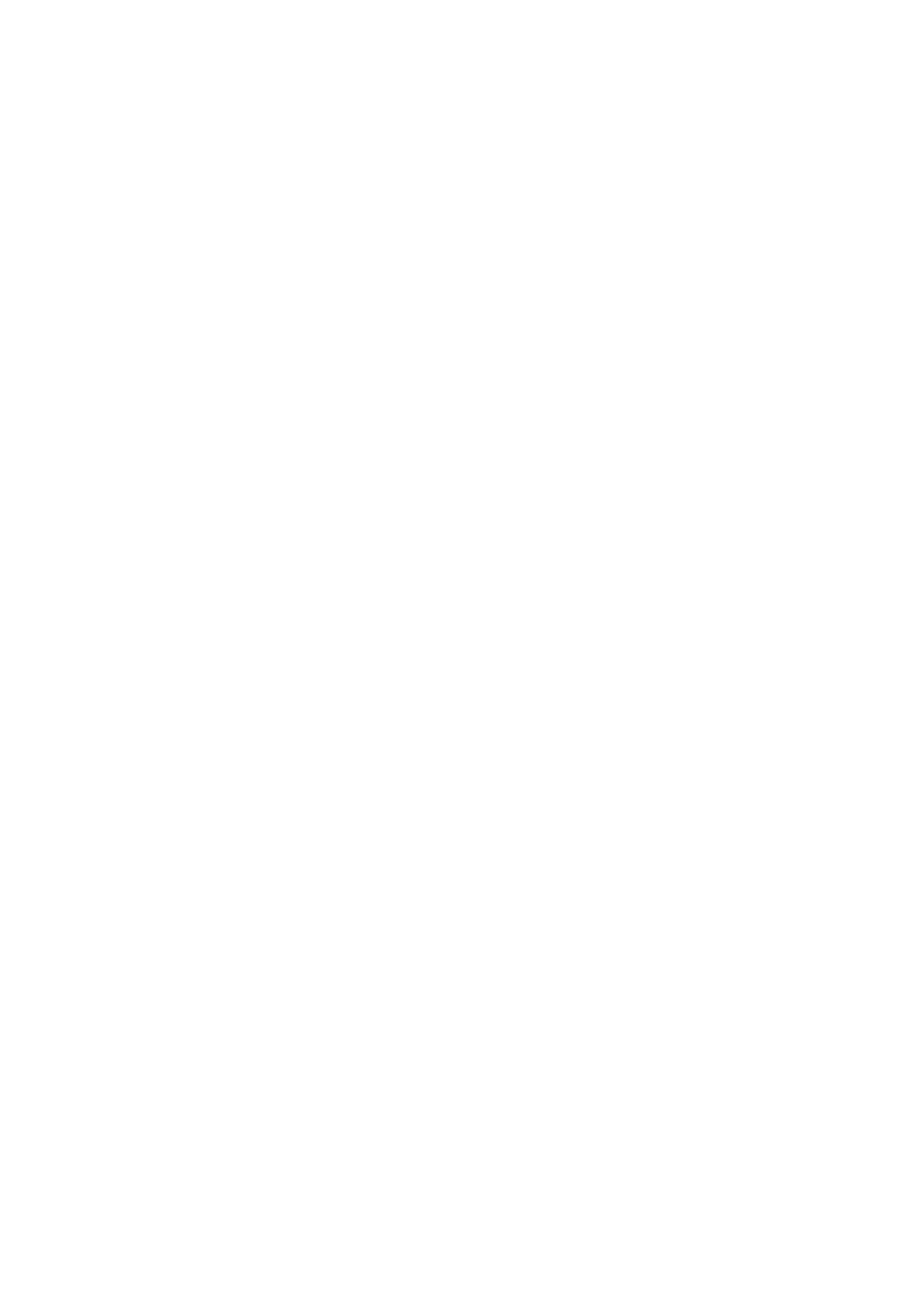### RESOLUTION No. XXI

### **Recognition of the Bovine Spongiform Encephalopathy Status of Member Countries**

### CONSIDERING THAT

- 1. During the 69th General Session, the International Committee adopted Resolution No. XV, asking Member Countries that wish to be evaluated for conformation with the requirements of the OIE Terrestrial Animal Health Code (the Terrestrial Code) for bovine spongiform encephalopathy (BSE) free status to submit a formal application to the Director General of the OIE for consideration by the Scientific Commission for Animal Diseases (Scientific Commission),
- 2. An Ad hoc Group of experts on BSE (OIE Ad hoc Group for Evaluation of Country Submissions for Recognition as Complying with the Terrestrial Code as Bovine Spongiform Encephalopathy Free) has been set up by the OIE and the Group has developed guidelines to facilitate the submission of data by Member Countries in accordance with the requirements in the current edition of the Terrestrial Code,
- 3. During the 70th General Session, the International Committee adopted Resolution XVIII asking Member Countries applying for this evaluation to meet part of the costs sustained by the OIE Central Bureau in the evaluation process,
- 4. During the 71st General Session, the International Committee adopted Resolution XXII authorising the Scientific Commission to also evaluate submissions for provisional freedom from BSE in accordance with Article 2.3.13.4 of the Terrestrial Code,
- 5. The Ad hoc Group has already examined submissions from several countries and made appropriate recommendations that have been endorsed by the Scientific Commission
- 6. These recommendations have been submitted to Member Countries for comments as outlined in Resolution No. XVI, which was adopted during the 67th General Session of the International Committee for foot and mouth disease (FMD),
- 7. During the 72nd General Session, the OIE International Committee adopted Resolution No. XX asking the Director General to establish a list of countries or zones recognised by the OIE as BSE 'free' and 'provisionally free' in accordance with Chapter 2.3.13 of the Terrestrial Code. This list should be updated as and when new countries are approved by the International Committee and shall be adopted annually by resolution.
- 8. During the 72nd General Session, the OIE adopted Resolution No. XX asking the Director General to inform Delegates of Member Countries whose countries or zones within their national territories are recognised as 'free' or 'provisionally free' from BSE that they should annually confirm by letter during the month of November whether their status and the criteria by which their status was recognised have remained unchanged. The list of countries or zones will be published free of charge by the OIE.
- 9. Information published by the OIE is derived from appropriate declarations made by the official Veterinary Services of Member Countries. The OIE is not responsible for inaccurate publication of country disease status based on inaccurate information or changes in epidemiological status or other significant events that were not promptly reported to the Central Bureau,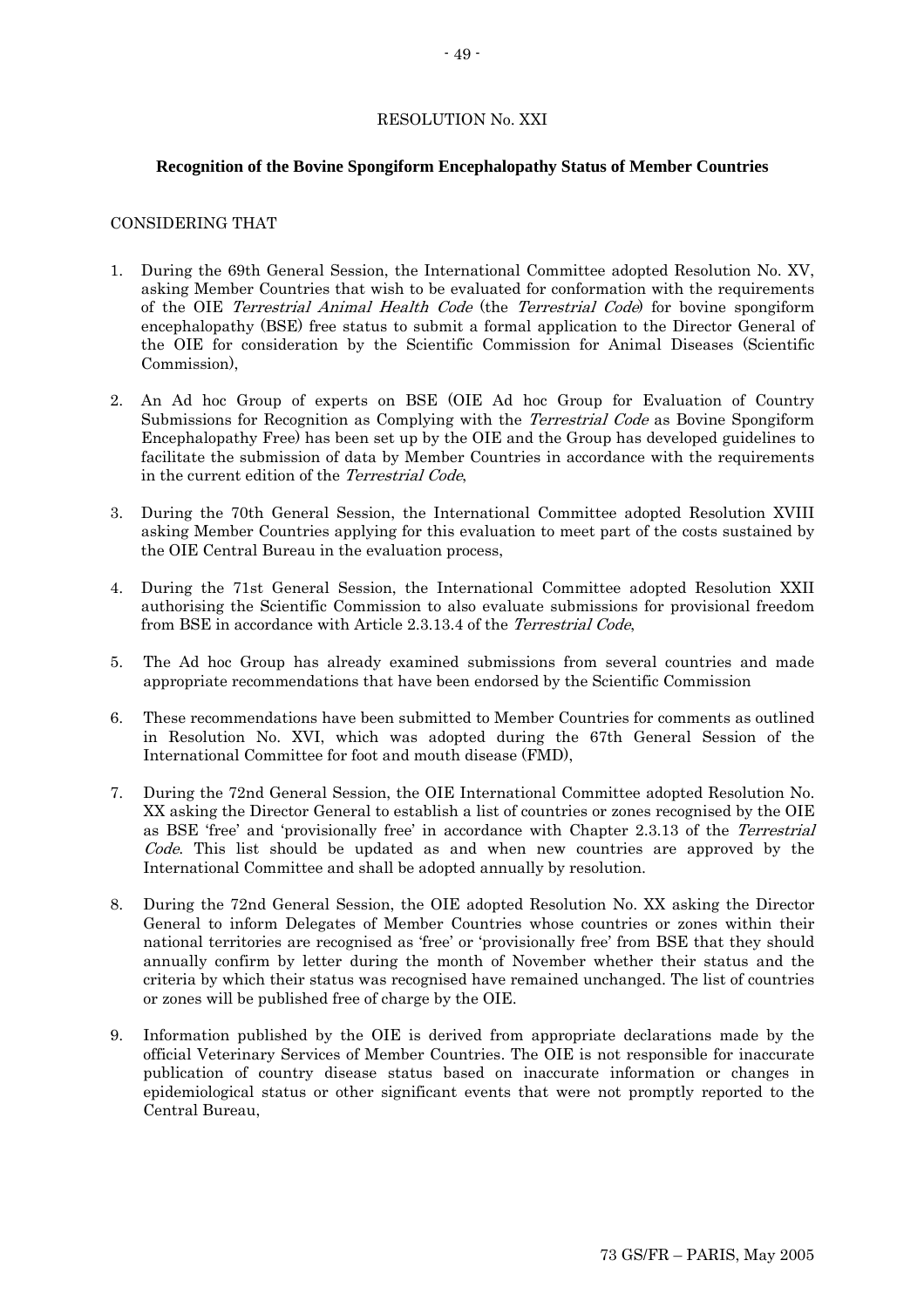## THE COMMITTEE

### RESOLVES THAT

The Scientific Commission for Animal Diseases continue to examine the dossiers of applicant countries in accordance with Chapter 2.3.13 of the 13<sup>th</sup> edition of the *Terrestrial Code* (2004), until one year after a new BSE chapter (describing three categories of BSE country status) and its complementary surveillance appendix are adopted by the International Committee.

Countries having already submitted dossiers for the evaluation of country status need not pay any additional costs should they have to renew their applications.

In future, applications from countries may take into account the requirements of the new BSE Chapter and its complementary surveillance guidelines if these are adopted.

The Director General publish the following list of Member Countries recognised as 'provisionally free' from BSE in accordance with Chapter 2.3.13 of the 13<sup>th</sup> edition of the *Terrestrial Code*:

 $\overline{\phantom{a}}$  , where  $\overline{\phantom{a}}$ 

Argentina, Iceland, Singapore and Uruguay.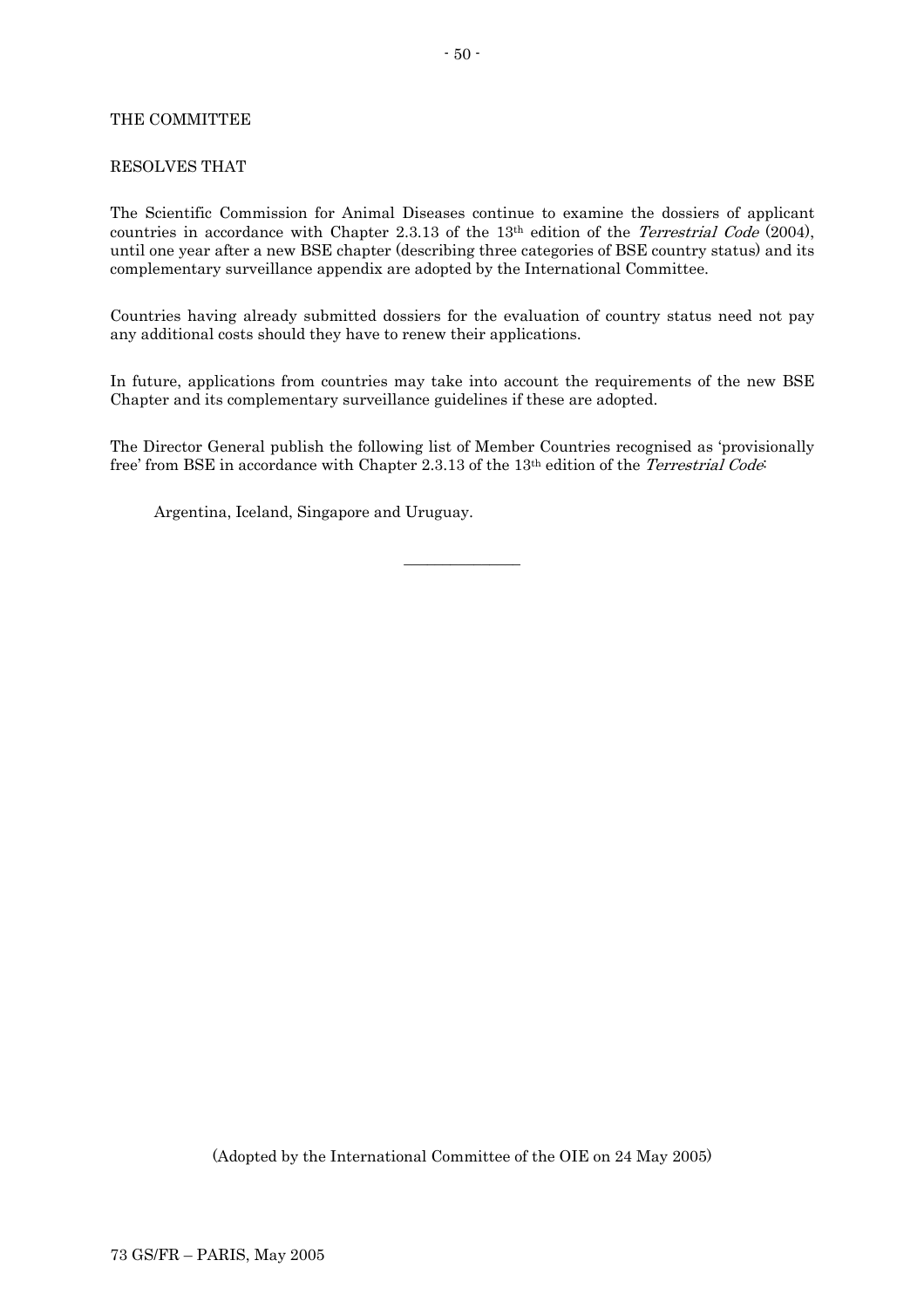# RESOLUTION No. XXII

## **Recognition of Member Countries Free Status from Rinderpest Infection and Rinderpest Disease**

## CONSIDERING THAT

- 1. During the 63rd General Session, the International Committee adopted Resolution XIV 'Establishment of a list of countries that are free of rinderpest',
- 2. During the 68th General Session, the International Committee adopted Resolution XIII designating a baseline list of Member Countries that were free from rinderpest infection. The countries included in the list certified that they met the requirements specified in Chapter 2.3.14. of the Terrestrial Animal Health Code (the Terrestrial Code),
- 3. The OIE has also developed a list of countries that are considered to be free from rinderpest disease in accordance with Chapter 2.3.14. of the Terrestrial Code,
- 4. Recommendations of the Scientific Commission for Animal Diseases (the Scientific Commission) regarding countries that are evaluated as free from rinderpest disease and from rinderpest infection have been submitted to Member Countries for comments as outlined in Resolution XVI which was adopted during the 67th General Session of the International Committee,
- 5. The Scientific Commission has continued to apply the procedure approved by the International committee and has supported the recognition of countries and zones as free from rinderpest disease and rinderpest infection for annual adoption of the list by the International Committee,
- 6. During the 71st General Session, the Scientific Commission proposed that Member Countries so recognised reconfirm annually whether their rinderpest status as well as the conditions under which such status was granted have remained unchanged and that this annual reconfirmation would be a requirement for maintaining OIE recognition,
- 7 During the 70th General Session, the International Committee adopted Resolution XVIII resolving that most of the costs incurred by the OIE Central Bureau in the evaluation of country applications for obtaining the free status with respect to rinderpest disease or rinderpest infection would be recovered whenever possible from sources other than the applicant countries,
- 8. Information published by the OIE is derived from appropriate declarations made by the official Veterinary Services of Member Countries. The OIE is not responsible for inaccurate publication of country disease status based on inaccurate information or changes in epidemiological status or other significant events that were not promptly reported to the Central Bureau subsequent to the time of declaration of freedom from disease or infection,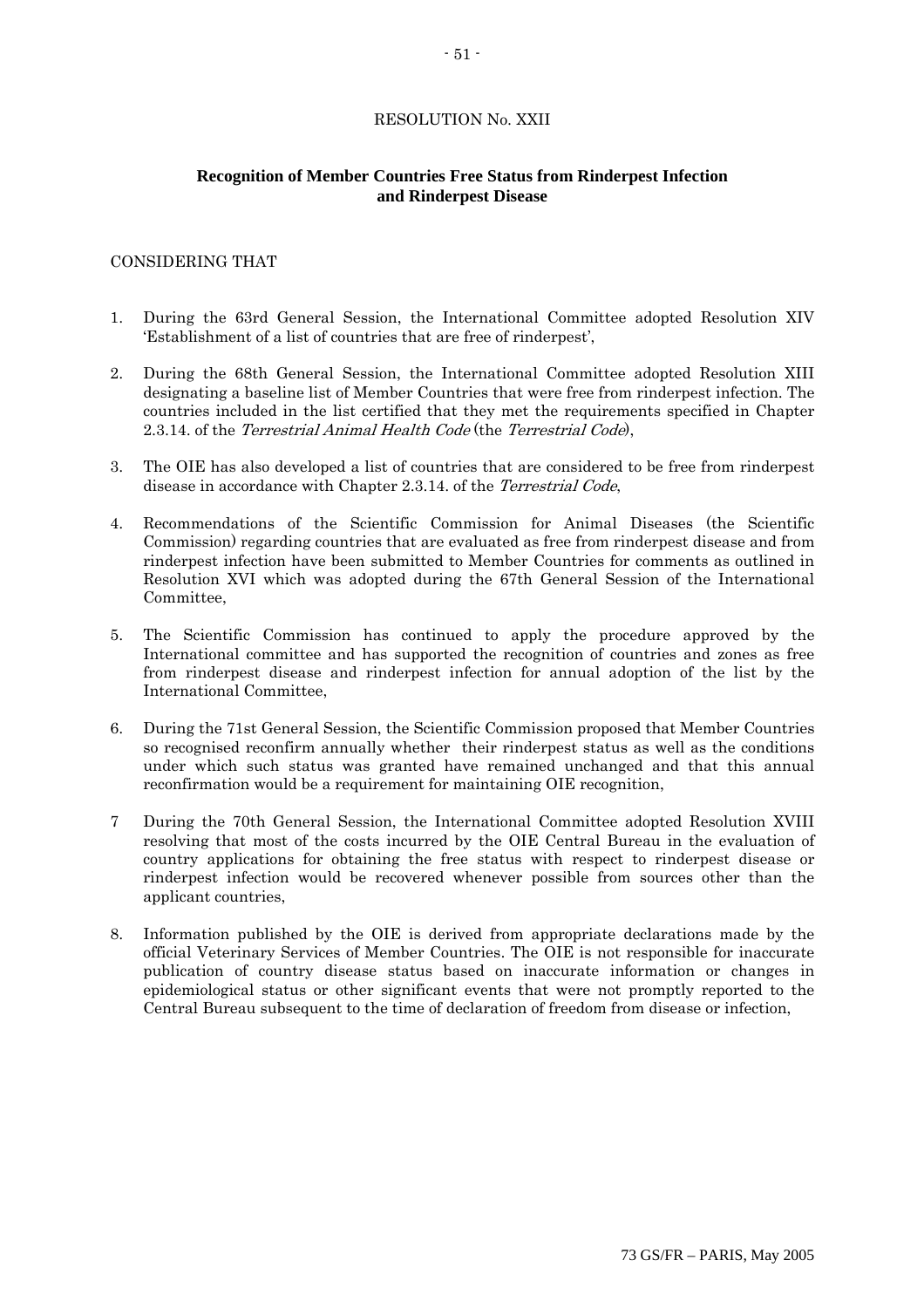### THE COMMITTEE

### RESOLVES

That the Director General publish the following list of Member Countries recognised as free from rinderpest infection, according to the provisions of Chapter 2.3.14. of the *Terrestrial Code*:

| Albania                       | Germany         | New Caledonia            |  |
|-------------------------------|-----------------|--------------------------|--|
| Algeria                       | Greece          | New Zealand              |  |
| Andorra                       | Guatemala       | Norway                   |  |
| Argentina                     | Guyana          | Panama                   |  |
| Australia                     | Honduras        | Paraguay                 |  |
| Austria                       | Hungary         | Peru                     |  |
| Barbados                      | <b>Iceland</b>  | Philippines              |  |
| Benin                         | Indonesia       | Poland                   |  |
| Belgium                       | Ireland         | Portugal                 |  |
| <b>Bhutan</b>                 | Italy           | Romania                  |  |
| Bolivia                       | Jamaica         | Senegal                  |  |
| Bosnia and Herzegovina        | Japan           | Singapore                |  |
| Botswana                      | Korea (Rep. of) | Slovakia                 |  |
| Brazil                        | Laos            | Slovenia                 |  |
| Bulgaria                      | Latvia          | South Africa             |  |
| Canada                        | Lesotho         | Spain                    |  |
| Chile                         | Lithuania       | Swaziland                |  |
| Colombia                      | Luxembourg      | Sweden                   |  |
| Costa Rica                    | Madagascar      | Switzerland              |  |
| Croatia                       | Malawi          | Thailand                 |  |
| Cuba                          | Malaysia        | Taipei China             |  |
| Cyprus                        | Malta           | Togo                     |  |
| Czech Rep.                    | Mauritius       | Trinidad and Tobago      |  |
| Denmark                       | Mexico          | Tunisia                  |  |
| Ecuador                       | Moldavia        | Turkey                   |  |
| El Salvador                   | Mongolia        | Ukraine                  |  |
| Eritrea                       | Morocco         | United Kingdom           |  |
| Estonia                       | Namibia         | United States of America |  |
| Finland                       | Nepal           | Uruguay                  |  |
| Former Yug. Rep. of Macedonia | Netherlands     | Vanuatu                  |  |
| France                        |                 | Venezuela                |  |

That the Director General publish the following list of Member Countries as being free from rinderpest disease according to the provisions of Chapter 2.3.14. of the Terrestrial Code;

Burkina Faso  $Chad<sup>1</sup>$ Cote d'Ivoire Egypt

 $\overline{\phantom{a}}$ 

Ghana Guinea India Lebanon Mali Mauritania Myanmar Niger

Nigeria Tanzania

Vietnam Zimbabwe

<sup>&</sup>lt;sup>1</sup> Zone designated by the Delegate of Chad in documents addressed to the Director General on December 2003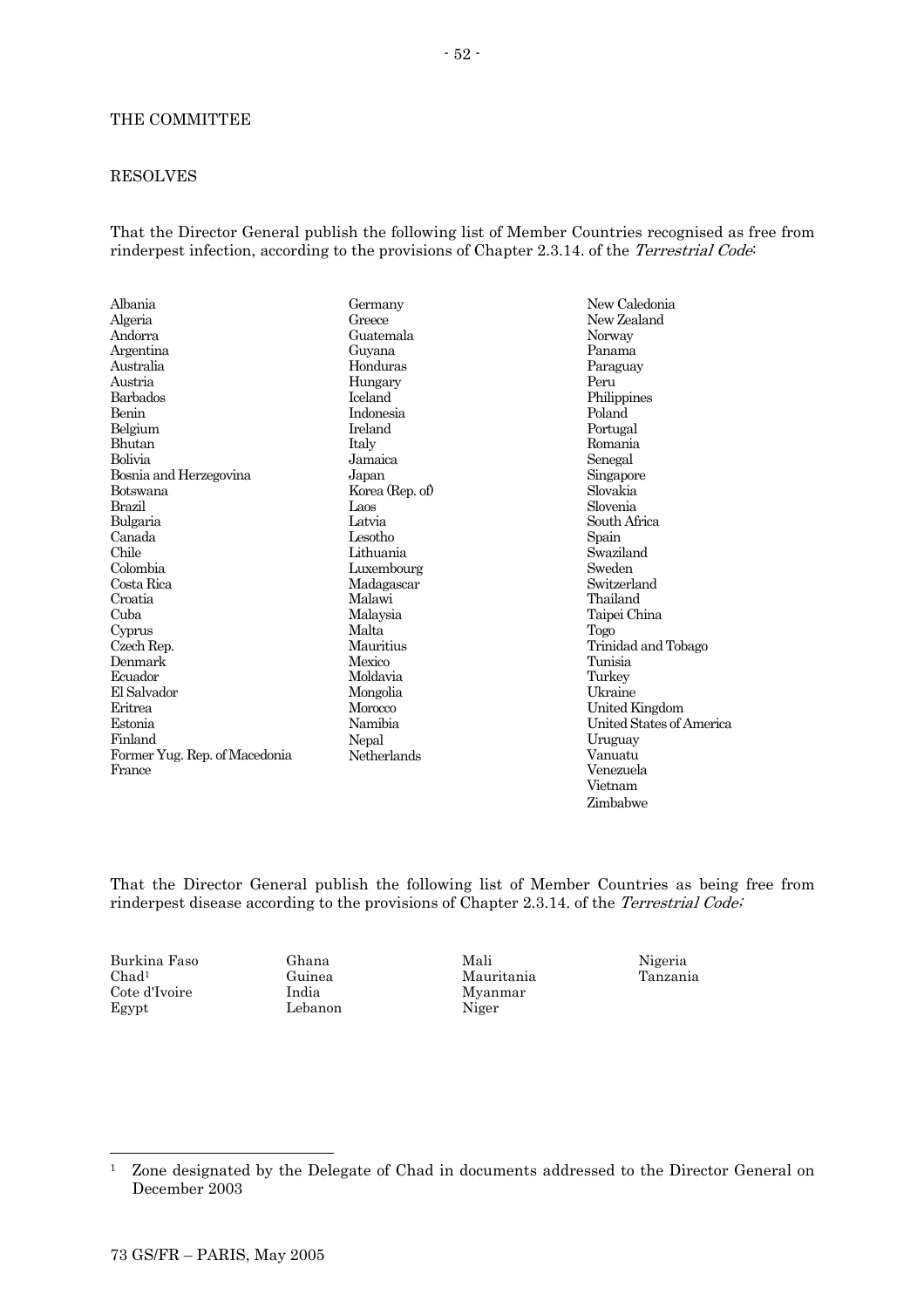That the Director General publish the following list of Member Countries having zones designated by their respective Delegates as free from rinderpest disease according to the provisions of Chapter 2.3.14. of the Terrestrial Code;

- Ethiopia: zone designated by the Delegate of Ethiopia in a document addressed to the Director General in July 2004
- Sudan: zone designated by the Delegate of Sudan in a document addressed to the Director General in October 2004

#### AND

That the Delegates of Member Countries whose countries or zones within their national territories are recognised as rinderpest infection or rinderpest disease free, annually reconfirm by letter in November of each year that both their status and the criteria by which such status was recognised have remained unchanged. It is understood that these Delegates will immediately notify the Central Bureau if rinderpest infection or disease occur in their countries or zones within their territories.

 $\overline{\phantom{a}}$  , where  $\overline{\phantom{a}}$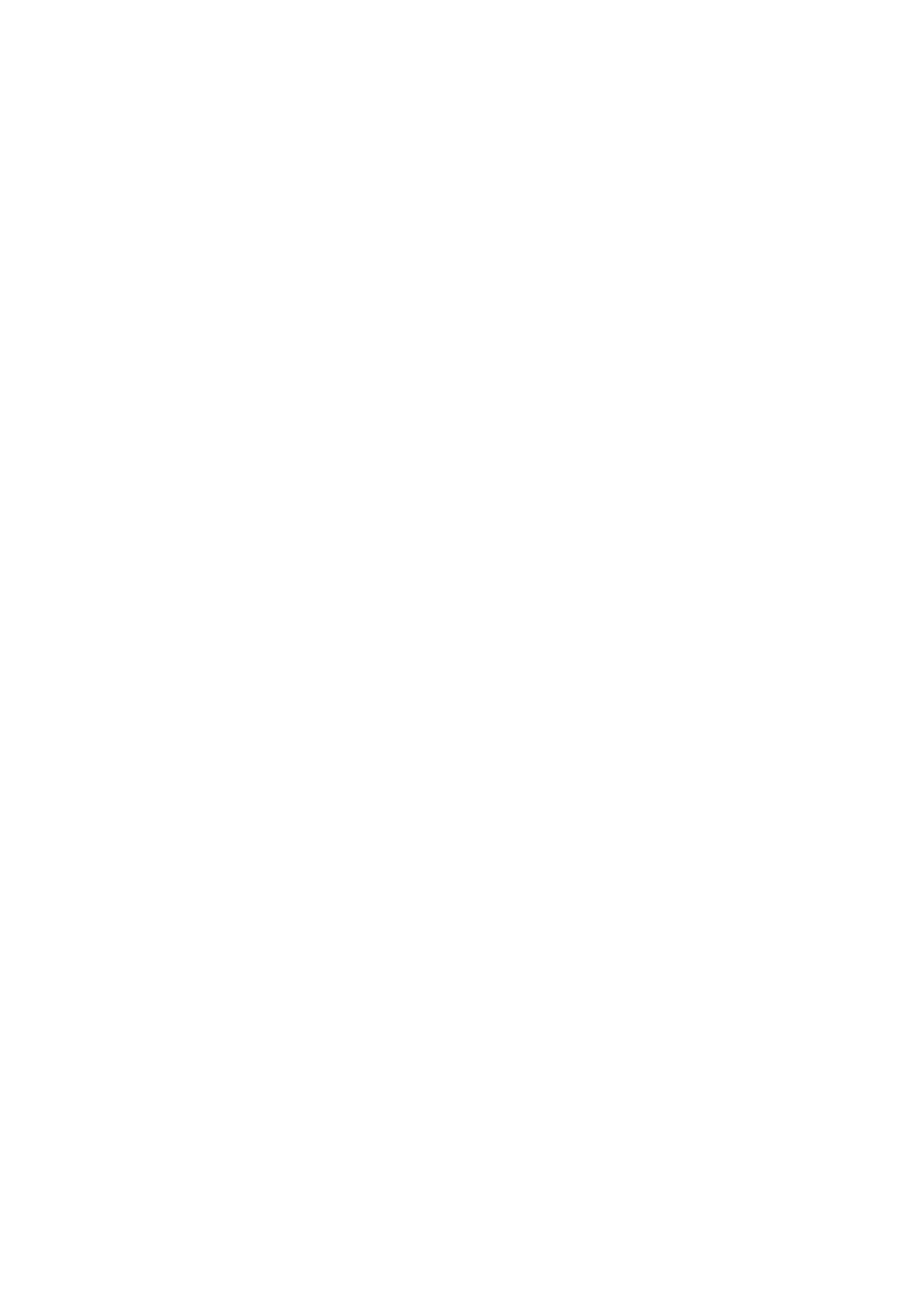#### RESOLUTION No. XXIII

#### **Recognition of the Contagious Bovine Pleuropneumonia Status of Member Countries**

#### CONSIDERING THAT

- 1. Appendix 3.8.3 of the OIE Terrestrial Animal Health Code (the Terrestrial Code) provides for a pathway for Member Countries to be declared free from contagious bovine pleuropneumonia (CBPP) by the OIE if an application including supporting data as outlined in Appendix 3.8.3 of the Code is submitted to the OIE. The Terrestrial Code also provides a procedure for the Scientific Commission for Animal Diseases (the Scientific Commission) to review these applications and report its recommendations to the International Committee,
- 2. During the 71st General Session, the International Committee approved Resolution XXIV regarding the recognition of the CBPP status of specific Member Countries,
- 3. Appendix 3.8.3 contains provisions for countries or zones within their territories that are continuously free from CBPP for at least 10 years and meet the relevant requirements of Appendix 3.8.3 for "freedom from CBPP" in that a) no vaccination has been carried out for at least 10 years, b) throughout that period there has been no clinical or pathological evidence of CBPP infection, c) throughout that period a permanent adequate disease surveillance and reporting system has been and is still in place covering all susceptible domestic livestock, and d) in appropriate circumstances, use of diagnostic procedures capable of differentiating Mycoplasma mycoides from other bovine Mycoplasma infections in the investigation of respiratory disease has been made, with findings consistent with freedom from M. mycoides infection, may be declared free from CBPP by the Scientific Commission without the necessity to proceed through the normal intermediate steps detailed in Appendix 3.8.3 of the Terrestrial Code,
- 4. During the 70th General Session, the International Committee adopted Resolution No. XVIII asking Member Countries applying for evaluation for freedom from CBPP to meet part of the costs sustained by the OIE Central Bureau in the evaluation process,
- 5. During the 72nd General Session, the International Committee adopted Resolution XXIII asked the OIE Director General to establish a list of countries or zones free from CBPP with or without vaccination and include in that list countries already recognised free of CBPP by the OIE.
- 6. The Scientific Commission continue to apply the procedure approved by the International Committee with respect to the recognition of disease free status and support the recognition of the CBPP free status of additional countries and zones within national territories for annual adoption of the list by the International Committee.
- 7. An updated list of countries and zones previously recognised as free from CBPP and those newly proposed by the Scientific Commission after consultation of Member Countries will be annually adopted by resolution.
- 8. Member Countries recognise that information published by the OIE is derived from appropriate declarations made by the official Veterinary Services of Member Countries. The OIE is not responsible for inaccurate publication of country disease status based on inaccurate information or changes in epidemiological status or other significant events that were not promptly reported to the Central Bureau subsequent to the time of declaration of freedom,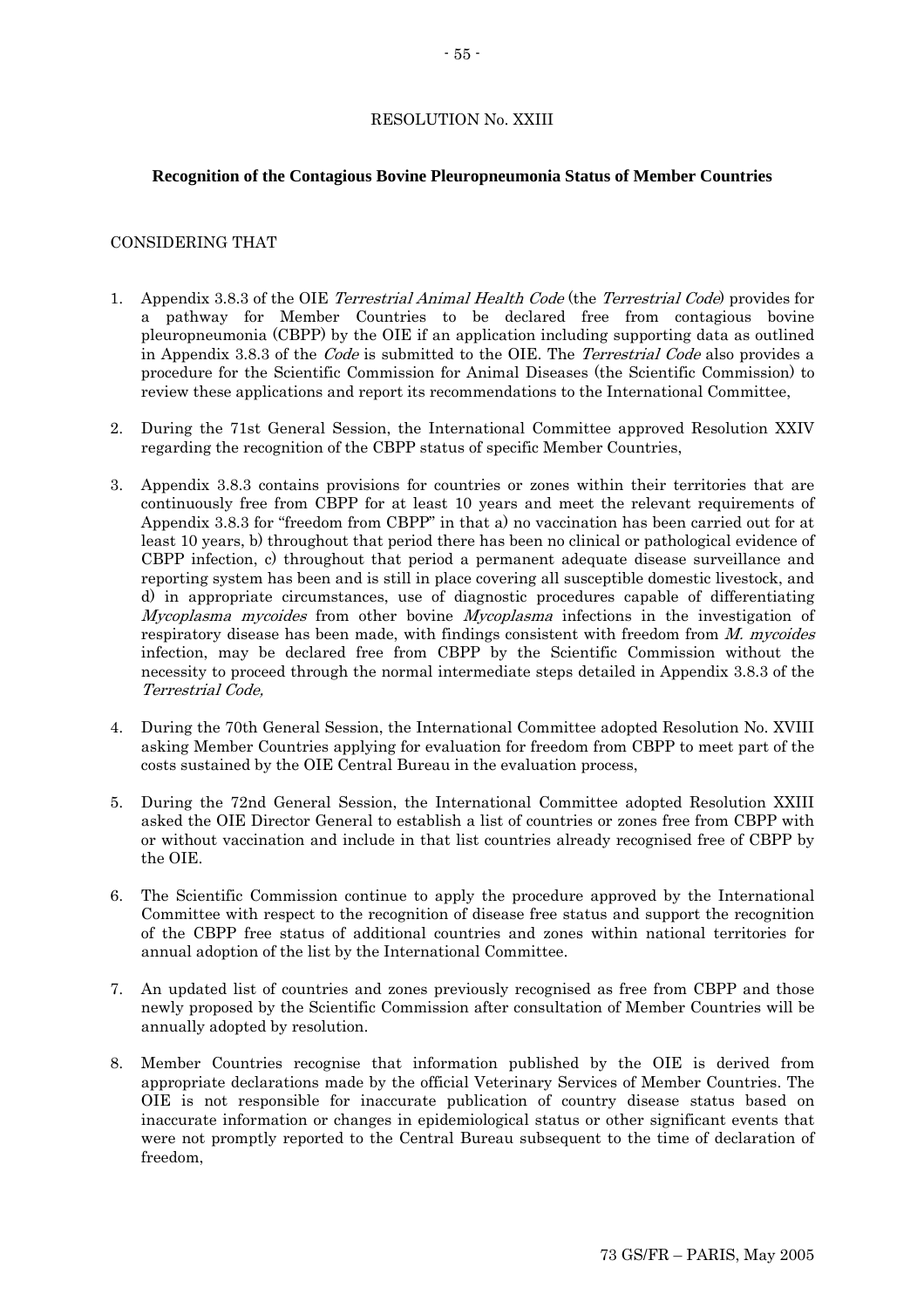### THE COMMITTEE

#### RESOLVES THAT

1. The Director General publish the following list of Member Countries recognised as free from CBPP without vaccination according to the provisions of Appendix 3.8.3 of the Terrestrial Code:

Botswana, Portugal and Switzerland

2. The Delegates of Member Countries whose countries or zones within their national territories are recognised as free from CBPP reconfirm by letter in November of each year that both their status and the criteria by which such status was recognised have remained unchanged. It is understood that these Delegates will immediately notify the Central Bureau if CBPP occurs in their countries or in zones within their territories.

 $\overline{\phantom{a}}$  , where  $\overline{\phantom{a}}$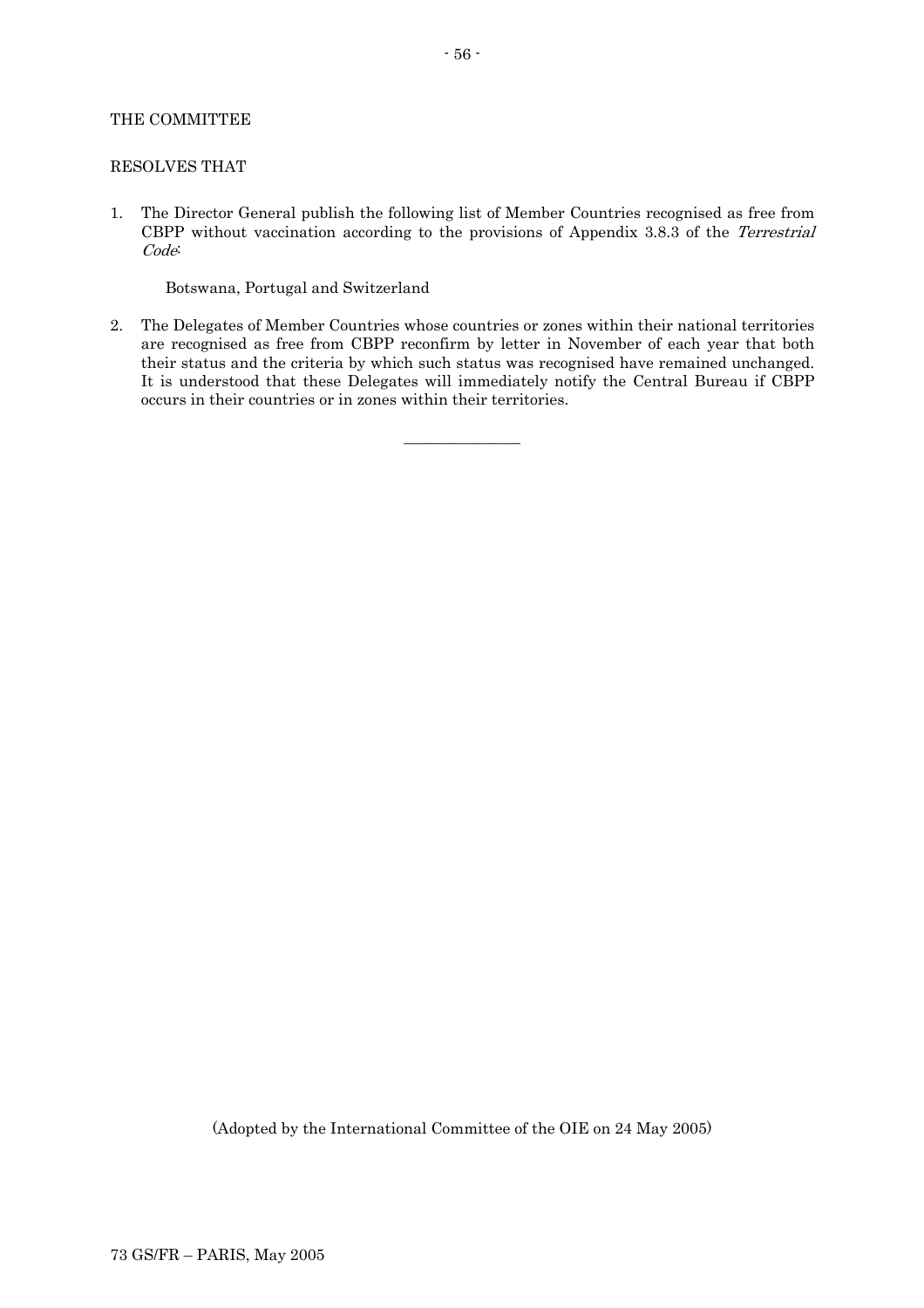## RESOLUTION No. XXIV

## **Animal Production Food Safety**

### CONSIDERING THAT

- 1. The Director General has established a permanent Working Group on Animal Production Food Safety, which has met again in 2005, and has drafted a work programme for 2005/2006,
- 2. The Working Group has developed various texts relating to minimizing the risks from hazards arising from animals at the farm level, including guidelines for 'Good Farming Practices' and a paper on the 'Role and functionality of Veterinary Services throughout the food chain', modified versions of which may form part of the Terrestrial Code,
- 3. The Working Group is developing a paper on the control of hazards of public and animal health importance through ante- and post-mortem inspection, intended to provide guidance to veterinary services,
- 4. The OIE and the Codex Alimentarius Commission have continued to work together to ensure animal production food safety standards being developed by either party take a whole of food chain approach to addressing food safety, and ensure as much consistency as possible with each others work

### THE COMMITTEE

### RECOMMENDS THAT

- 1. The Director General maintains the Working Group on Animal Production Food Safety to advise him as well as the relevant Specialist Commissions on OIE activities in the area of animal production food safety.
- 2. The Working Group's 2005/2006 work programme be a guide for the OIE's activities on animal production food safety for the next 12 months, and the Working Group be provided with the necessary resources to address the priorities listed.
- 3. Of the priorities listed in the work programme, the Working Group gives special attention to its work on animal identification and traceability, and to drafting a text dealing with Salmonella Enteritidis in eggs, for consideration by the International Committee.

 $\overline{\phantom{a}}$  , we can also the contract of  $\overline{\phantom{a}}$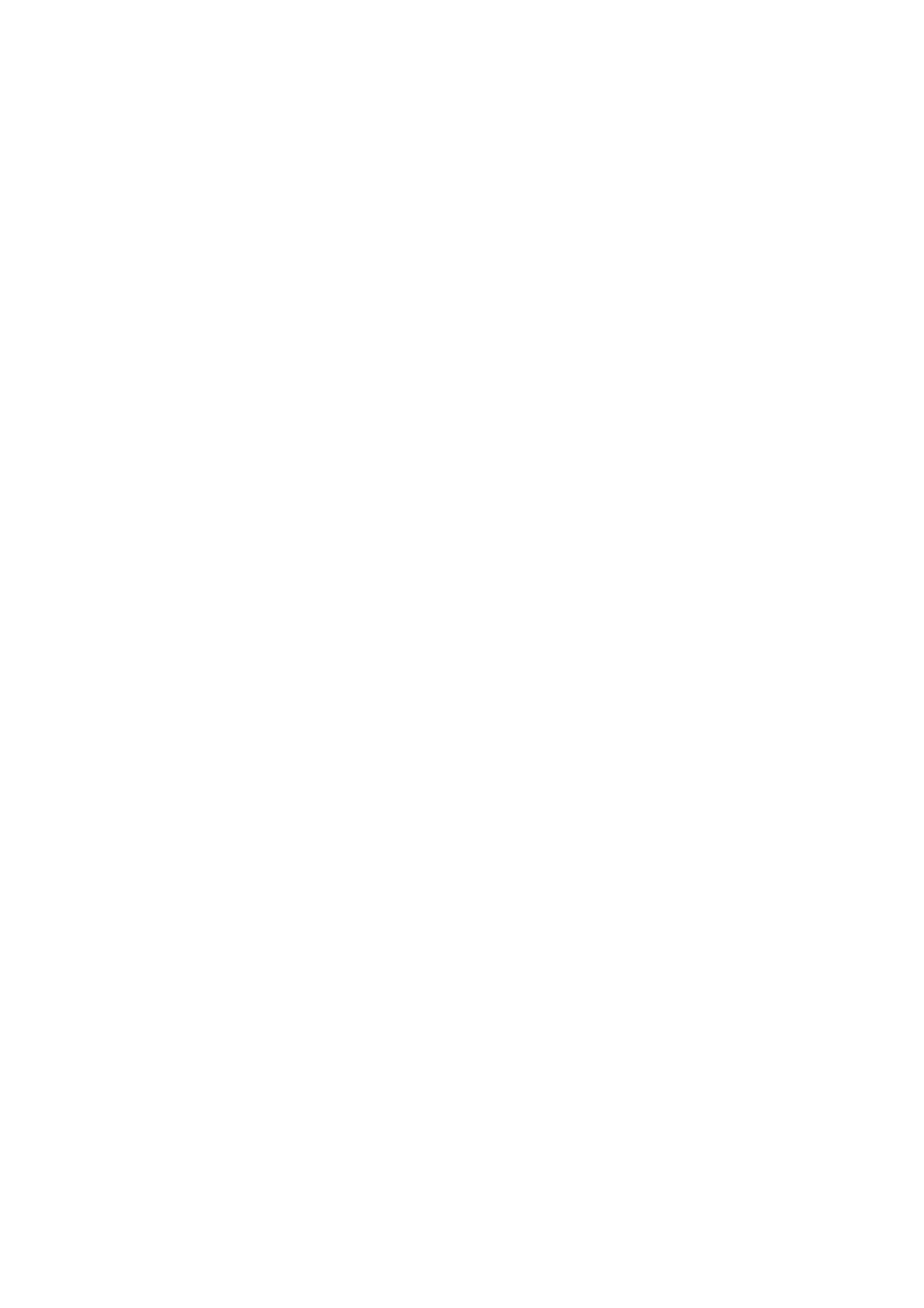## RESOLUTION No. XXV

## **Animal Welfare**

## CONSIDERING THAT

- 1. Animal welfare is a complex, multi-faceted public policy issue which includes important scientific, ethical and economic dimensions,
- 2. The Director General has established a permanent Working Group on Animal Welfare, which draws up a detailed annual work programme
- 3. The Working Group's 2005/2006 work programme has identified list of selected priority topics for future OIE involvement,
- 4. Work on developing guidelines for the four initial priority topics has been completed and they have been recommended for adoption,
- 5. The active involvement of all OIE Member Countries, and close interaction with international stakeholders (scientific, private sector and NGO), will be essential to the success of the initiative,

#### THE COMMITTEE

### RECOMMENDS THAT

- 1. The Director General maintain the Working Group on Animal Welfare to advise him, and the Terrestrial and Aquatic Animal Health Standards Commission, on OIE activities in the field of animal welfare,
- 2. The Working Group's 2005/2006 work programme be a basis for the OIE's activities on animal welfare for the next 12 months, and the Working Group be provided with the necessary resources to address the selected strategic priorities,
- 3. Veterinary Services be actively involved in the preparation, review and implementation of animal welfare guidelines, regulations and legislation in their countries, based on the adopted OIE standards,
- 4. All OIE Member Countries play an active role in their Regions with all relevant partners in promoting this OIE initiative,
- 5. The OIE Headquarters and the Working Group continue to build strategic relationships with key international stakeholders willing to contribute expertise and resources to this OIE initiative,

 $\overline{\phantom{a}}$  , where  $\overline{\phantom{a}}$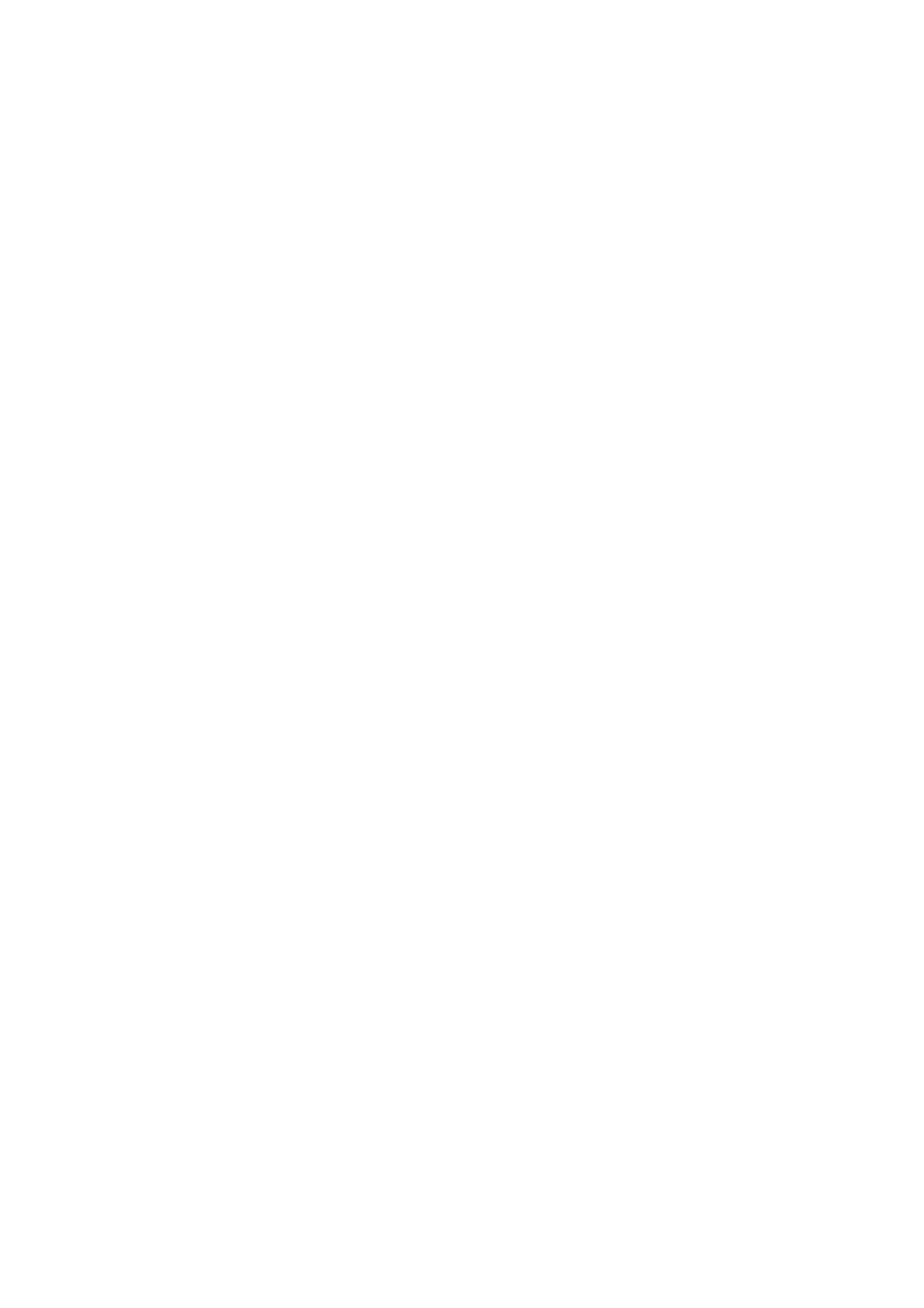### RESOLUTION No. XXVI

#### **Amendments to the** *Terrestrial Animal Health Code*

#### CONSIDERING

- 1. The present content of the *Terrestrial Animal Health Code* (the *Terrestrial Code*), which is the result of modifications made by the International Committee during previous General Sessions,
- 2. The necessity to update the *Terrestrial Code* in accordance with the recommendations in the January 2005 report of the Terrestrial Animal Health Standards Commission (Appendices III to XXII of Document 73 SG/12/CS1), after consultation with the Delegates of the Member Countries,

#### THE COMMITTEE

## RESOLVES

- 1. To adopt the updates to the *Terrestrial Code* proposed in Appendices III to XXII of Document 73 SG/12/CS1 in English, French and Spanish, each text being authentic, with the following modifications:
	- 1.1. In Appendix III (Chapter 1.1.1.)

in the definition of Epidemiological unit

- a) replace the words "dipping tank system" with the words "animal handling facility"
- 1.2. In Appendix IV (Chapter 1.3.5.)

in Article 1.3.5.1.

a) at the end of the 2nd paragraph add the words ", including biosecurity management"

in Article 1.3.5.2.

a) in the 3rd paragraph, replace the words "An exporting country which is establishing a zone or compartment within its territory for international trade purposes should clearly define the subpopulation in accordance with the measures stipulated in the relevant Chapters in the Terrestrial Code and should be able to explain to an importing country" with the words "The Veterinary Services of an exporting country which is establishing a zone or compartment within its territory for international trade purposes should clearly define the subpopulation in accordance with the measures stipulated in the relevant Chapters in the Terrestrial Code and should be able to explain to the Veterinary Services of an importing country"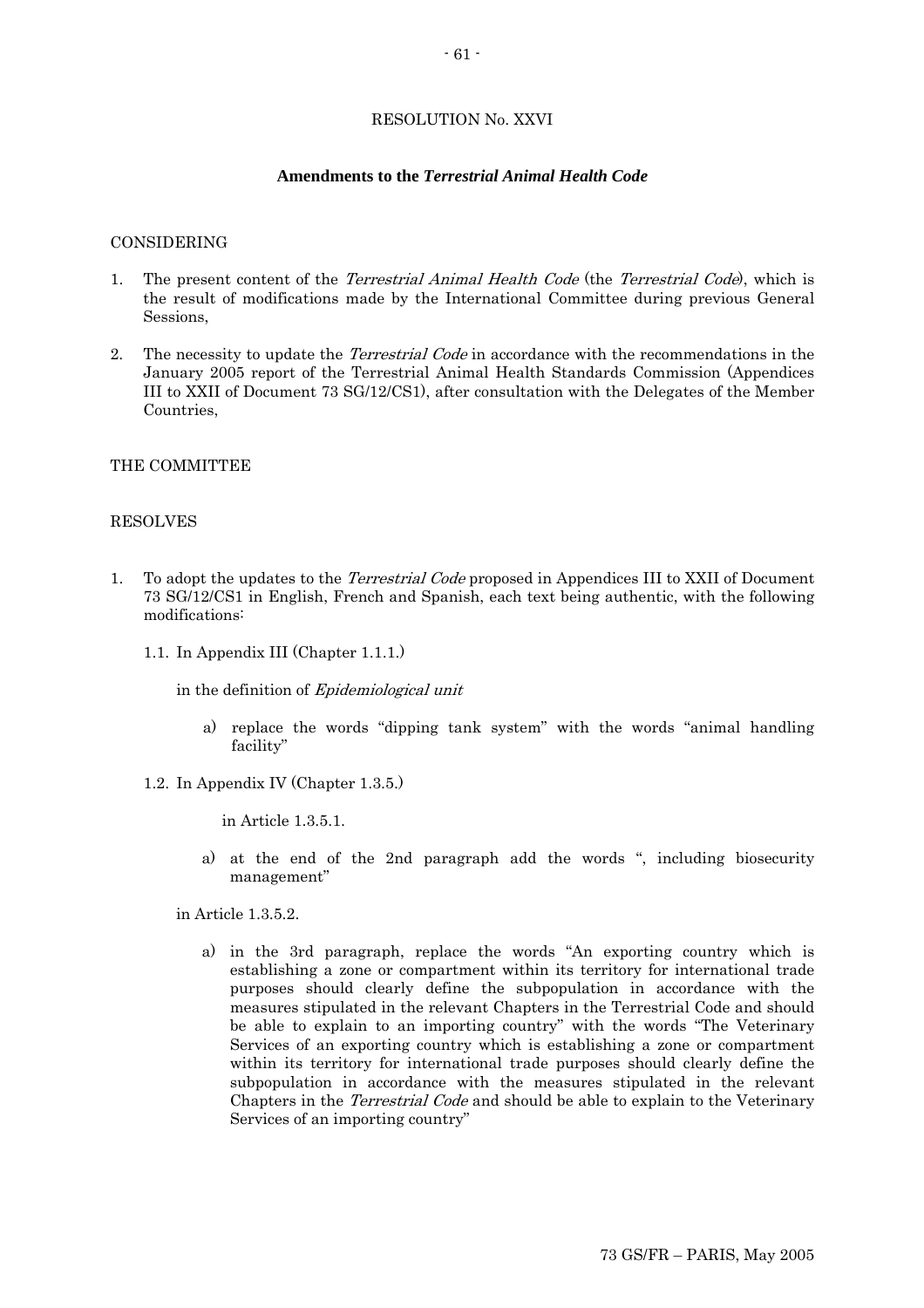b) in the final paragraph, replace the words "An importing country should recognise the existence of this zone or compartment and accept the application of the appropriate measures recommended in the Terrestrial Code corresponding to the animal health status of the zone or compartment with regard to the importation, or transit through its territory, of commodities from the zone or compartment." with the words "An *importing country* should recognise the existence of this *zone* or *compartment* when the appropriate measures recommended in the Terrestrial Code are applied."

in Article 1.3.5.4.

a) in point 4), insert the words "biosecurity management, animal husbandry practices", after the words "environmental factors,";

in Article 1.3.5.5.

- a) in the chapeau, replace the words "trading partners choose" with the words "the veterinary services of importing and exporting countries choose and implement";
- b) in point 2)a), replace the words "an animal subpopulation with a distinct health status with respect to a specific disease/specific diseases" with the words "an identifiable animal subpopulation with a distinct health status with respect to a specific disease/specific diseases; and that this status is maintained through a partnership between the relevant enterprise/industry and the veterinary services of the exporting country";
- c) in point 2)b), delete the word "jointly".
- 1.3. In Appendix V (Appendix 3.8.1.)

in Article 3.8.1.2.

a) in the 3th sentence of the definition of "Confidence", delete the word "our";

in Article 3.8.1.3.

- a) in the 1st sub-point of point 1)b)i), delete the word "random";
- b) at the end of the 3rd sentence of the 1st paragraph of point 2)f), add the words "and predictive values"; and replace the words "Therefore, predictive values of the test should, whenever possible, be taken into account in the design of surveillance systems and analysis of surveillance data." with the words "Therefore, these parameters should be taken into account in the design of surveillance systems and analysis of surveillance data.";
- d) in the 3rd paragraph of point 2)f), replace the words "single test" with the words "testing protocol";

in Article 3.8.1.4.

- a) in point 1)b), add the words "systematic sampling" in a new sub-point;
- b) delete the title "2) Systematic selection";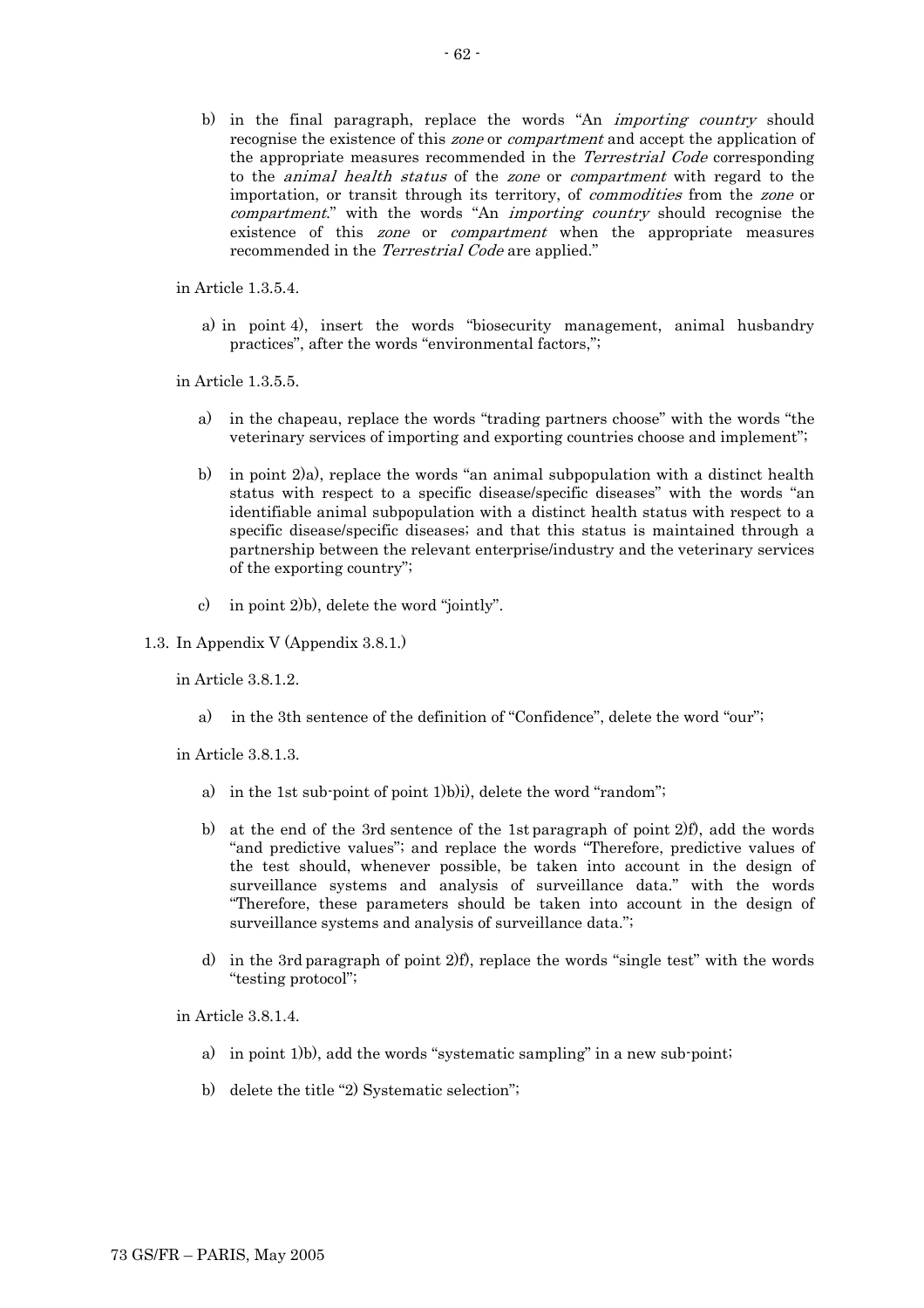in Article 3.8.1.6.

- a) at the end of the 3rd paragraph of point 4), add the words "unless otherwise stated in the relevant disease Chapter".
- 1.4. In Appendix VI (Chapter 2.1.1.)

in Article 2.1.1.2.

a) replace the decision-making model with the following figure.



b) retain the disease fowl cholera in the category of avian diseases.

1.5. In Appendix VII (Chapter 2.2.10.)

in Article 2.2.10.4.

- a) in the 1st paragraph, replace the words "The animals in the FMD free zone should be protected" with the words "Susceptible animals in the FMD free zone should be separated";
- b) at the end of point 4)b), add the words "if applicable";
- c) in point 4)c), insert the words "control of" after the word "including";

in Article 2.2.10.5.

a) in the 1st paragraph, replace the words "The animals in the free zone where vaccination is practised should be protected" with the words "Susceptible animals in the free zone where vaccination is practised should be separated";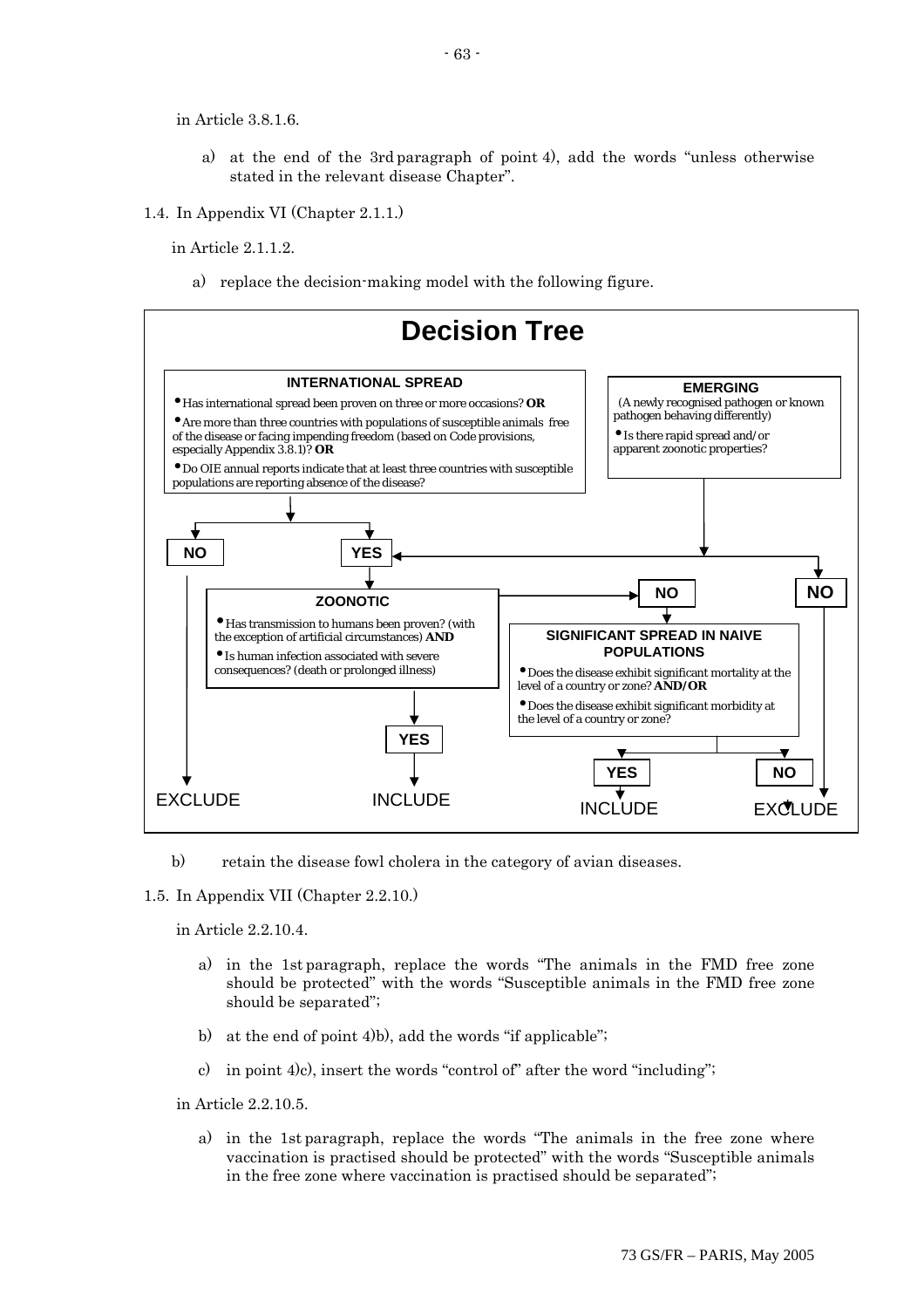in Article 2.2.10.20.

- a) in the title, insert the words "(*Bubalus bubalus*)" after the word "buffalo";
- in Article 2.2.10.22.
	- a) in the title, replace the word "bovines" with the words "cattle and buffalo".
- 1.6. In Appendix IX (Chapter 2.2.13.)
	- in Article 2.2.13.2.
		- a) in point 1)b), replace the words "as described in" with the words "according to";

in Article 2.2.13.7.

- a) in point 2), delete the words "on two occasions, with an interval of not less than 7 days between each test, the first test being", and replace the words "21 days" with the words "28 days";
- b) in point 3), delete the words "on blood samples taken on two occasions, with an interval of not less than 7 days between each test, the first test being", and replace the words "7 days" with the words "14 days";

in Article 2.2.13.8.

- a) in point 2), delete the words "on two occasions, with an interval of not less than 7 days between each test, the first test being", and replace the words "21 days" with the words "28 days";
- b) in point 3), delete the words "on blood samples taken on two occasions, with an interval of not less than 7 days between each test, the first test being", and replace the words "7 days" with the words "14 days".
- 1.7. In Appendix X (Chapter 2.3.3.)

in Article 2.3.3.2.

- a) in point 2), insert the words "and buffalo" after the word "cattle";
- b) in point 3), replace the words "ensure the discovery of" with the word "detect";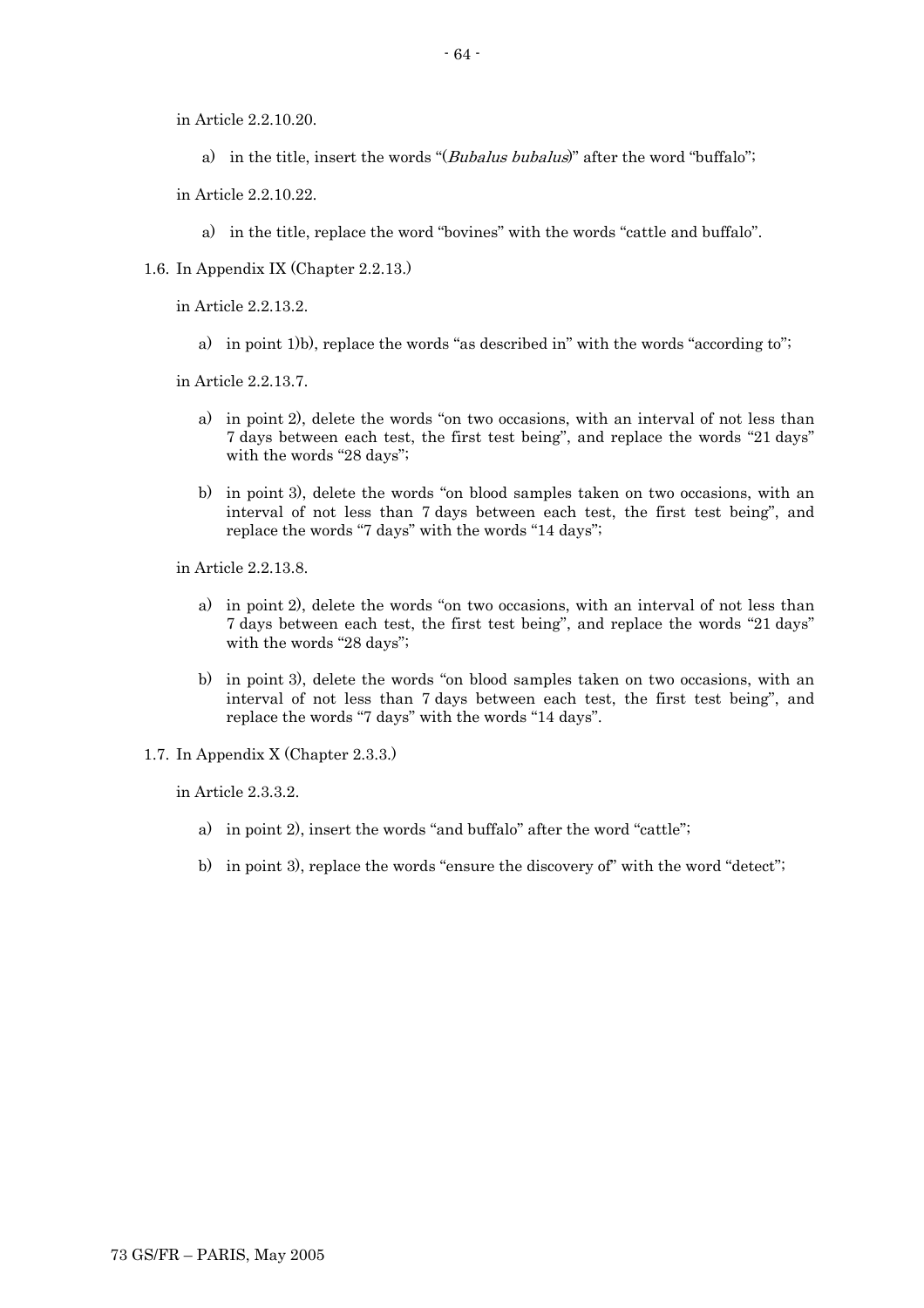- c) in point 3), delete the words "In addition, a prescribed test can also be used for surveillance purposes. The *Veterinary Administration* should be able to trace and test the herd of origin of any reactor to a prescribed test or of any animal which discloses gross pathological lesions of tuberculosis in an abattoir or elsewhere disclosed after removal from the considered territory";
- d) in point 4), insert the words "and buffalo" after the word "cattle";

in Article 2.3.3.3.

- a) in the chapeau, insert the words "or buffalo" after the word "cattle";
- b) in point 3), replace the word "cattle" with the word "animals";

in Article 2.3.3.6.

- a) in point 1)c), replace the words "at an interval of 6 months" with the word "annually";
- b) in point 1)c), replace the words "an artificial insemination centre" with the words "a herd";

in Article 2.3.3.7.

a) in point1)a), replace the words "departure to the *collection centre*" with the words "the embryo collection";

in Article 2.3.3.8.

- a) in the title, insert the words "and meat products" after the words "for fresh meat";
- b) replace the words "inspections for bovine tuberculosis carried out by the Veterinary Services in an approved abattoir with favourable results" with the words "inspections as described in the Codex Alimentarius Code of Practice for Meat Hygiene";

delete Article 2.3.3.9.

in Article 2.3.3.10.

a) in point 2), delete the words "in reducing  $M$ . bovis in raw milk".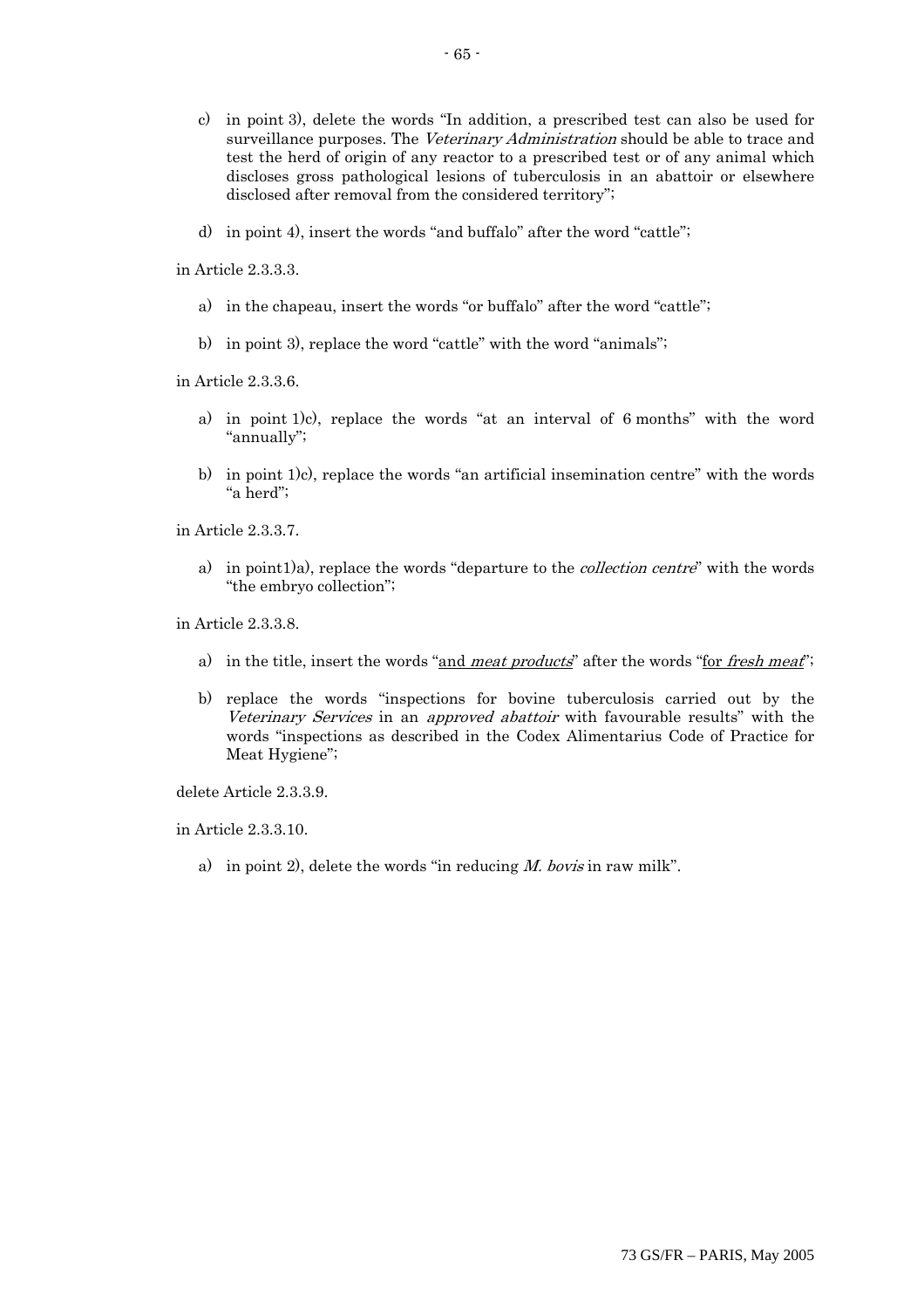1.8. In Appendix XI (Chapter 2.3.13.)

in Article 1.

a) in point 1) g) replace the existing words with the words "deboned skeletal muscle meat (excluding mechanically separated meat) from cattle 30 months of age or less which were not subjected to a stunning process, prior to slaughter, with a device injecting compressed air or gas into the cranial cavity, or to a pithing process, and which were subject to ante- and post-mortem inspection and were not suspect or confirmed BSE cases; and which has been prepared in a manner to avoid contamination with tissues listed in Article 13.".

in Articles 4 and 5

a) replace the existing titles of the Articles with the titles "Negligible BSE risk" (Article 4) and "Controlled BSE risk" (Article 5).

in Articles 6 to 16,

- a) replace every occurrence of the words "a negligible BSE risk without commodity specific risk mitigation measures" with the words "a negligible BSE risk" and the words "a negligible BSE risk with commodity specific risk mitigation measures" with the words "a controlled BSE risk".
- 1.9 In Appendix XII (Appendix 3.8.4.)

in Article 3.8.4.3.

- a) in the 1st paragraph of point 1), replace the words "Depending on the country's choice, the application of the following procedure will allow the detection of BSE prevalence of either at least one case per million in the adult cattle population, or" with the words "The application of the following procedure will allow the detection of BSE prevalence of";
- b) in the heading of point 2), delete the words "(under study)";
- c) after the 1st paragraph of point 2), add a new paragraph "In order to implement efficiently a maintenance surveillance strategy for BSE, a country must use good quality data (or reliable estimates) concerning the age distribution of its adult cattle population and the number of cattle tested for BSE stratified by age and by subpopulation. The application of the following procedure will allow the detection of BSE prevalence of at least one case per 50,000 in the adult cattle population, at a confidence level of 95% in the country, zone or compartment of concern. This Appendix utilises Tables 1 and 2 to determine a desired surveillance point target and the point values of surveillance samples collected.".

in Article 3.8.4.4.

a) in Table 1, delete the column for DP 1/1,000,000 and add the column for DP 1/50,000 as follows: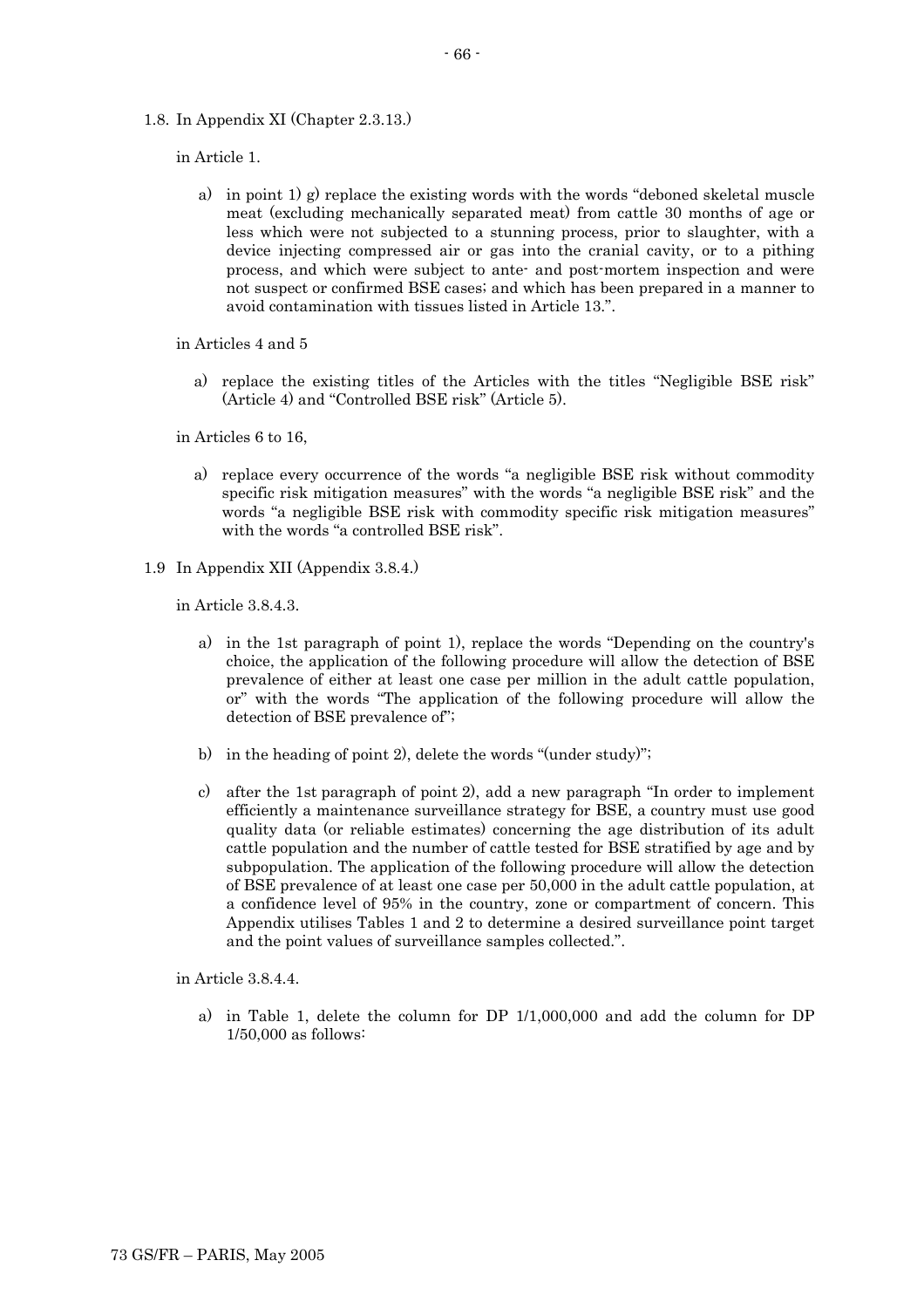| <b>Adult Cattle Population Size</b><br>(24 months and older) | $*DP$<br>1/100,000 | *DP<br>1/50,000 |
|--------------------------------------------------------------|--------------------|-----------------|
| $\geq 1,000,000$                                             | 300,000            | 150,000         |
| $800,000 - 1,000,000$                                        | 240,000            | 120,000         |
| $600,000 - 800,000$                                          | 180,000            | 90,000          |
| $400,000 - 600,000$                                          | 120,000            | 60,000          |
| $200,000 - 400,000$                                          | 60,000             | 30,000          |
| $100,000 - 200,000$                                          | 30,000             | 15,000          |
| $50,000 - 100,000$                                           | 15,000             | 7,500           |

1.10. In Appendix XIV (Chapter 2.6.7.)

in Article 2.6.7.4.

- a) in the 1st paragraph of point 2), insert the words "and surveillance in accordance with Appendix 3.8.X" after the words "as referred to in Article 2.6.7.2.";
- b) in point 2)h), replace the word "monitoring" with the word "surveillance";

in Article 2.6.7.9.

a) in point 3), replace the words "has been regularly monitored" with the words "has undergone surveillance";

in Article 2.6.7.19.

- a) in point 2), replace the words "had been regularly monitored" with the words "had undergone surveillance".
- 1.11. In Appendix XV (Appendix X.X.X.)

in Article X.X.X.6.,

- a) in point 1), replace each occurrence of the word "re-seeking" with the words "seeking reestablishment of".
- 1.12. In Appendix XVI (Chapter 2.7.12.)

in Article 2.7.12.9.

a) at the end of point 3), delete the word "and";

in Article 2.7.12.13.

a) in point 1), replace the words "a country, zone or compartment free from HPNAI infection" with the words "an HPNAI free country, zone or compartment";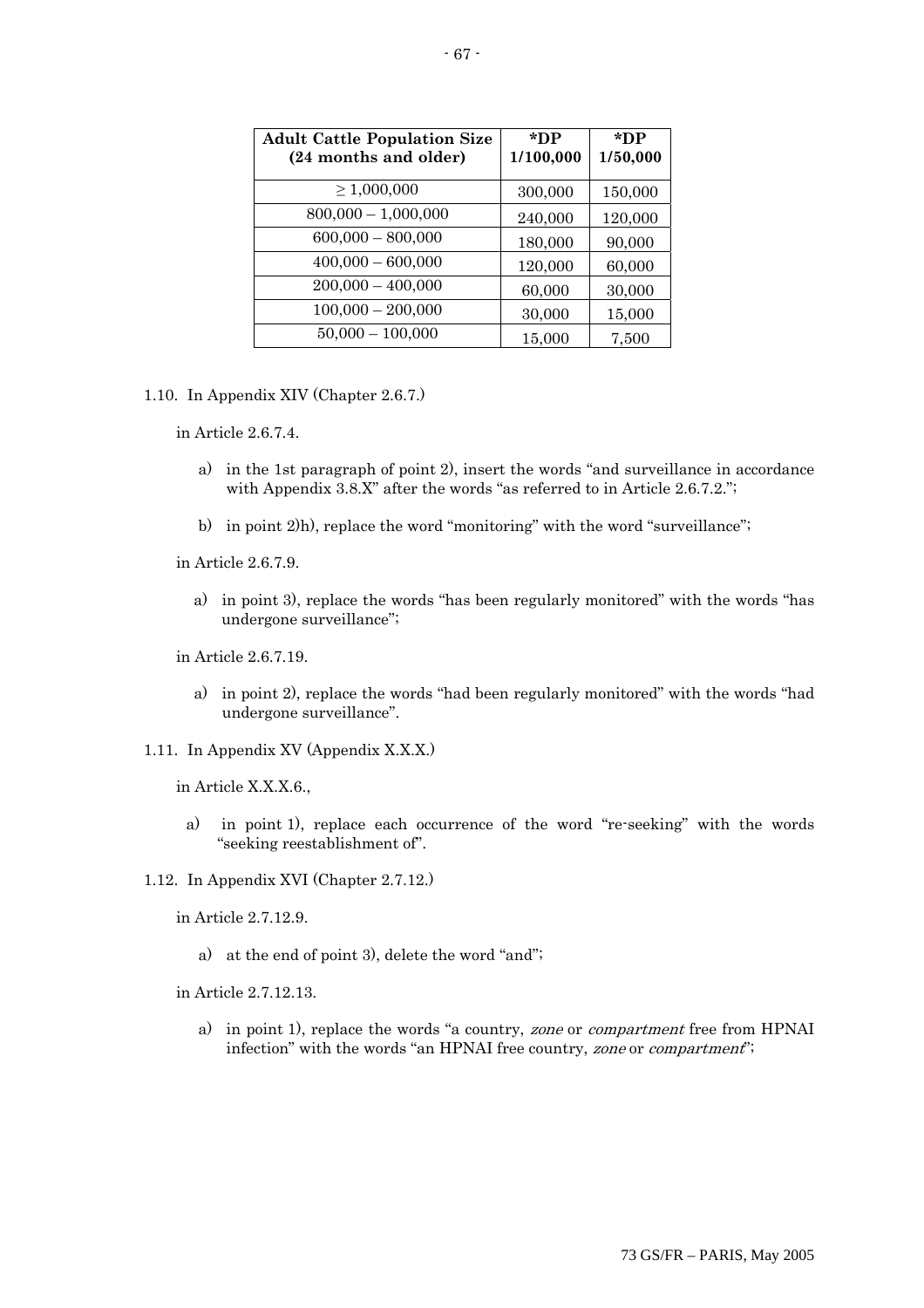in Article 2.7.12.24.

- a) at the end of point 2), add the words "(under study)";
- in Article 2.7.12.25.
	- a) at the end of point 2), add the words "(under study)";
- in Article 2.7.12.27.
	- a) at the end of point 2), add the words "(under study)";
- in Article 2.7.12.29.
	- a) at the end of point 1), add the words "(under study)".
- 1.13. In Appendix XVII (Appendix 3.X.X.)
	- in Article 3.X.X.1.
		- a) in the 2nd paragraph, replace the words "The presence of NAI" with the words "The presence of avian influenza viruses";
	- in Article 3.X.X.2.
		- a) in point 1)a), insert the words "or NAI infection" after the words "outbreaks of disease";
	- in Article 3.X.X.4.
		- a) in point 1), add the words "or HPNAI" after the word "NAI" and the words "or HPNAIV" after each occurrence of the word "NAIV";
	- in Article 3.X.X.5.
		- a) at the end of the 1st paragraph, add the words "The use of sentinel birds may facilitate the interpretation of surveillance results.";
	- in Article 3.X.X.7.
		- a) in the list of abbreviations of Figure 2, delete "NI Neuraminidase inhibition" and "SN Serum neutralization".
- 1.14. In Appendix XIX (Appendix 3.2.1.)

in Article 3.2.1.3.

- a) at the end of point 3), add the words "susceptible to OIE-listed ruminant diseases transmissible via semen";
- in Article 3.2.1.5.
	- a) in the 1st paragraph of point 2), insert the words "subsp. venerealis" after the words "Campylobacter fetus";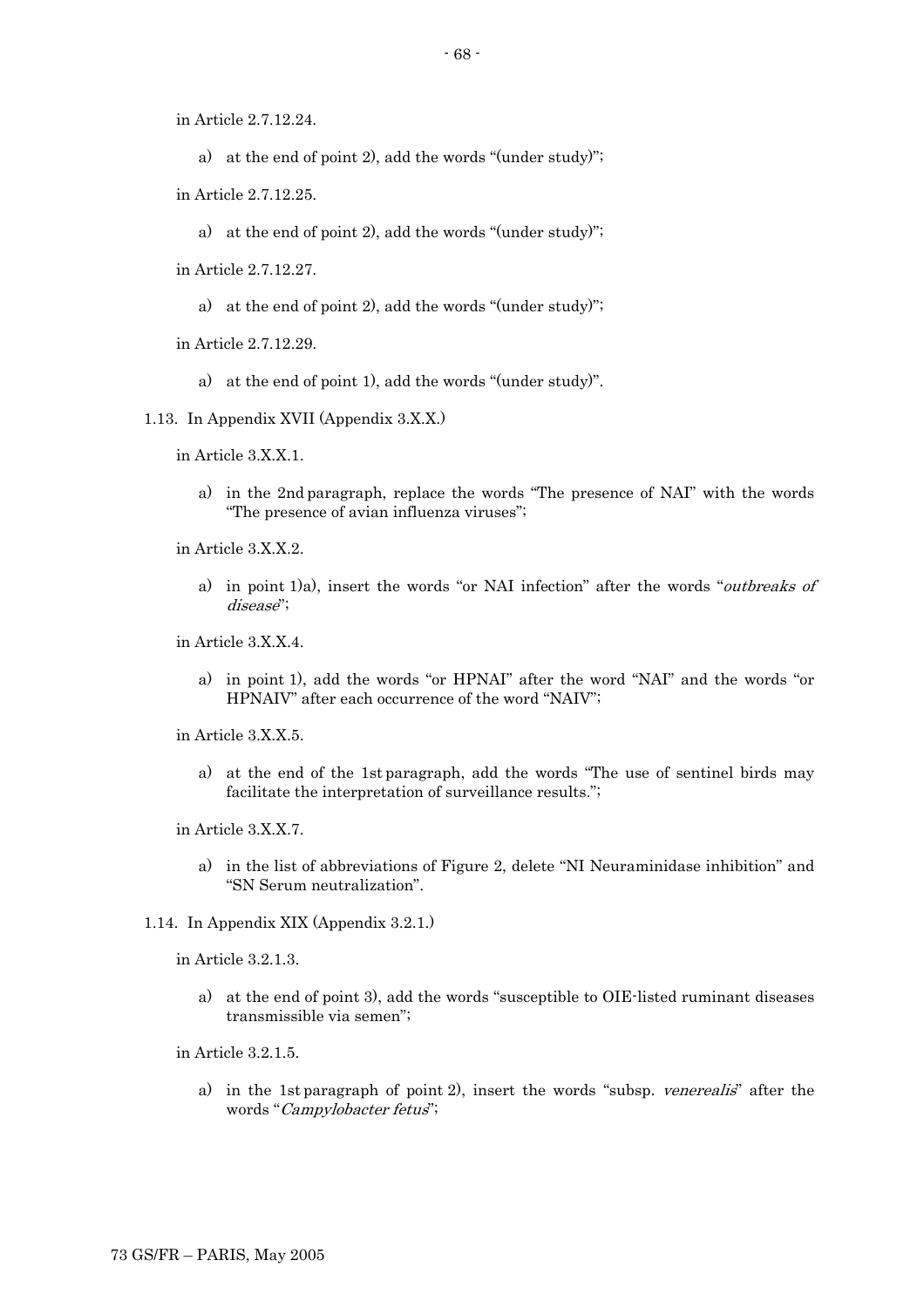in Article 3.2.1.9.

- a) in point 2)a), replace the words "as soon as it arrives in the laboratory" with the words "as soon as possible after collection".
- 1.15. In Appendix XX (Chapter 2.2.14.)

in Article 2.2.14.12.

a) in point 3), delete the words "using an ELISA on the samples".

1.16. In Appendix XXI (Appendix 3.9.3. and Appendix 3.9.4.)

in Appendix 3.9.3. and in Appendix 3.9.4.

- a) replace each occurrence of the word "bacteria" with the word "microorganism";
- b) replace each occurrence of the word "antibiotic" with the word "antimicrobial";

in Article 3.9.3.2.

a) at the end of point 8), add the words "with respect to residues of antimicrobial drugs, and the ability to transfer antimicrobial drug resistant microorganisms to humans.";

in Article 3.9.3.3.

- a) in the third sub-point of point 6)a)i), insert the word "and" after the word "Pharmacokinetic";
- b) in the first sub-point of point 6)a)ii), replace the words "mode and spectrum of activity" with the words "spectrum of activity and mode of action";
- c) at the end of point 10)d), add the words "and age or production category".

in Article 3.9.3.7.

a) at the end of point 1), add the words "and food safety";

in Article 3.9.4.1.

- a) in point 5)a), replace the word "resistant" with the word "resistance";
- b) in point 5)c), replace the words "and the estimated probability of its occurrence" with the words "in terms of risks to human and/or animal health";

in Article 3.9.4.2.

a) in point 4), delete the 16th sub-point "dose, route of administration (oral, parenteral) and duration of human treatment";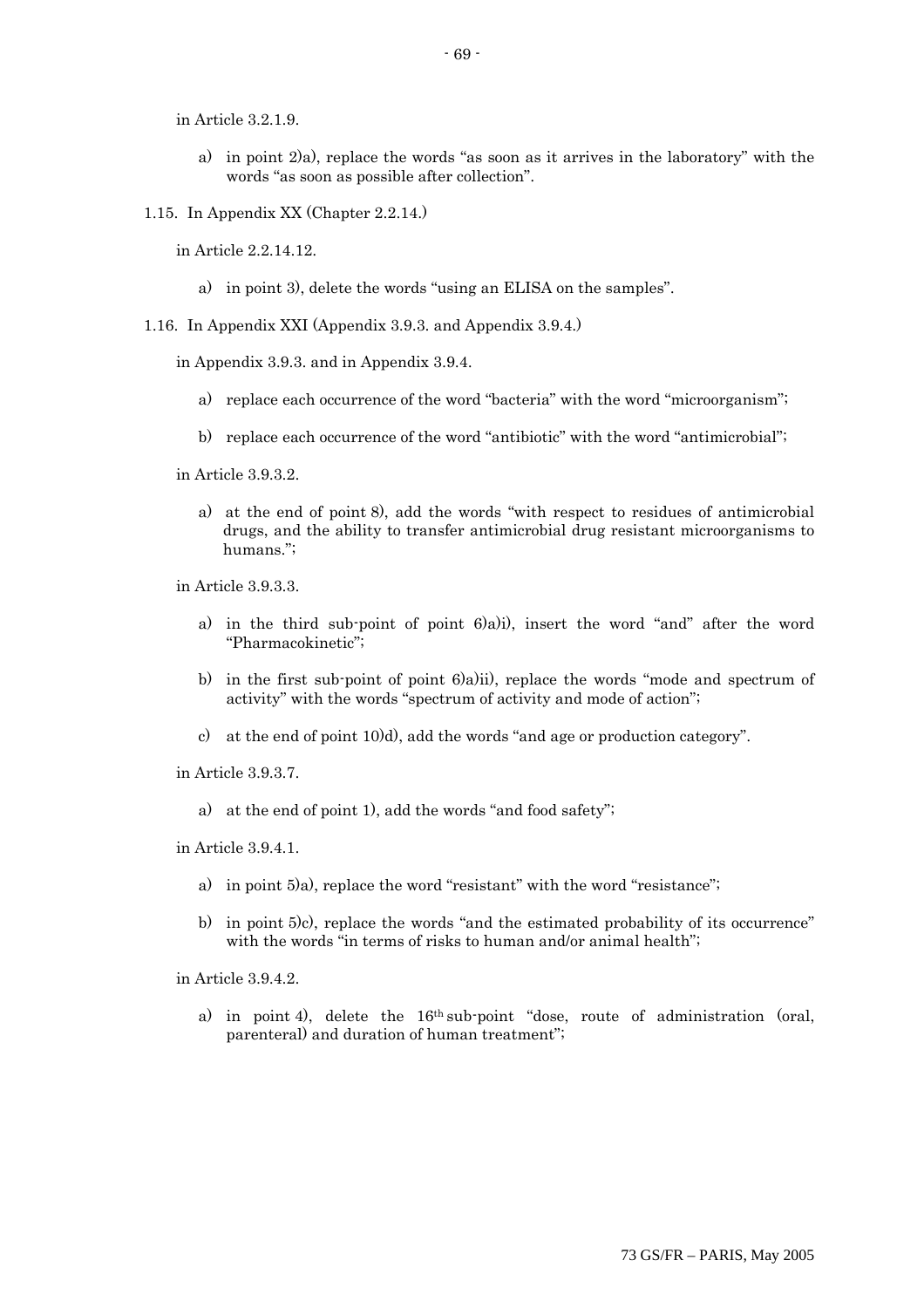- b) in the last sub-point of point 5), delete the word "bacterial".
- 1.17. In Appendix XXII (Guidelines for animal welfare)

in Chapter "Guidelines for the slaughter of animals for human consumption"

- in Article 4
	- a) in the 9th point, insert the word "humanely" before the words "killed immediately";

in Article 5

a) place the Article (under study);

in Article 7

- a) under the heading "Electrical stunning", in point a), in the table replace the figure "0.5 "for "Sheep & Goats" with the figure "1.0";
- b) under the heading "Gas stunning", in point b), replace the words "Gas mixture:" with the words "Such gas mixtures include:";
- c) under the heading "Gas stunning", in point c)i), add the word "include" at the end of the chapeau;

in Article 10

a) at the end of the last point, delete the words "except fish".

in Chapter "Guidelines for the land transport of animals"

in Article 2

- a) in the 1st point, insert the word "and/" after the words "formal training";
- in Article 3
	- a) under the heading "space allowance", at the end of the 4th point, delete the words "without body contact with other animals".
- in Article 6
	- a) under the heading "Goads and other aids", in the 5th point, delete the word "muzzled,".

in Chapter "Guidelines for the transport of animals by sea"

in Article 3

a) in the 2nd point, at the beginning of the 4th sub-point, add the word "expected"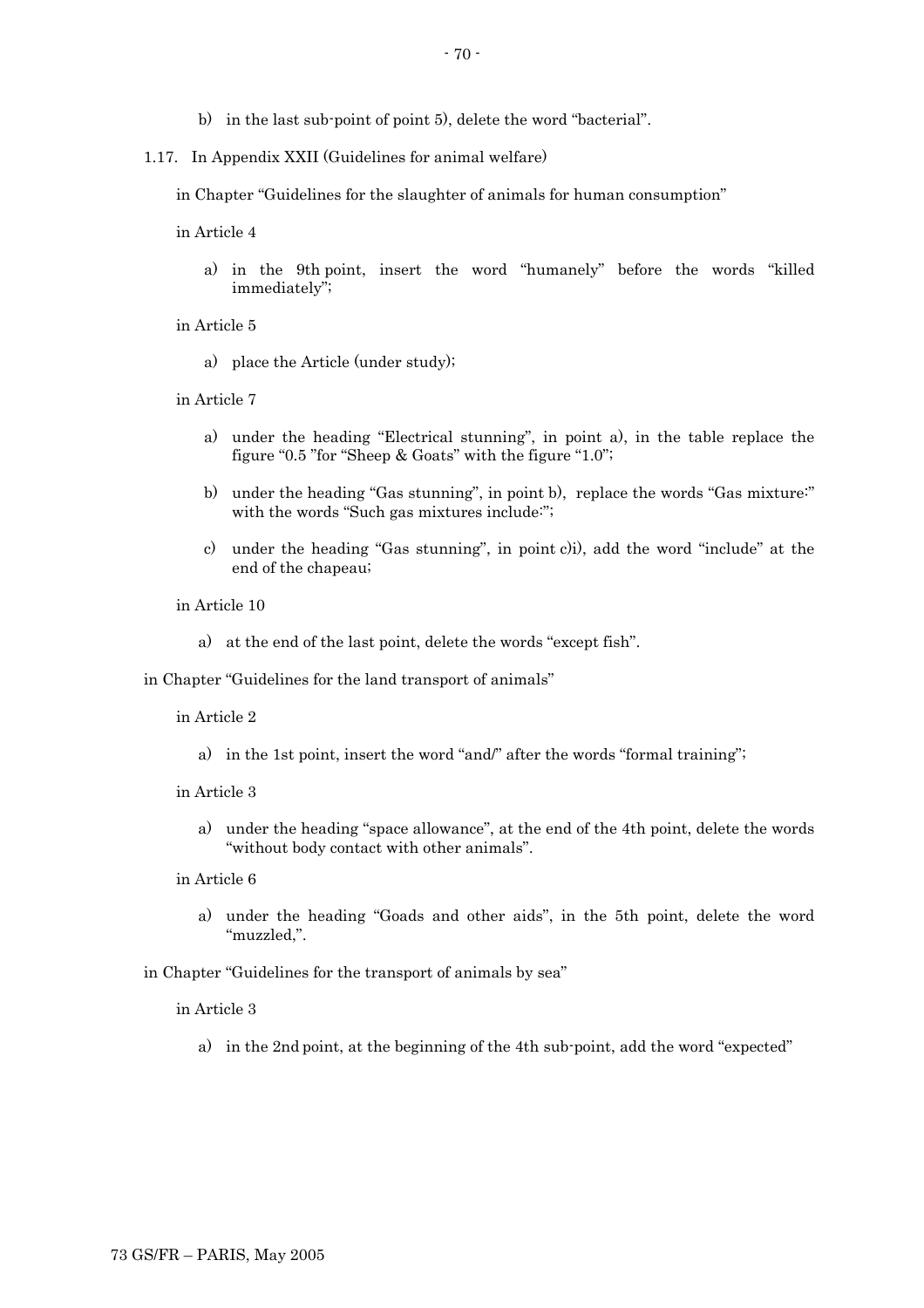#### in Article 4

- a) under the heading "Vessel and container design and maintenance", in the 7th point, insert the words "loading and" at the beginning of the point and "fire hazard," before the words "the elements and sea water".
- in Article 7
	- a) under the heading "Sick and injured animals", in the 2nd point, insert the words "or veterinarian's" before the word "recommendations"
- in Chapter "Guidelines for the humane killing of animals for disease control purposes

in Article 8

- a) under the heading "Requirements for effective use", in the 6th point, replace the words "figures 1-5" with the words "figures 1-4" and delete figure 5 "The optimum shooting position for poultry"
- 2. To ask the Director General to publish the adopted texts in a revised edition of the Terrestrial Code.

 $\overline{\phantom{a}}$  , we can also the contract of  $\overline{\phantom{a}}$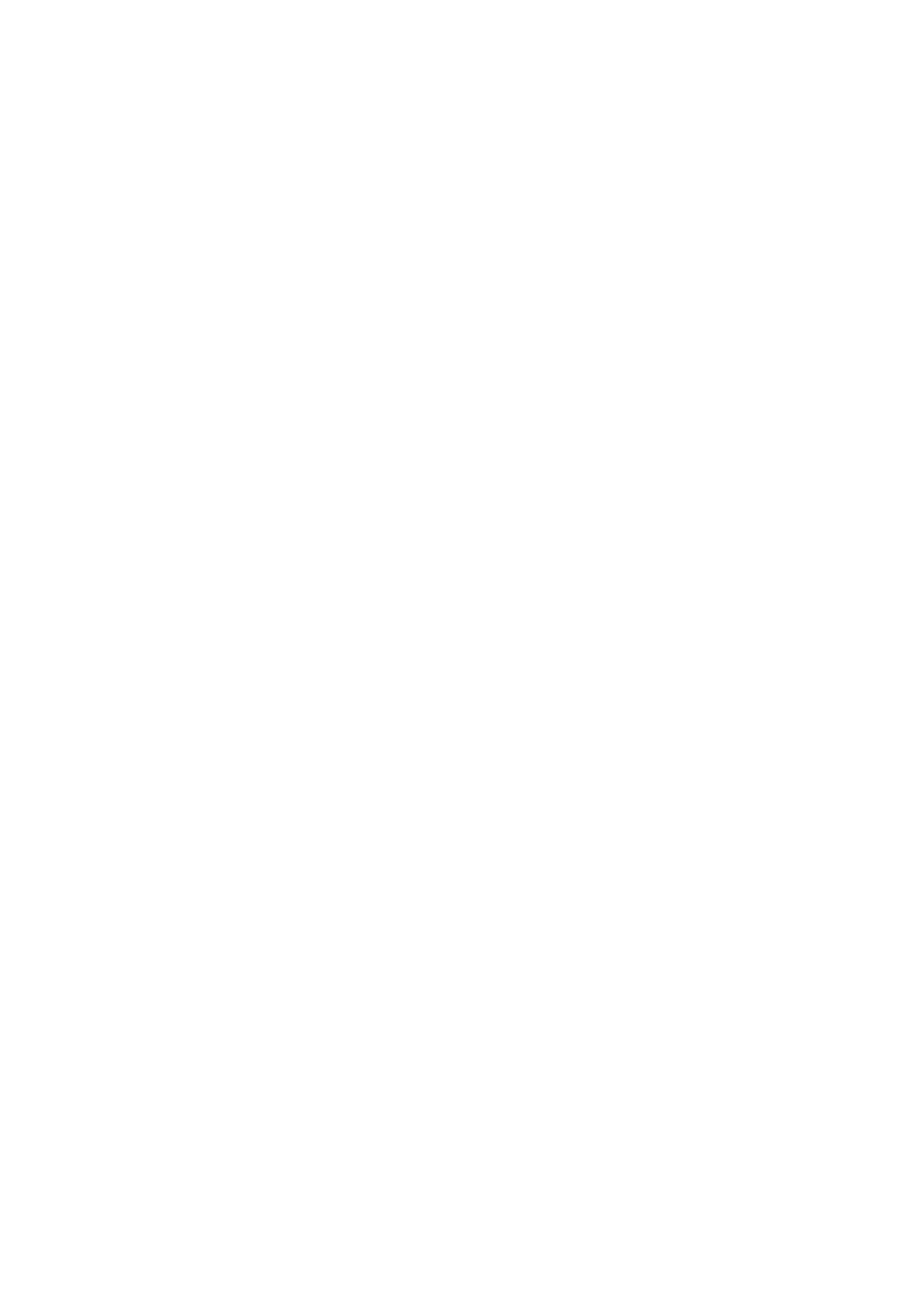## RESOLUTION No. XXVII

### **Implementation of OIE Standards in the Framework of the SPS Agreement**

#### CONSIDERING

Participation in the international and regional trade in animals and animal products offers opportunities for all Member Countries of the OIE,

Compliance with and the maintenance of international sanitary standards for the trade in animals and animal products are major constraints for many Member Countries to successfully participate in international and regional trade in animals and animal products,

International standards, guidelines and recommendations of the OIE and the SPS Agreement facilitate access to the international trade market for animals and animal products,

New concepts to facilitate the trade in animals and animal products following technological developments in veterinary science are continuously evaluated and updated by the OIE,

The Veterinary Services of many importing and exporting countries do not yet have a system of export certification and import procedures that complies with international standards,

Standards regarding the quality and evaluation of Veterinary Services have been developed by the OIE in order to among other things strengthen the credibility of export certification procedures established by the national Veterinary Services of OIE Member Countries,

OIE international sanitary standards may be used even by non-exporting OIE Member Countries as relevant guidelines to improve their national animal health status,

The Directors General of the OIE, FAO, WTO, WHO and World Bank have expressed the commitment of their organisations in a combined declaration at the Ministerial Conference of the WTO in Doha, Qatar in November 2001, to strengthen the capacity of Member Countries and especially developing countries, in meeting SPS standards.

#### THE COMMITTEE

#### RESOLVES THAT

- 1. The OIE, in collaboration with other international organisations, facilitate the capacity building and regional training of officials, including veterinarians, to actively participate in the development, evaluation and implementation of OIE standards including the application of international certification standards for trade in animals and animal products, and of compartmentalisation and zoning.
- 2. The Director General of the OIE request the OIE Terrestrial Animal Health Standards Commission to continue with their efforts to establish a uniform format for developing standardised Chapters and Appendices for the *Terrestrial Animal Health Code* to facilitate a common and uniform understanding and implementation of standards to enhance country participation.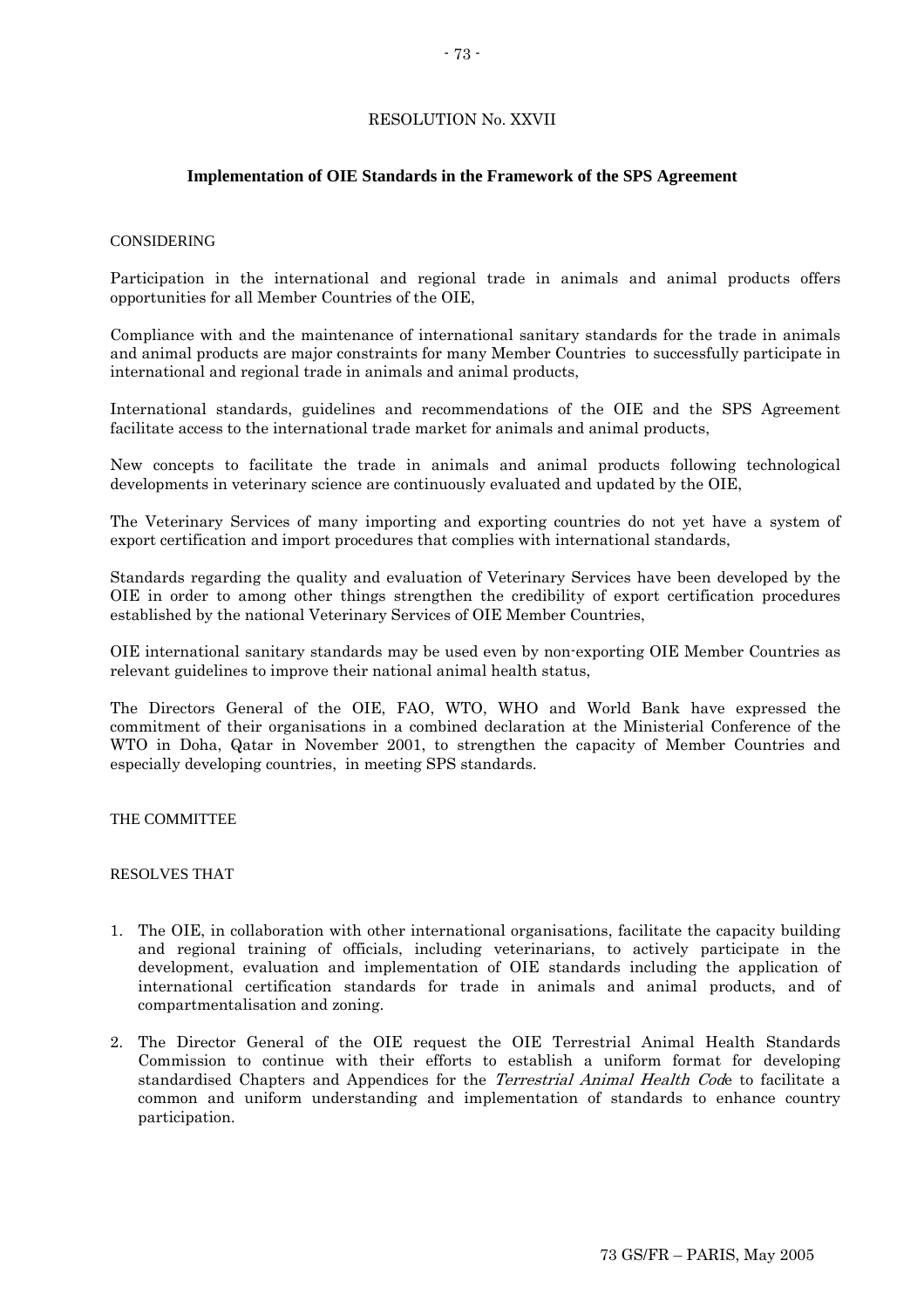- 3. The Director General of the OIE request the OIE Terrestrial Animal Health Standards Commission to continue to take into account the needs and specific circumstances in Developing Countries in the development of standards.
- 4. The Director General of the OIE request the relevant Commissions to consider when possible the inclusion in each disease chapter of the relevant *Codes* to describe risk mitigation procedures that can be applied to specific animal products to render them safe for trade and to also list in each disease Chapter those products that can be traded without restriction for that given disease.
- 5. The OIE request the WTO to consider observer status for relevant regional organisations for representation of countries that do not have the capacity or expertise to ensure continuity of representation at the SPS Committee meetings of the WTO.
- 6. The OIE will work with the WTO to study how to take into account the guidelines, recommendations and standards developed and provided by the OIE on animal welfare. The outcome of these discussions will be reported for assessment to the International Committee.
- 7. The OIE, in collaboration with relevant partners, consider support methods for the evaluation of Veterinary Services and the establishment of an independent audit system for Veterinary Services functioning under the auspices of the OIE, which could be used by Member Countries to evaluate the delivery of their Veterinary Services and to facilitate in the identification of their needs for compliance to OIE standards of quality and for relevant investments if requested.

 $\overline{\phantom{a}}$  , where  $\overline{\phantom{a}}$ 

(Adopted by the International Committee of the OIE on 26 May 2005)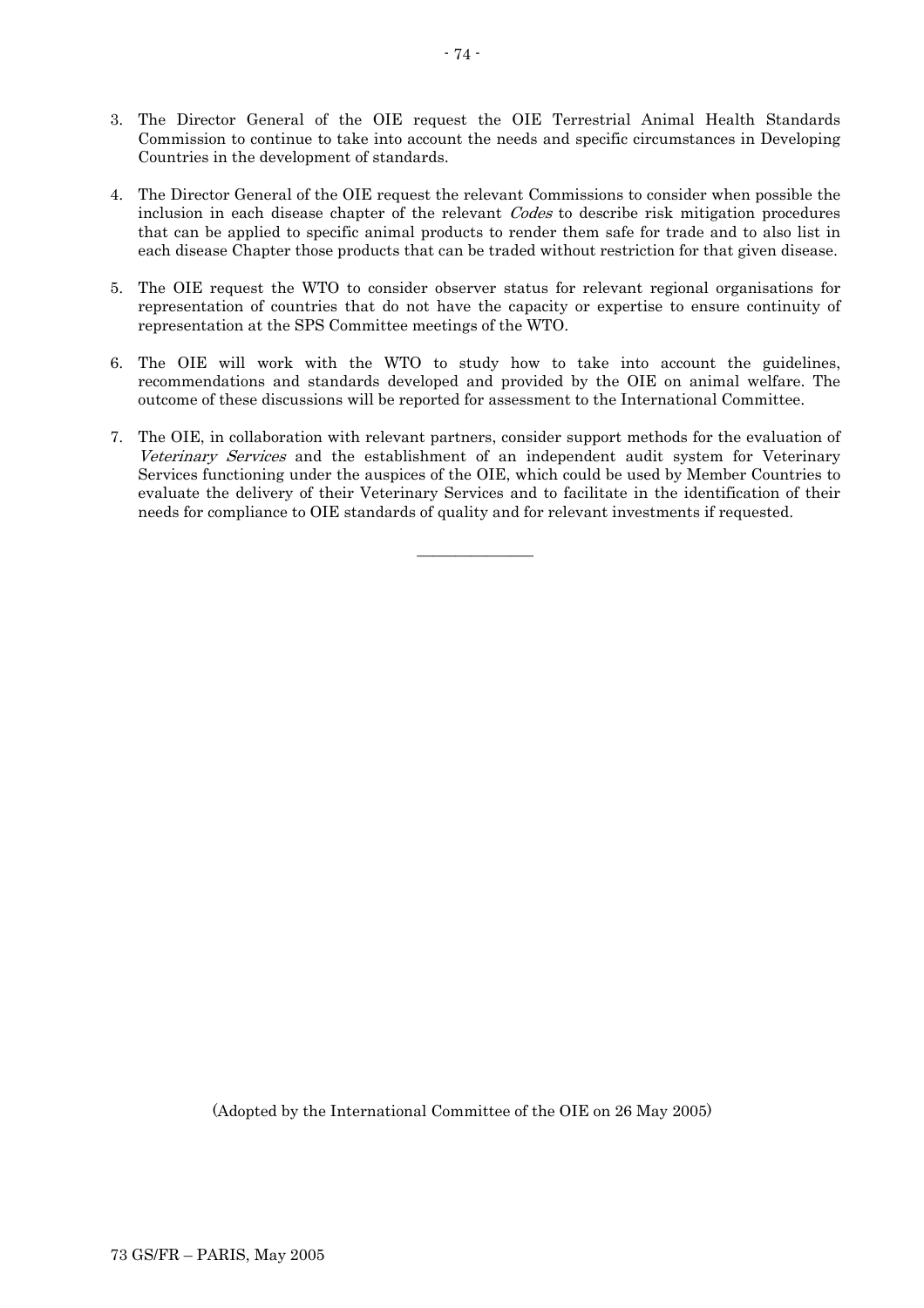# RESOLUTION No. XXVIII

### **Applications of Genetic Engineering for Livestock and Biotechnology Products**

### CONSIDERING THAT

The development of animal health applications for biotechnology is accelerating at a rapid pace and has the potential for significant advances in animal and veterinary public health.

A survey of the OIE 167 Member Countries conducted in 2005 identified a number of potentially beneficial applications of biotechnology and noted the absence of uniform guidance or international standards for assessment.

Responses received from this survey of OIE Member Countries indicated broad consensus that comprehensive regulatory controls are required and that ethical issues and societal concerns will need to be addressed in order to ensure responsible introduction and social acceptance of these technologies.

The maximising of benefits and minimising of negative consequences are best achieved through transparency and an international engagement to ensure that science-based standards are developed to direct the application of emerging technologies and to protect animal and public health.

## THE COMMITTEE

#### RESOLVES THAT

OIE continue to provide scientific advice and support to enable countries to develop harmonised technical standards for regulation of biotechnology-derived animal health products, and genetically modified production animals through:

- The constitution of an Ad hoc Group on Biotechnology to support the work of OIE Specialist Commissions and related Working Groups.
- Maintaining and expanding collaboration with other international organisations including, but not limited to, the FAO, WHO, VICH, and IETS.
- Facilitating international collaboration among regulatory agencies.
- The standardisation of the techniques of assessment of bioengineered animals or products and training Member Countries to conduct risk analysis through the recognition of international collaborating centre(s).

These objectives will be reached by the OIE taking into account the following priorities:

- 1. Development and adoption of standards and guidelines for research on the use of live attenuated vaccines in animal health.
- 2. Development of recommendations and guidelines for use of DNA vaccines.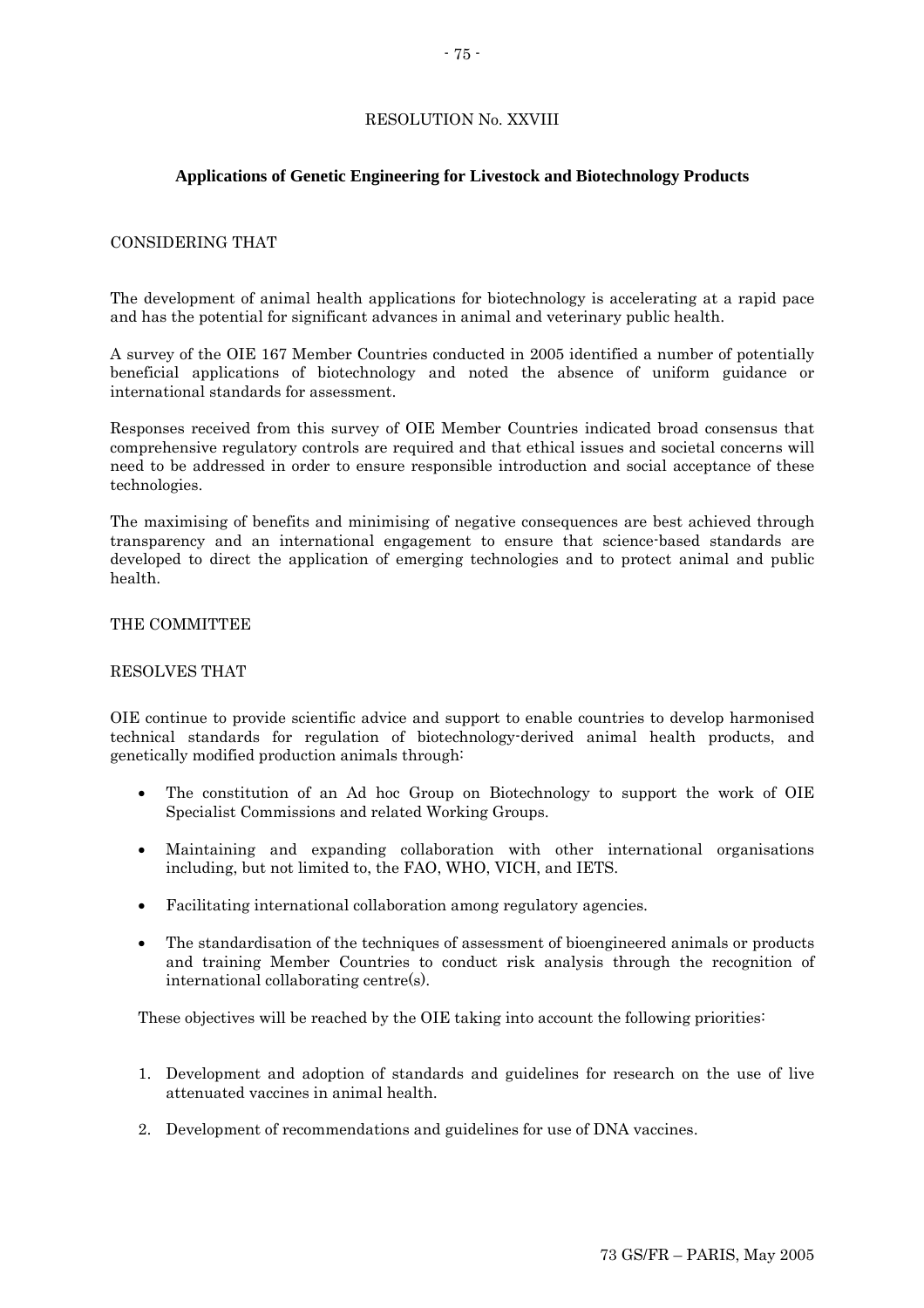- 3. Development of guidelines and recommendations for the animal health risks linked with somatic cell nuclear transfer cloning.
- 4. Develop objective criteria for assessing the health of embryos and production animals derived from cloning, and associated safety of cloned production animals and their products.
- 5. Develop policy guidelines for exclusion of unapproved animals and products from the livestock population, and segregation from the feed and food supply.
- 6. Develop identification, testing, and certification guidelines for international trade in production animals and their products for which biotechnology procedures have been employed.
- 7. Development of guidelines relevant to the application of Nanoscience/Nanotechnology as it relates to animal health

 $\overline{\phantom{a}}$  , where the contract of  $\overline{\phantom{a}}$ 

(Adopted by the International Committee of the OIE on 26 May 2005)